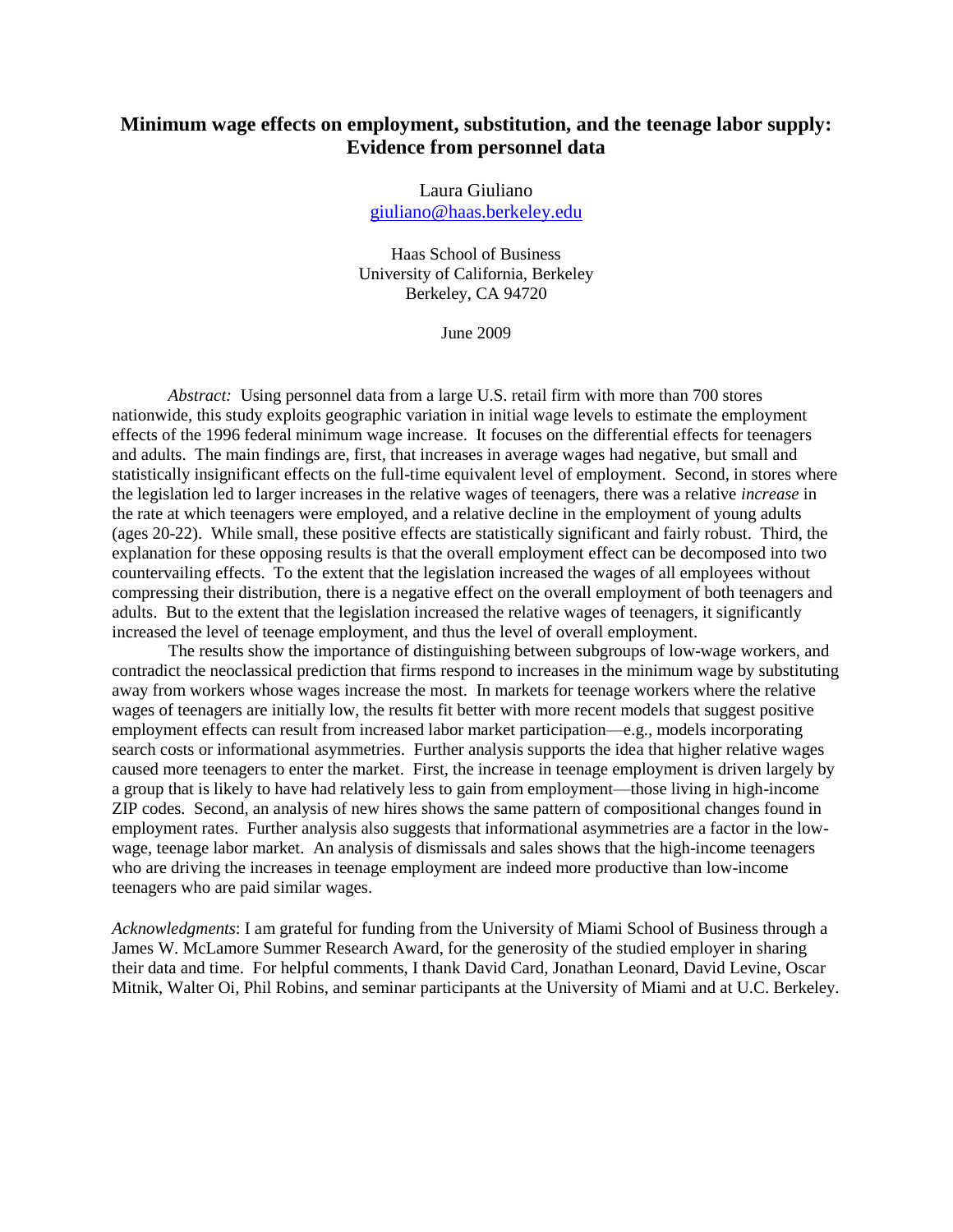How do minimum wages affect employment? The current theoretical work on this question is ambiguous. The standard neoclassical theory predicts that a firm will respond to a rise in the minimum wage in two ways—it will cut employment, and it will substitute highskilled labor for the labor of less-skilled workers whose wages have risen. However, recent models have suggested that minimum wages can lead firms to increase employment. These models incorporate a variety of market frictions, including search costs (e.g., Ahn, Arcidiacono and Wessles, 2005; Flinn 2006), informational asymmetries (Drazen, 1986), and efficiency wages (Rebitzer and Taylor, 1995). In general, these models suggest that employment effects may depend on the group of workers affected and on the specifics of particular labor markets.<sup>1</sup>

Given the nature of the theoretical ambiguities, there is a need for empirical studies that contain enough detail both to analyze effects at the establishment level and to test for heterogeneous effects on different groups of workers. Prior studies have lacked such detail. On one hand, establishment-level studies typically have not had enough information on employees to estimate separate effects for different types of workers. On the other hand, studies of specific groups of low-wage workers (mainly teenagers and sub-groups of teenagers) have relied on household survey data, and have been unable to examine changes in relative wages and employment within firms. $2$ 

Using personnel data from a large U.S. retail firm with more than 700 stores nationwide, the present study estimates the employment effects of the 1996 federal minimum wage increase. To identify these effects, the research design exploits geographic variation in initial wage levels. Because teenagers at this firm earn less than adults in the same job, the study focuses on the

<sup>&</sup>lt;sup>1</sup> For a survey of the theoretical literature on employment effects of the minimum wage, see Neumark and Wascher (2008).<br><sup>2</sup> See the review of empirical work in the next section.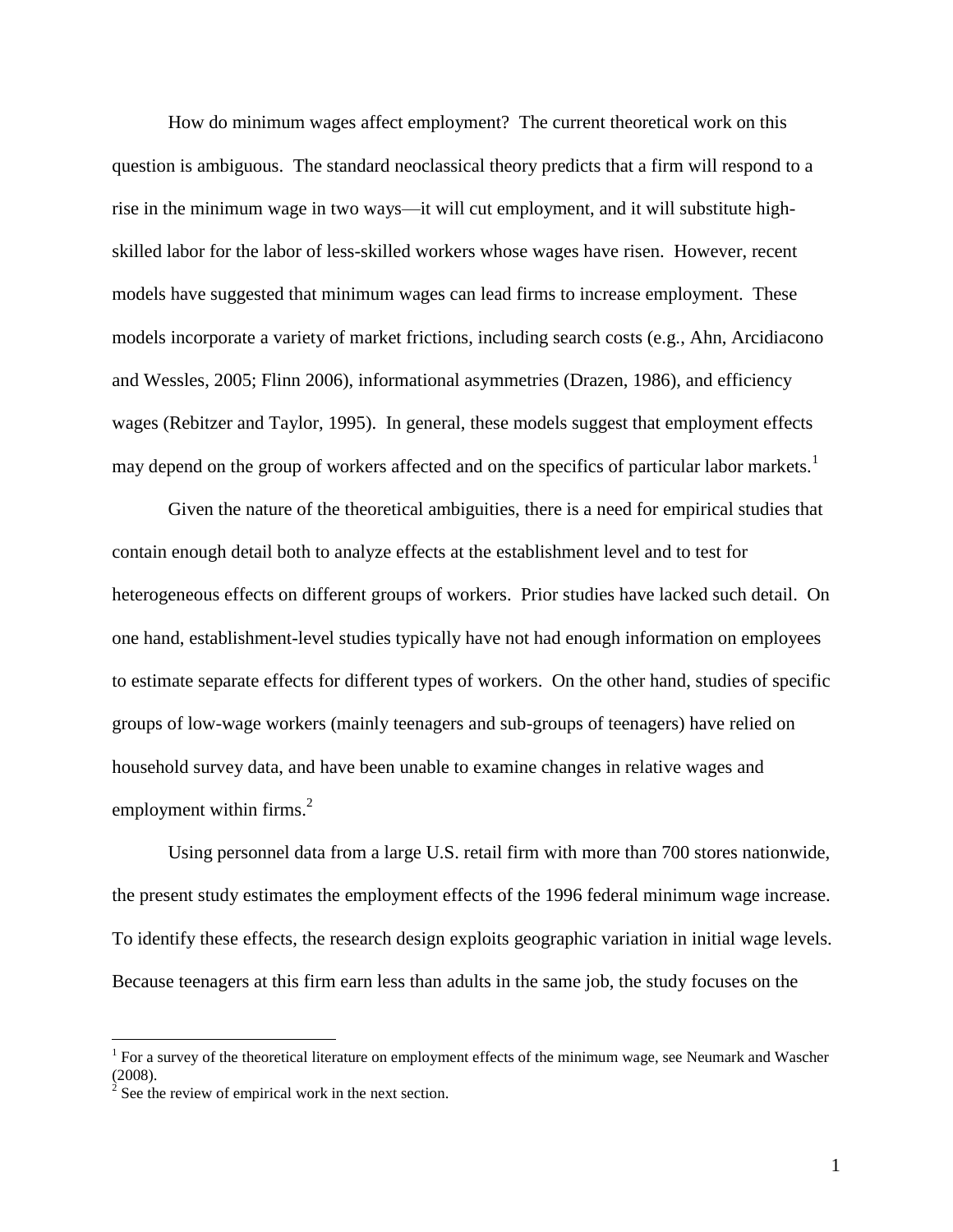differences between teenagers and adults in wage and employment effects. The key advantage of the dataset is that it allows precise measures of wage and employment changes both for a store's workforce as a whole and for different groups of workers within a store. A second advantage is that because the data begins eight months before the change in the minimum wage and because changes in employment are measured daily, this study can assess whether variation in post-legislation employment growth is related to pre-existing trends.

The results show the importance of distinguishing between subgroups of low-wage workers, and suggest standard neoclassical predictions may not hold for teenage workers in markets where the relative wages of teenagers are initially low. In such markets, the results fit better with newer models that link labor demand to labor market participation.

First*,* legislation-induced increases in average wages had negative, but statistically insignificant effects on the full-time equivalent level of employment. Estimates imply labor demand elasticities ranging from -0.09 to -0.79. Though the estimates are imprecise, their sign is consistent with standard neoclassical predictions.

Second, however, in stores where the legislation led to larger increases in the relative wages of teenagers, there was a relative *increase* in the rate at which teenagers were employed, and a relative decline in the employment of young adults (ages 20-22). The estimated effects are small, but are statistically significant and robust to various model specifications. They imply that a one percent increase in the relative wage of teenagers led to 0.6 to 0.9 percentage point increase in the teenage share of employment. This finding contradicts the prediction of neoclassical theory that firms respond to increases in the minimum wage by substituting away from workers whose wages increase the most.

Third, the explanation for these contradictory results is that the overall employment effect

2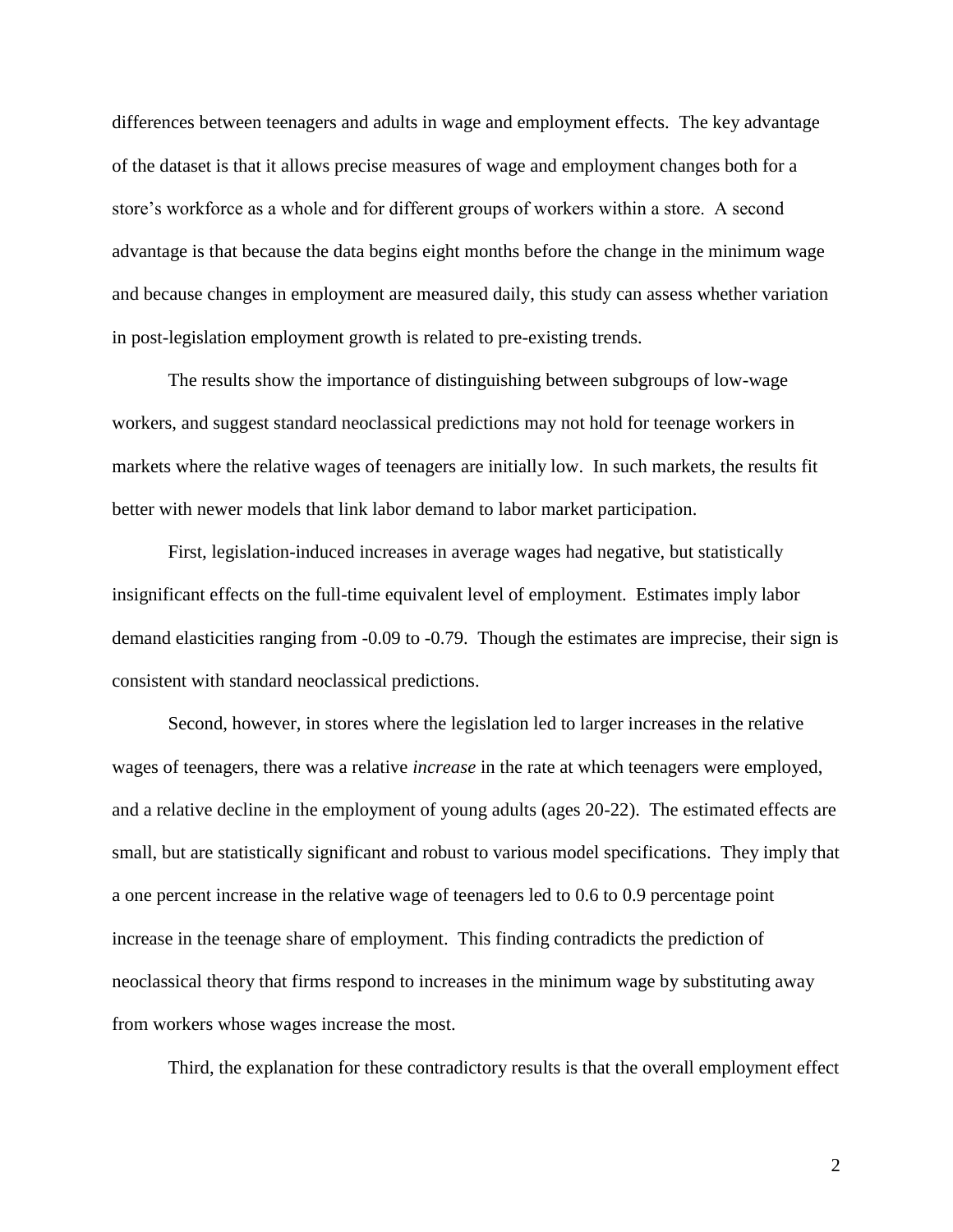can be decomposed into two countervailing effects. To the extent that the legislation increased the wages of all employees without compressing their distribution, there is a negative effect on the overall employment of both teenagers and adults. But to the extent that the legislation increased the relative wages of teenagers, it significantly increased the level of teenage employment, and thus the level of overall employment as well.

Because the standard model cannot explain why a rise in the relative wages of teenagers can cause an increase in teenage employment, the last section of this paper considers two types of models that could explain this finding. In both types, positive employment effects are an outcome of an increase in labor market participation. Hence both models could explain the results of the present study if in markets where initial wages for teenagers are relatively low, the rise the in relative wages of teenagers caused more teenagers to enter the labor market.

First, positive employment effects for teenagers could be explained by a set of models that incorporate search costs for both job-seekers and employers (e.g., Ahn, Arcidiacono and Wessels, 2005; Flinn 2006). In these models, minimum wages induce individuals to enter the labor market and search for jobs. This in turn reduces the cost of filling vacancies for firms and may induce firms to create more job openings. Second, an alternate explanation is provided by an adverse selection model (Drazen, 1986) in which informational asymmetries prevent employers both from conditioning wage offers on productivity and from attracting higher-quality applicants with higher wage offers. Here, a minimum wage may increase labor demand because it induces labor market entry of relatively productive workers, and this raises the average productivity of the applicant pool.

Further analysis provides support for the hypothesis that the minimum wage caused more teenagers to enter the labor market. First, the increase in teenage employment was driven mainly

3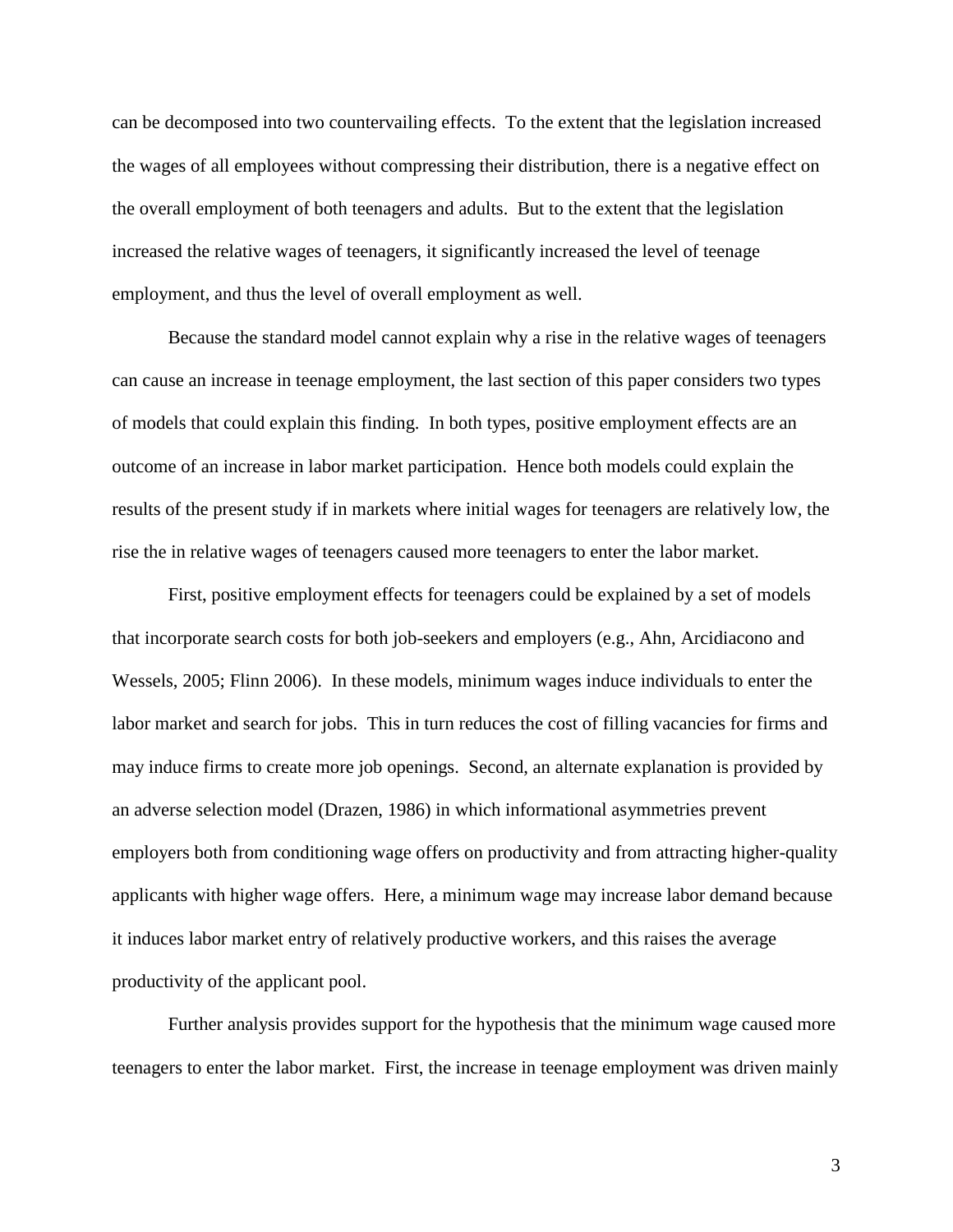by a group that is likely to have had relatively high opportunity costs and low benefits from employment—those living in high-income ZIP codes. The assumption that this group gains less from employment is supported by the fact high-income teenagers receive starting wages similar to low-income teens, but are more likely to quit their jobs in order to return to school. Second, an analysis of new hires shows the same pattern of compositional changes that is seen in employments rates. This suggests the compositional changes in employment are driven not simply by differential changes in turnover rates, but by changes in hiring patterns that could reflect changes in the labor pool.

While both the search and adverse selection models assume an increase in labor market participation, a key assumption that distinguishes the latter model is that the new labor market participants are relatively productive. In an analysis of dismissals and sales, I find evidence that the high-income teenagers who are driving the increases in teenage employment are indeed more productive than low-income teenagers who are paid similar wages. Hence, while acknowledging the potential importance of search costs, I conclude that informational asymmetries are also likely to be a factor in the market for low-wage, teenage labor.

### **1. Related Empirical Literature**

This paper builds on and extends existing research in a number of ways. Because it employs establishment-level data within one low-wage industry, it is similar to the studies of fast-food establishments conducted by Katz and Krueger (1992) and Card and Krueger (CK, 1994). Katz and Krueger (1992) use surveys of restaurants in Texas before and after the federal minimum wage increase and exploit geographic variation in the law's impact on wages. Card and Krueger (1994) use surveys of restaurants in New Jersey and Pennsylvania before and after New Jersey's 1992 minimum wage increase. They identify the law's effects both by using stores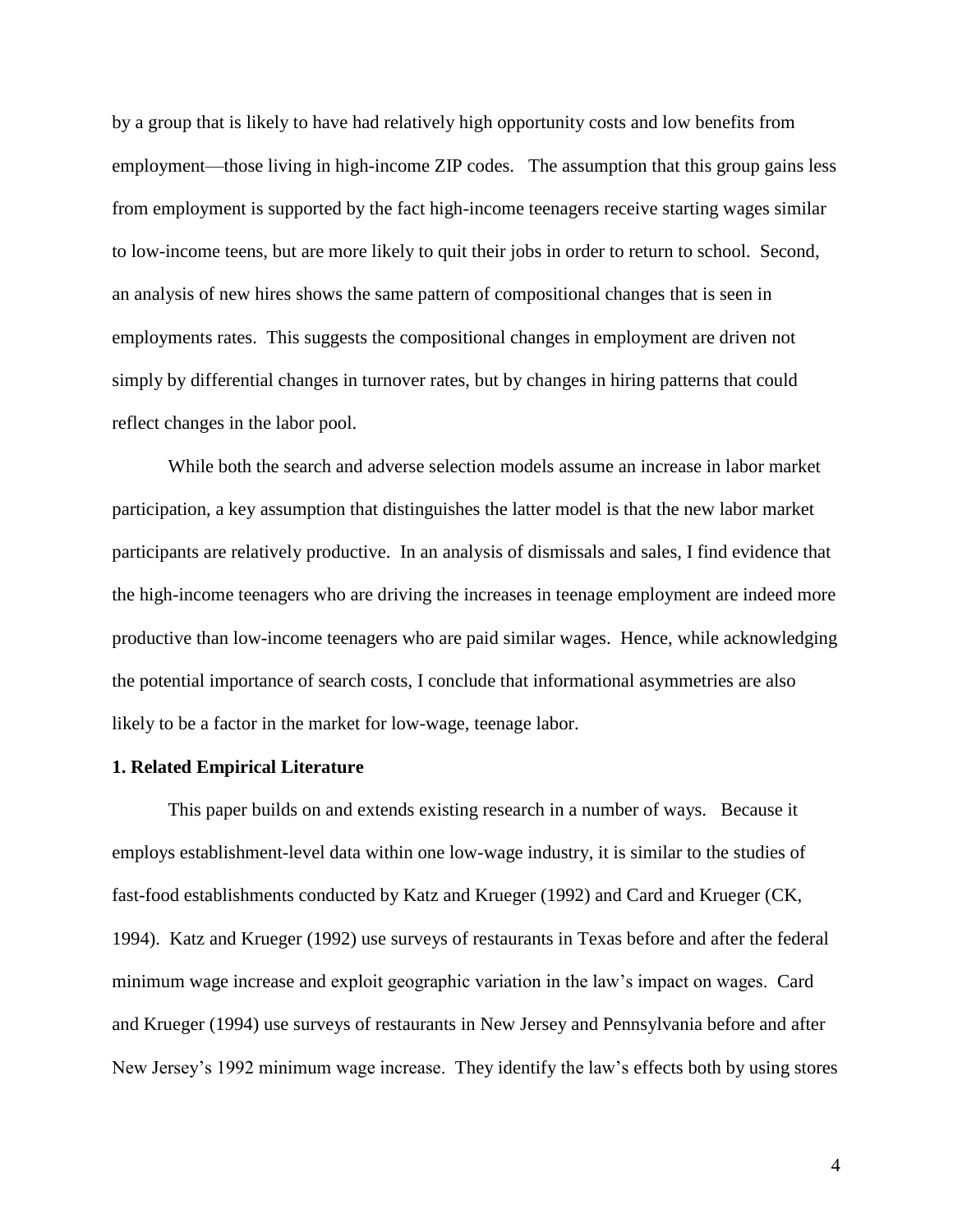in Pennsylvania as a control group and by exploiting variation in the law's impact among New Jersey stores. Both studies find positive but often insignificant employment effects.

These controversial results prompted several follow-up studies of restaurant employment. Neumark and Wascher (NW, 2000), and Card and Krueger (CK, 2000) both revisit CK's (1994) analysis with new employer-reported data. They reach different conclusions, with NW finding small negative employment effects and CK finding effects that are sometimes positive but typically small and insignificant.<sup>3</sup> Two recent studies (Dube, Lester, and Reich, 2008 and Addison, Blackburn, and Cotti, 2008) analyze nation-wide, county-level panels of earnings and employment in the restaurant industry, using various methods of controlling for unobserved geographic heterogeneity in employment trends. In both studies, the preferred specifications show small, negative but statistically insignificant employment effects.

The present study differs from the restaurant studies in that it focuses on a different lowwage retail industry.<sup>4</sup> But more importantly, the personnel data employed here allow a detailed examination of compositional changes in employment that has not been possible with the data used in earlier studies.<sup>5</sup> This is important because, as often noted, small changes in overall employment levels might mask offsetting changes for different groups of workers. This is especially likely if there is sufficient substitutability between more productive, high-wage workers (e.g. adults) and less-skilled, low-wage workers (e.g. teenagers).

Because teenagers comprise a low-skilled group whose relative wages are likely to be affected by minimum wages, several studies have focused on the employment affects for

<sup>&</sup>lt;sup>3</sup> NW (2000) use payroll data collected by themselves and the EPI and attribute the difference between their own findings and those of CK (1994) to advantages of their payroll data over CK's survey data. CK (2000) reanalyze NW's data and repeat their own analysis using employer-reported data from the Bureau of Labor Statistics (BLS). In both analyses, CK again find no evidence that the wage minimum reduced employment, and they attribute NW's negative estimates to the fact that NW's sample of Pennsylvania stores is not representative.

<sup>&</sup>lt;sup>4</sup> I cannot identify the specific industry for reasons of confidentiality.

 $5$  Card & Krueger (1994) did examine changes in the fraction of employees that is fulltime, but their results are inconclusive due to large standard errors.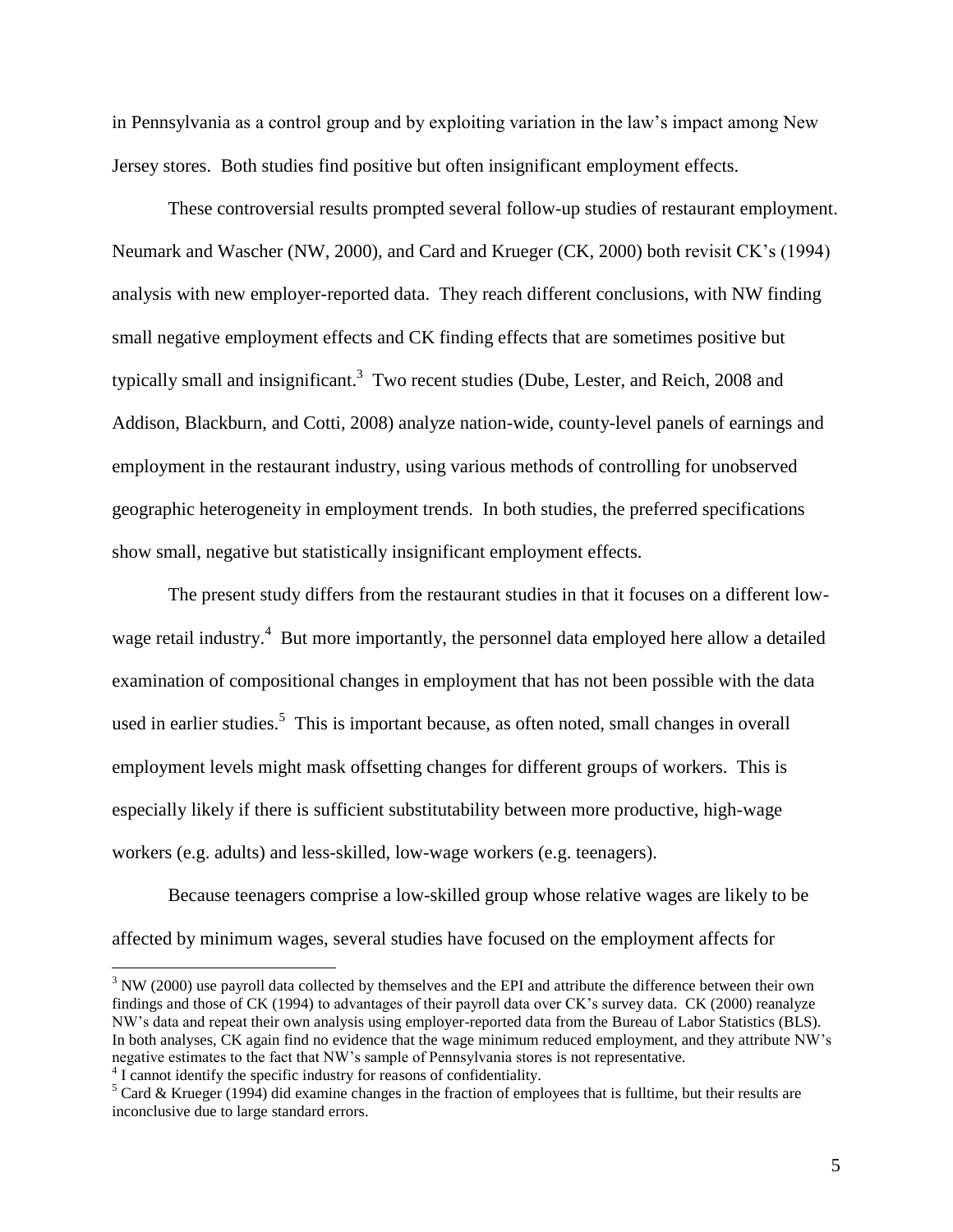teenagers. But in contrast to the studies of restaurant employees, studies of teenagers have generally relied data from household surveys such as the Current Population Survey (CPS). As a result, they cannot examine effects on the relative wages and the composition of employment within firms.

As with the previous set of literature, studies of teenagers have reached mixed conclusions, and again early studies by CK (1992, 1994) and NW (1992, 1994) fed opposite sides of the debate. In these studies, both sets of authors use state panels of aggregated CPS data and exploit changes in state minimum wages to identify the effects on teenage-to-population employment rates. But they differ in their model specifications and in their methods for measuring certain key variables, including the impact of the minimum wage increase on the relative price of teenage labor.<sup>6</sup> As a result, NW find small negative employment effects that are consistent with substitution away from teenagers, but CK find positive or statistically insignificant effects. Results from later studies have also been mixed. Lang and Kahn (1998) find evidence that the 1991 federal minimum wage increase caused employment shifts away from adults and *toward* teenagers in food-service occupations. Recent studies that use longer panels find small negative employment effects for teenagers that become statistically insignificant after controlling for unobserved heterogeneity in regional trends (Neumark and Wascher, 2007; Allegretto, Dube and Reich, 2008).

A few studies have examined the possibility that the absence of large employment effects for teenagers as a whole may mask more refined compositional shifts *among* teenagers. These studies provide some evidence of heterogeneous effects. Neumark and Wascher's (1996) analysis of matched CPS surveys shows that an increase in the minimum wage increases the

<sup>6</sup> Another key disagreement between CK and NW revolves around how best to measure school enrollment rates and the appropriateness of controlling for this variable.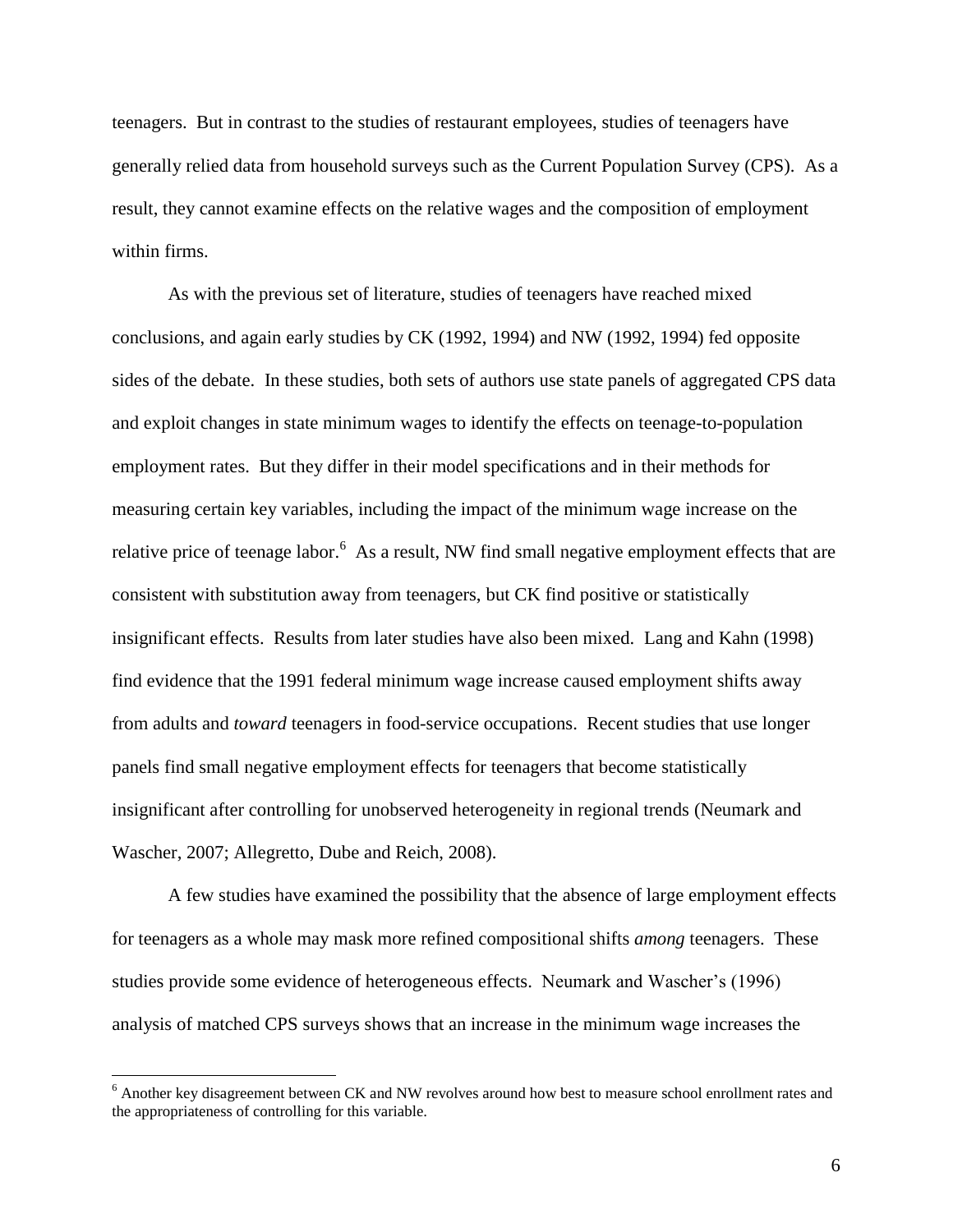probability that older teenagers leave school for employment and that younger, previously employed teenagers become unemployed. Ahn, Arcidiacono and Wessels (2008) use CPS data to estimate a structural model and their findings are similar, suggesting substitution away from teenagers who live in poorer, less educated households and toward more affluent teens. On the other hand, Neumark and Wascher (2007) examine minimum wage effects for various subgroups of teenagers and young adults, and find significant disemployment effects for only minority young adults.

Only one study I am aware of examines the effect of a wage floor on compositional changes in employment within establishments. This study, by Fairris and Bujanda (2008), estimates the effects of the 1997 Los Angeles Living Wage Ordinance on changes in employee characteristics at a sample of affected establishments. Using worker surveys, they compare the characteristics of incumbent workers to those of new (post-ordinance) hires, and find evidence of substitution toward groups who commanded higher pre-ordinance market wages. In contrast to the present study, Fairris and Bujanda do not look explicitly at teenagers (presumably because of the age composition of their sample) and are also unable to estimate effects on overall levels of employment.

### **2. Data and Setting**

 $\overline{a}$ 

The data set is constructed from the personnel records of a large national retail employer from February 1, 1996, through July 31, 1998.<sup>7</sup> The analysis sample consists of more than 700 stores located throughout the United States. This sample includes all retail stores that had been open for at least four months at the start of the sample period and that had an average at least five

 $<sup>7</sup>$  I have been given permission to use the data on the condition that I do not disclose any information (such as exact</sup> sample sizes) that may allow the firm to be identified.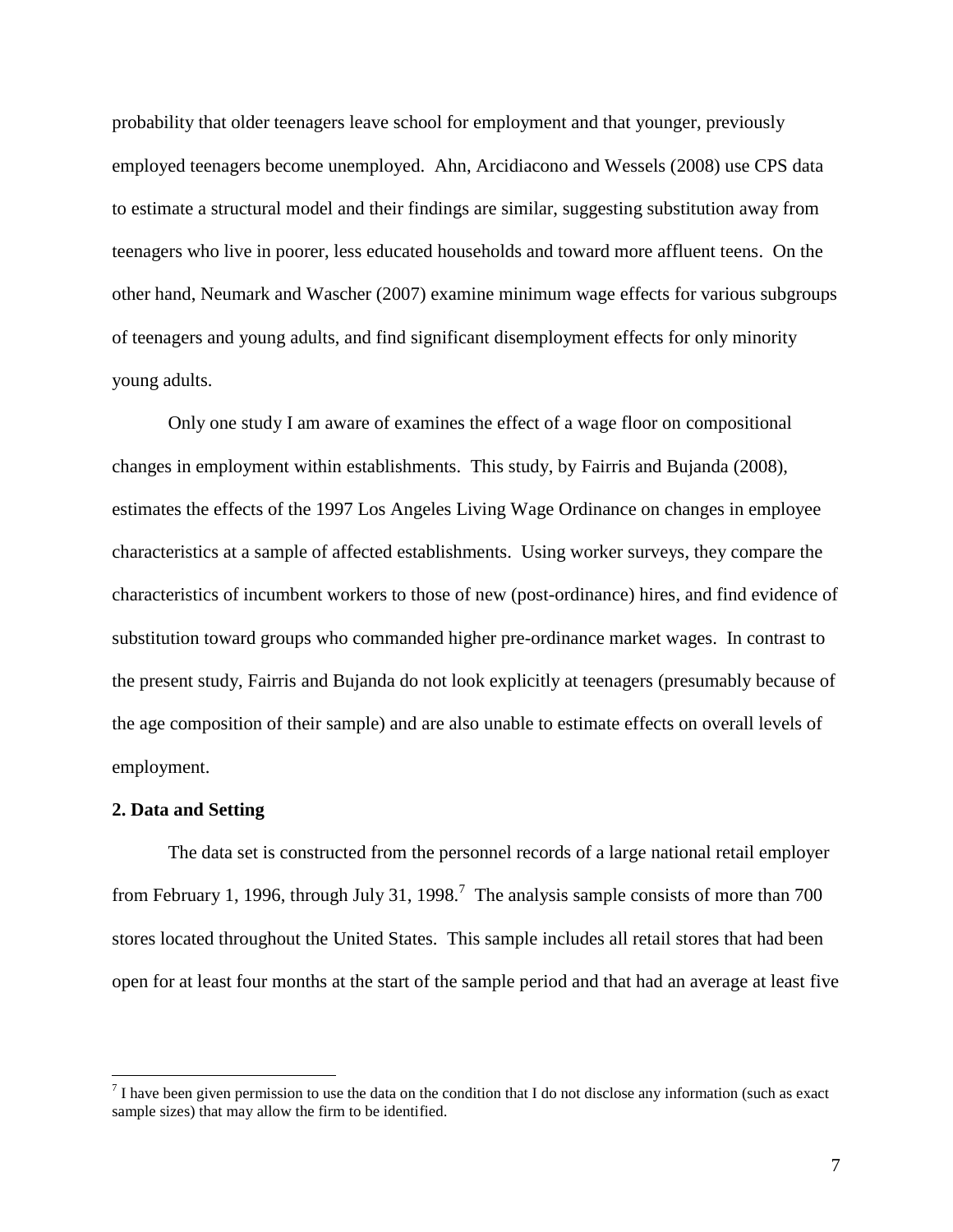employees, including at least one adult and one teenager, during the first six months.<sup>8</sup> Though geographically diverse, these stores are all part of a national chain and hence in many ways they are very similar. The products they sell are highly uniform, and roughly 90 percent of their employees occupy the same frontline, entry-level positions.

This study focuses on employment in these entry-level jobs. These positions all have the same job description: employees in these jobs all rotate through several tasks that involve both dealing with customers and doing support work. These jobs require only basic skills and employees receive little training. As is common in this sector, employees have very high rates of turnover. The median spell in a store for an entry-level employee is 91 days, and roughly 80 percent of employee spells end within a year.

At each store, a single, overall store manager is responsible for all personnel decisions. Manager compensation is tied to performance mainly through bonuses that are based on store sales. Managers may adjust wages and wage offers as they see necessary to retain and attract qualified employees. However they must also manage to a year-end wage budget, which is based partly on market wages in their store's region, and they receive small bonuses for meeting goals for the ratio of payroll to sales.<sup>9</sup> There are 41 company-defined regions in the sample, with an average of 23 stores per region, and the regression analysis below includes tests for sensitivity to the inclusion of region fixed effects.

The personnel records contain information on every individual employed at one of the company's retail stores during the 30-month sample period. This information includes

<sup>&</sup>lt;sup>8</sup> Sufficient employment during the first six months in needed to construct reasonably precise measures of the legislation's impact on wages. New stores are excluded both because they tend to have few employees on record during the first few months and because employment growth during these months is highly variable and may depend on many unobserved factors. I also do not analyze the handful of stores that close during the sample period because there are too few of these to allow for a meaningful analysis of store closings.

<sup>9</sup> Unfortunately, I do not have access to the formulas used in determining each store's wage budget.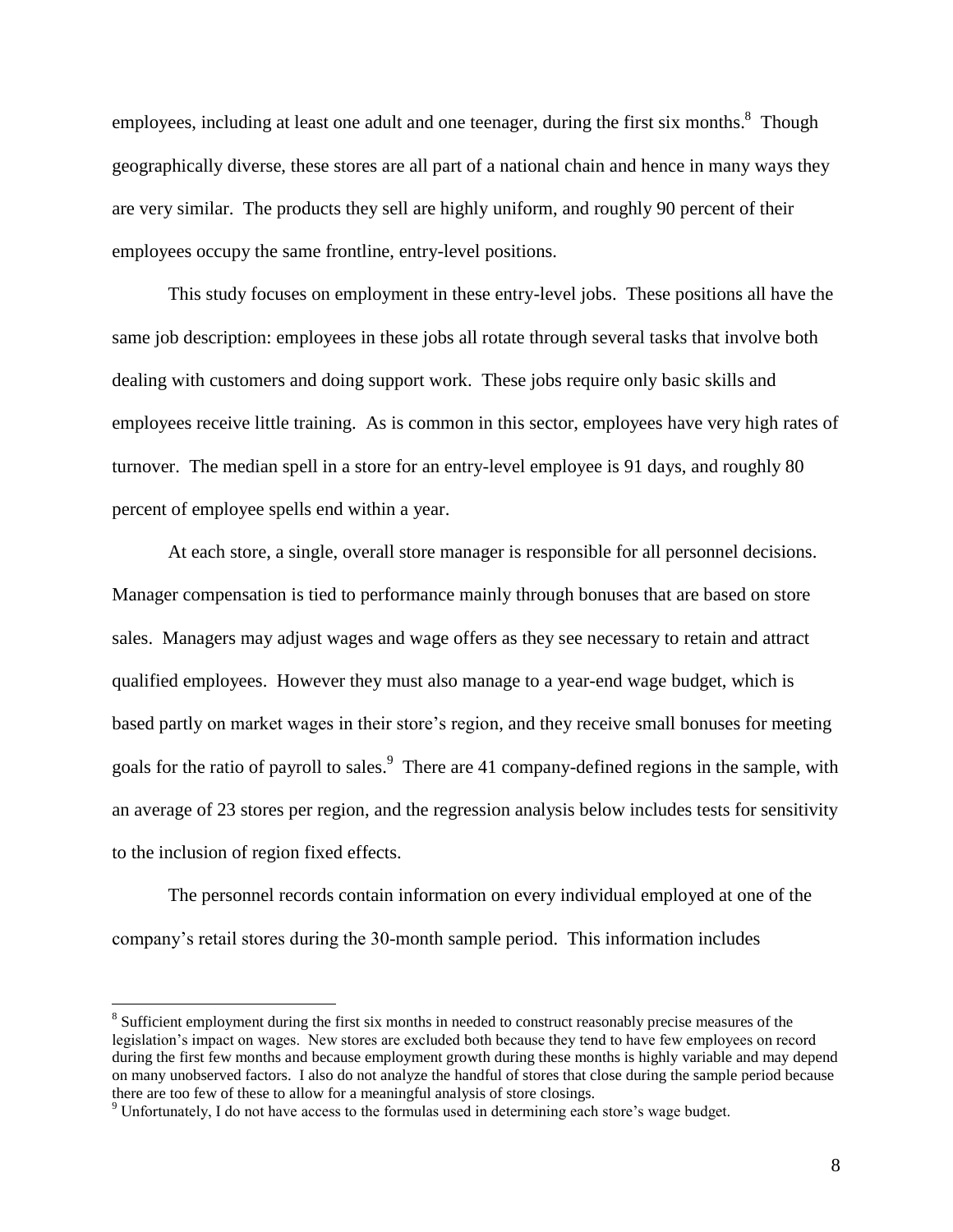employment status (full-time vs. part-time), wage, age, race, gender, residential ZIP code, store of employment, and the date and description of each personnel action taken. These records are used to construct daily store-level employment variables, including a "full-time equivalent" measure of employment, the fraction of employees who work part-time, and the fraction who are teenagers. Because there is no information on hours worked, "full-time equivalent" employment is calculated under the assumption that part-time employees work half as many hours as full-time employees.<sup>10</sup> Additional store-level variables, obtained from company records, include the store's size (square feet), its ZIP code, city and state, and its location "type" (indoor mall, open mall, street, or strip). The data was also merged with 1990 Census-based variables describing the population within a two-mile radius of each store's ZIP code, and with local unemployment rates averaged over the first six months of the sample period (Feb.-July 1996).<sup>11</sup>

Table 1 shows sample statistics for the store-level variables during the first six months of the sample period, including store-level employment and average employee characteristics. During this period, a typical store has about 27 employees. On average, 94 percent of these employees are part-time and average full-time equivalent employment is 14.7. The workforce is young: more than 40 percent of employees are teenagers, and more than 80 percent are less than 30 years old. And the workforce is mainly female (77 percent) and white (72 percent vs. 11 percent black and 9 percent Hispanic).

### **3. The 1996 Minimum Wage Legislation and Measures of its Impact on Wages**

### *3.1. Legislation*

 $\overline{a}$ 

The analysis focuses on the federal minimum wage law that was enacted in August 1996.

 $10$  Full-time status required a minimum of 30 hours per week. Part-time employees were required to work a minimum of eight hours per week and a maximum of 29 hours.

<sup>&</sup>lt;sup>11</sup> Unemployment rates are from the Local Area Unemployment Statistics of the Bureau of Labor Statistics, and are based on metropolitan areas as defined in that data set.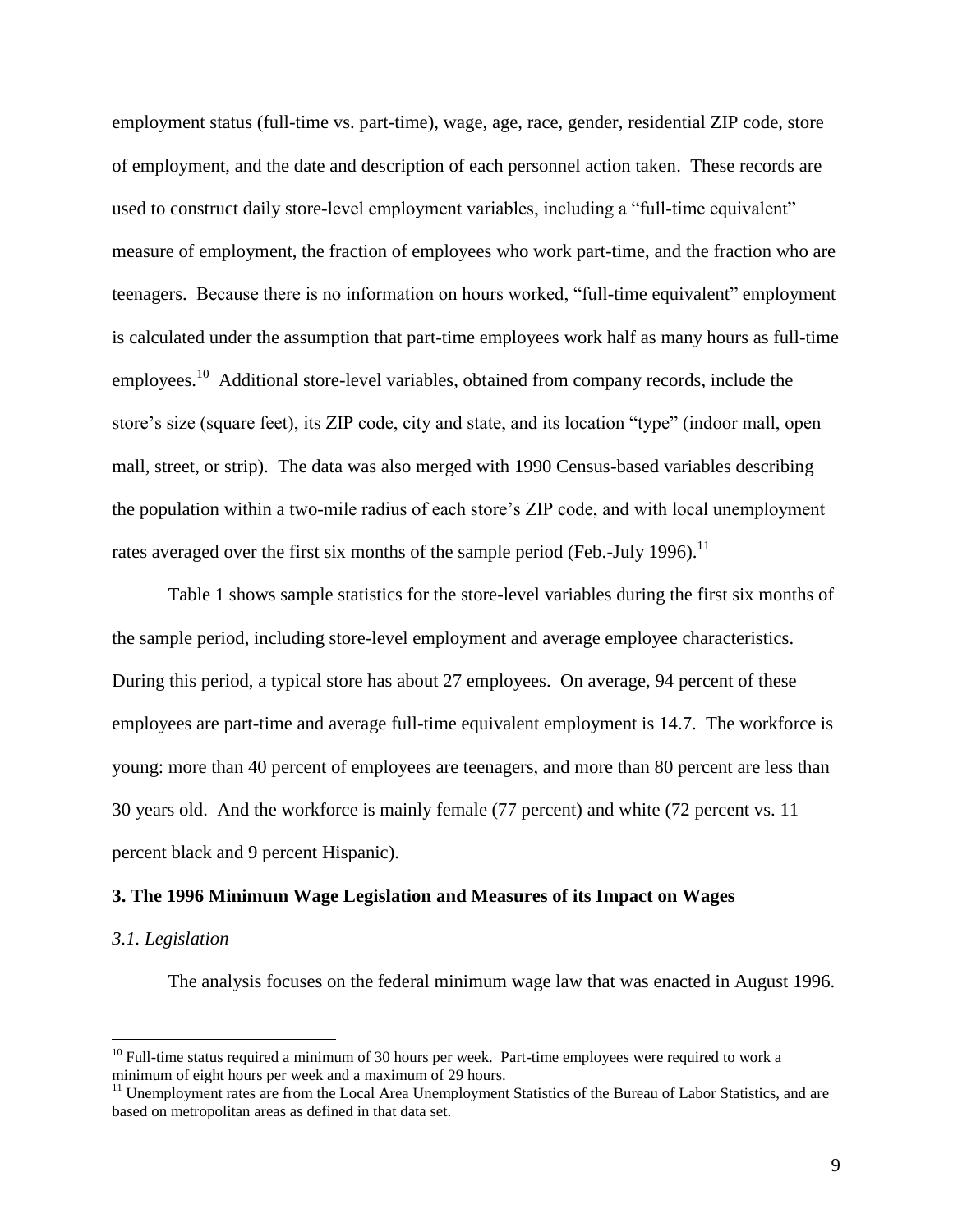For employers, the first key date regarding the law was likely July 10, 1996. Though the original bill was passed by the House of Representatives on May 24, its fate remained uncertain until July 10 when the Senate passed an amended bill that was supported by President Clinton. The final bill was passed by the House on Aug. 2, and became law on Aug. 20.

The law mandated a 21 percent increase in the minimum wage—from \$4.25 to \$5.15 that was to be implemented in two steps. First, the minimum would rise to \$4.75 on Oct. 1, 1996; it would then rise to \$5.15 on Sept. 1, 1997. The law also included a "training wage" provision that kept the minimum at \$4.25 for teenagers during their first 90 days on the job.

While the federal law is the focus of this study, several state minimum wage laws are also relevant to the analysis—either because they contribute to the geographic variation in initial wage levels or because they result in additional wage increases during the sample period. Table 2 shows the effective minimum wage in each month of the sample (Feb. 1996-July 1998) for states where the state minimum exceeded the federal minimum during some or all of the sample period.<sup>12</sup> These states are grouped into three categories. First, there are states where existing state law required that the state minimum stay above the federal minimum, and hence mandated that the state minimum rise in tandem with any federal increases. This category accounts for only three percent of the sample stores, and is comprised of Connecticut, Alaska, and Washington,  $D.C.<sup>13</sup>$ 

Second, there are five states where the state minimum exceeded the federal minimum of \$4.25 at the start of the sample period, but where there was no independent increase in the state minimum. Stores in these "high initial minimum" states account for 8.6 percent of the sample,

 $12$  States may set their own minimum wages; however, the federal minimum is legally binding in the event that the state minimum is lower than the federal.

 $13$  In Connecticut, the state minimum was kept at only  $\frac{1}{2}$  percent above the federal level. The state minimum was kept much higher in Alaska and Washington, D.C. (at \$.50 and \$1.00 above the federal rate, respectively). However, Alaska and D.C. are unimportant in the analysis because they have very few stores in the sample.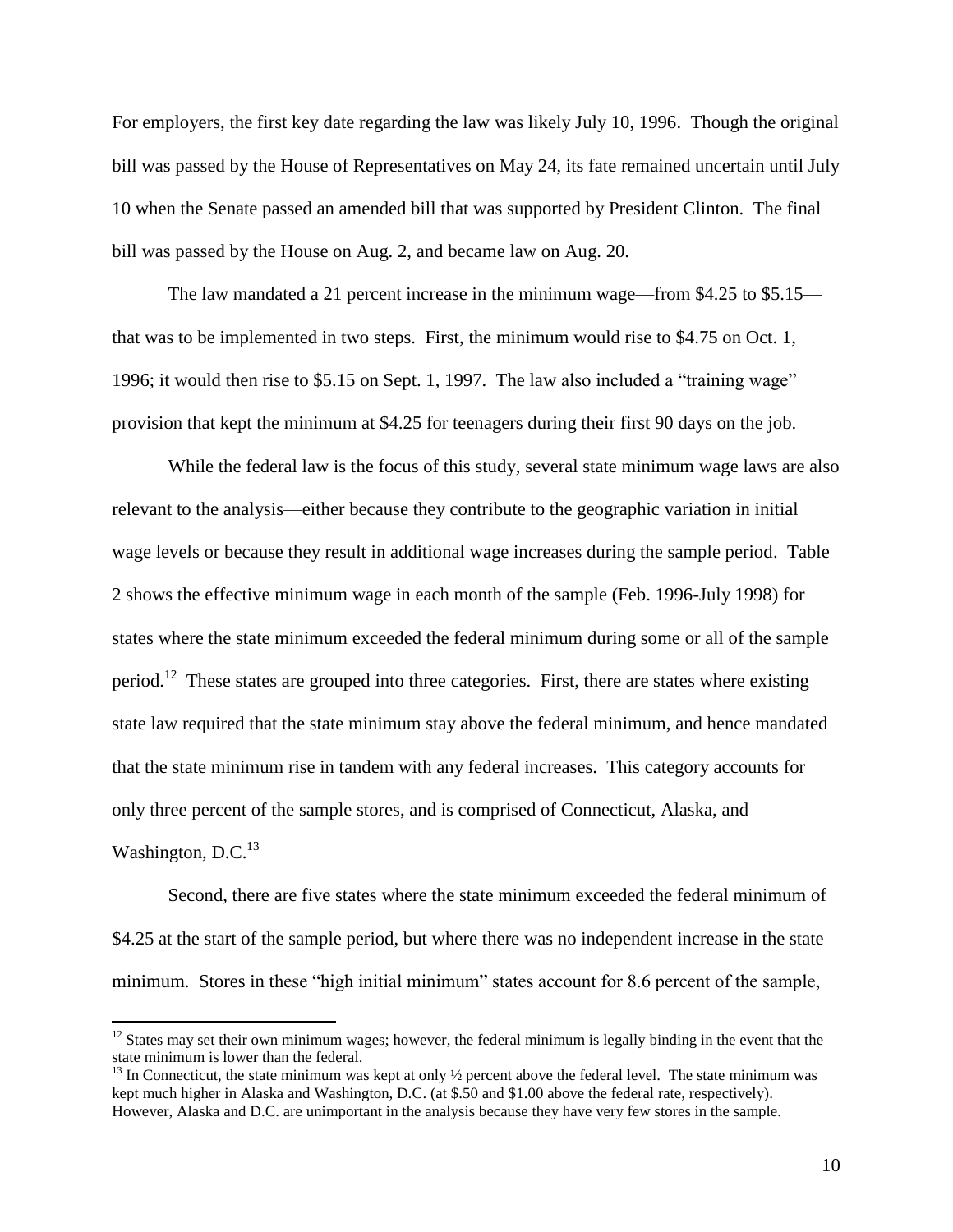and are comprised of Rhode Island, Iowa, New Jersey, Washington, and Hawaii. In Rhode Island and Iowa, the new federal minimum surpassed the state level and thus became binding in Oct. 1996 when it rose to \$4.75. In New Jersey and Washington, the federal law became binding only in Sept. 1997 when it rose to \$5.15. And in Hawaii, where the initial minimum was \$5.25, the federal minimum was never binding during the sample period.

Finally, five states—California, Delaware, Massachusetts, Oregon, and Vermont increased their own minimum wage on a schedule that differed from that of the federal legislation.<sup>14</sup> Stores in these states account for 20 percent of the sample—with roughly 14 percent being in California alone. Notably, California had the largest total increase of any state during the sample period, with the minimum rising 35 percent from \$4.25 to \$5.75. Because of differences in the timing of wage increases in these states, much of the analysis excludes stores in these states. However, all results are checked for robustness to their inclusion in the estimation sample.

### *3.2. Compliance with the Law*

 $\overline{a}$ 

The personnel records indicate full compliance with the law at this company. The lowest wage on record rises from \$4.25 to \$4.75 on October 1, 1996, and from \$4.75 to \$5.15 on September 1, 1997. In states with higher minimums, the lowest wages on record are also consistent with the laws. Interestingly, the fact that \$4.75 was the company's lowest wage as of October 1, 1996 indicates that it did not utilize the "training wage" provision of the federal legislation.<sup>15</sup>

 $14$  In all these states except Vermont, the relevant legislation was passed by the end of 1996; hence all the minimum wage increases scheduled for 1997 and 1998 were anticipated. The Vermont law (as of May 1996) approved minimum wages of \$5.00 and \$5.15 effective January 1997 and January 1998. The law was amended in April 1997, changing the schedule to that shown in Table 2.

<sup>&</sup>lt;sup>15</sup> Card & Krueger (1994), pp. 166-68, provide several sources of evidence showing that employers in the early 1990s rarely utilized the subminimum wage allowed by the 1989 amendment to the Fair Labor Standards Act.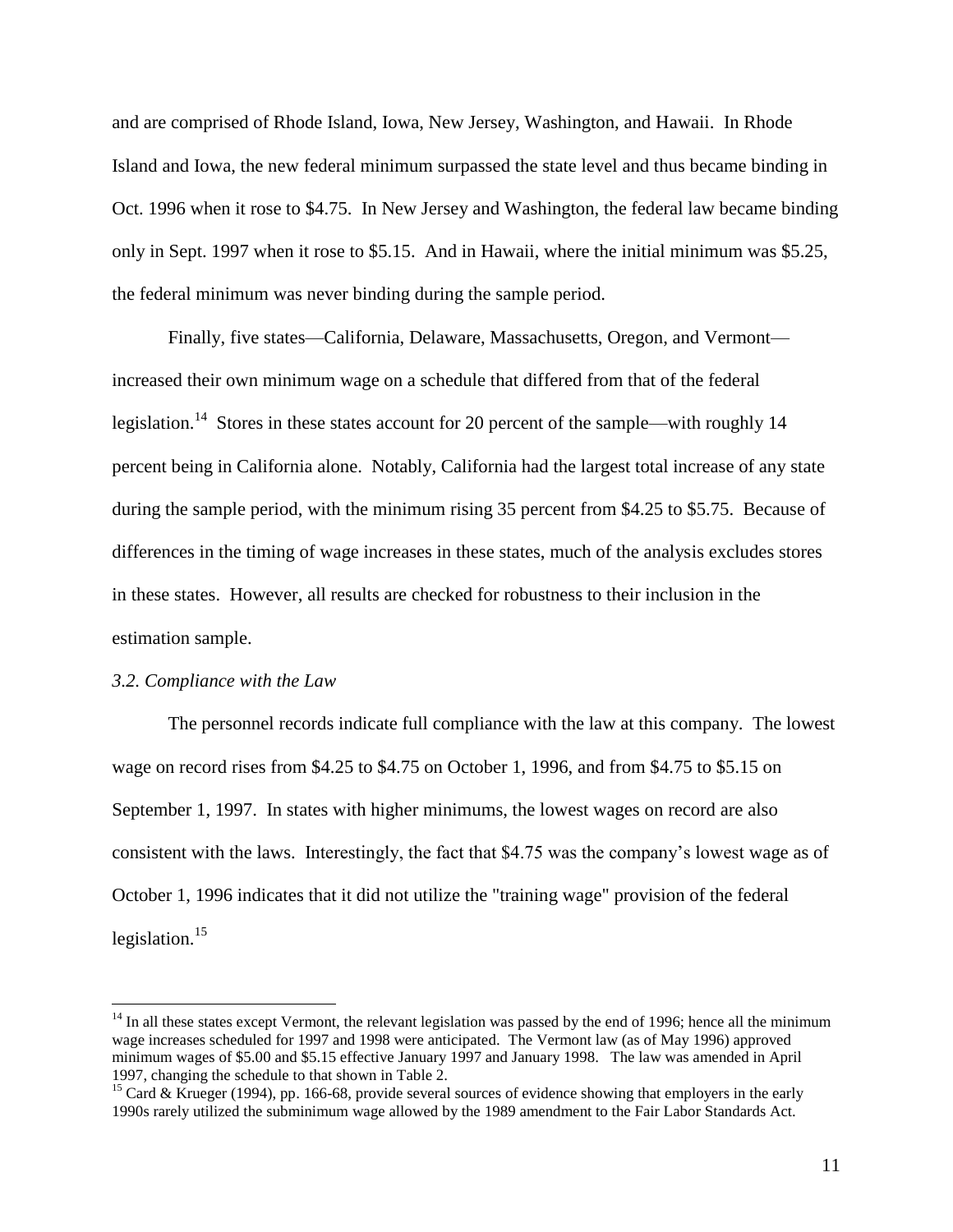An examination of the wage adjustments made on October 1, 1996, and on September 1, 1997, also reveals evidence of "spillover" effects on higher-wage employees. First, employees whose wages were below the new minimum but above the old one received adjustments that were greater than necessary to meet the new minimum. Second, some employees whose wages exceeded the new minimum also received adjustments. In particular, wage adjustments were given on October 1, 1996 to all employees earning less than \$5.45, and adjustments were given on September 1, 1997 to employees earning less than \$5.65. Further, these adjustments were made even in stores that had no employees earning less than the new minimum, including those in states with high initial minimum wages.

# *3.3. Measures of the Legislation's Impact on Wages*

 $\overline{a}$ 

The research design exploits the fact while the stores in my sample are all part of the same national firm, there is significant variation across stores in the impact that the minimum wage legislation has on entry-level wages. There are two basic sources of this variation. First, the impact of both the federal and state-legislated increases varies across stores, because the level of wages paid *prior* to the legislation varies across stores. Second, the effective increase in the minimum wage varies across states because of the differences in state laws (summarized above).

Table 3 summarizes store average hourly wages in the pre-legislation period from Feb. 1, 1996 to July 31, 1996.<sup>16</sup> The mean of this variable is \$5.65 for stores in states where the federal minimum wage was the effective minimum in all months of the sample period (column 1). There is substantial variation within this sub-sample (std.  $dev = $0.51$ ). Further, average wages are higher in states with high initial minimums and in California (columns 2-4).

<sup>&</sup>lt;sup>16</sup> The data set contains each employee's dates of employment, wages paid, and dates of wage changes, but not hours worked. To calculate the average hourly wage, I assumed that full-time employees worked twice the hours of part-time employees each day, and that hours were distributed evenly across all days that the employee was on the payroll.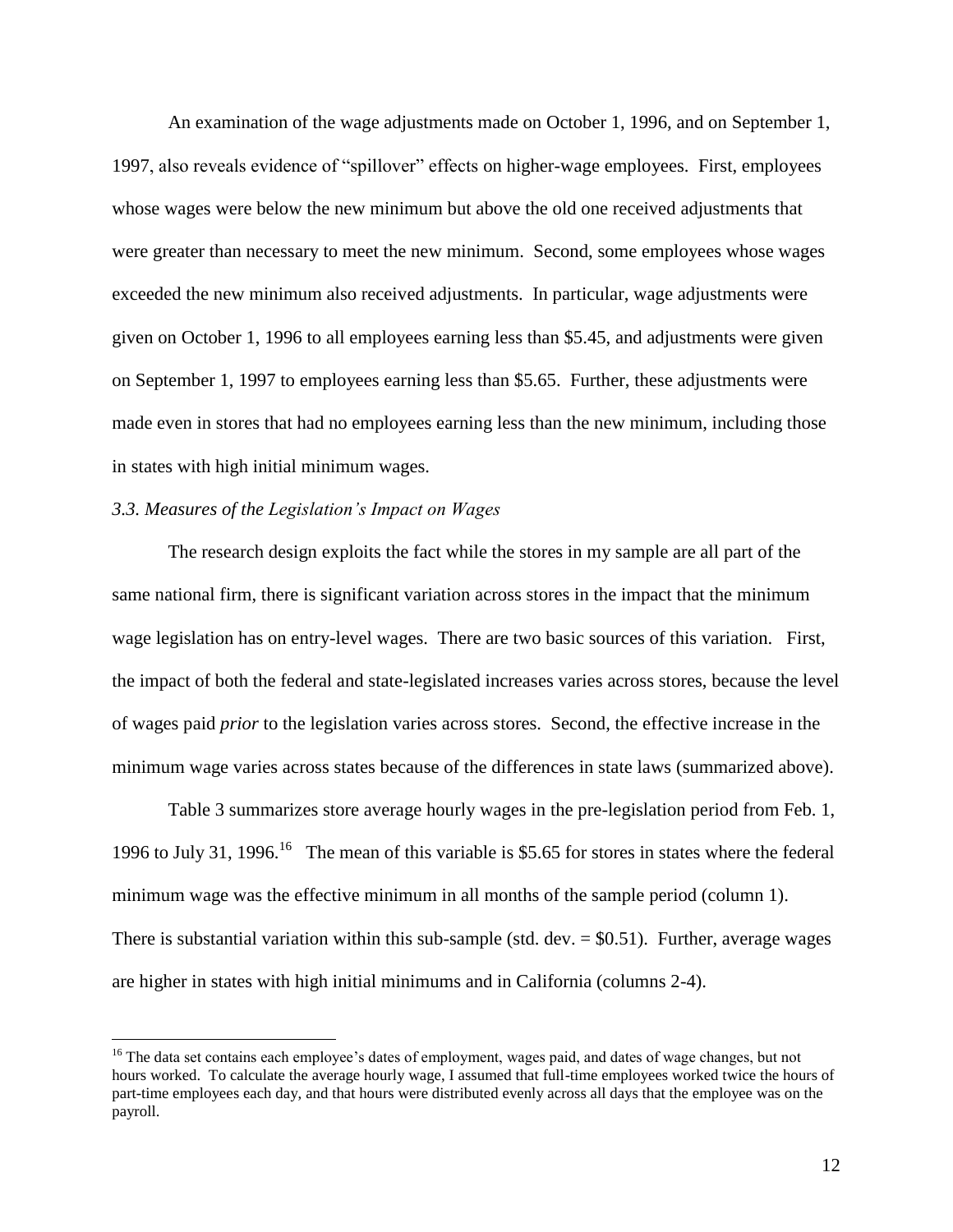Average wages are also constructed for three subgroups of employees within each store: part-time employees, teenagers, and adults. Full-time workers earn roughly 30 percent more than part-time workers in the same store; hence average wages tend to be slightly lower when the sample is restricted to part-time employees.<sup>17</sup> There is also a significant difference between the wages of teenagers and those of adults (defined here as anyone who is at least 20 years old). In the pre-legislation period, teenagers earn an average of 90 cents for every dollar earned by adults.

Table 3 also summarizes the variables used in the analysis to measure the impact that the federal and state legislation had on wages. These variables are constructed using the wages paid in the first six months (Feb. 1-July 31, 1996) and the ultimate minimum wage mandated by the 1996 laws. With the exception of stores in Vermont, California, and Oregon, this ultimate new minimum is the minimum effective as of September 1997—that is, \$5.15 in states that are bound by the federal minimum, \$5.18 in CT, \$5.25 in MA and HI, \$5.65 in AK, and \$6.15 in DC. For stores in VT, the ultimate minimum is \$5.25 (effective Oct. 1, 1997); for stores in CA, it is \$5.75 (effective March 1, 1998); and for stores is OR it is  $$6.00$  (effective Jan. 1, 1998).<sup>18</sup>

<sup>&</sup>lt;sup>17</sup> I do not report or analyze full-time wages separately because many stores have no full-time employees in the entry-level positions.

<sup>&</sup>lt;sup>18</sup> An alternate approach—at least in the case of the federal legislation—would be to construct separate impact measures for the October 1996 increase and the September 1997 increase. The problem with treating these as two separate increases is that they were both anticipated as of August 1996, and hence stores may have adjusted both wages and employment gradually after October 1996 in anticipation of the second increase. Indeed, the fact that "spillovers" in October 1996 were relatively large suggests that stores got a head start on the second increase. For this reason, my analysis focuses on changes from the period before August 1996 to the period after September 1997.

There are two other issues that one might debate regarding how to define the effective new minimum wage. One is whether to acknowledge the training wage provision for teenagers employed less than 90 days. I chose to ignore this provision both because the data indicates that the company did not take advantage of it, and because previous literature suggests that this company's behavior is common (e.g. see Card & Krueger, 1994, pp.166-68). The other issue is how to treat spillover effects on higher-wage employees. The fact that the company raised wages of those earning below \$5.65 might suggest an effective new minimum above \$5.15 for some employees. However, although the company did raise the wages of higher-wage employees who were present on the days that the minimum wage increases took effect, it was not compelled by law to maintain the wage distribution that resulted from this initial spillover effect. For this reason, I do not incorporate observed spillover effects when constructing the measure of the legislation's impact on wages. Hence, with the caveat that I ignore the training wage, the impact measures capture the cost to the company of complying with the law, and nothing more.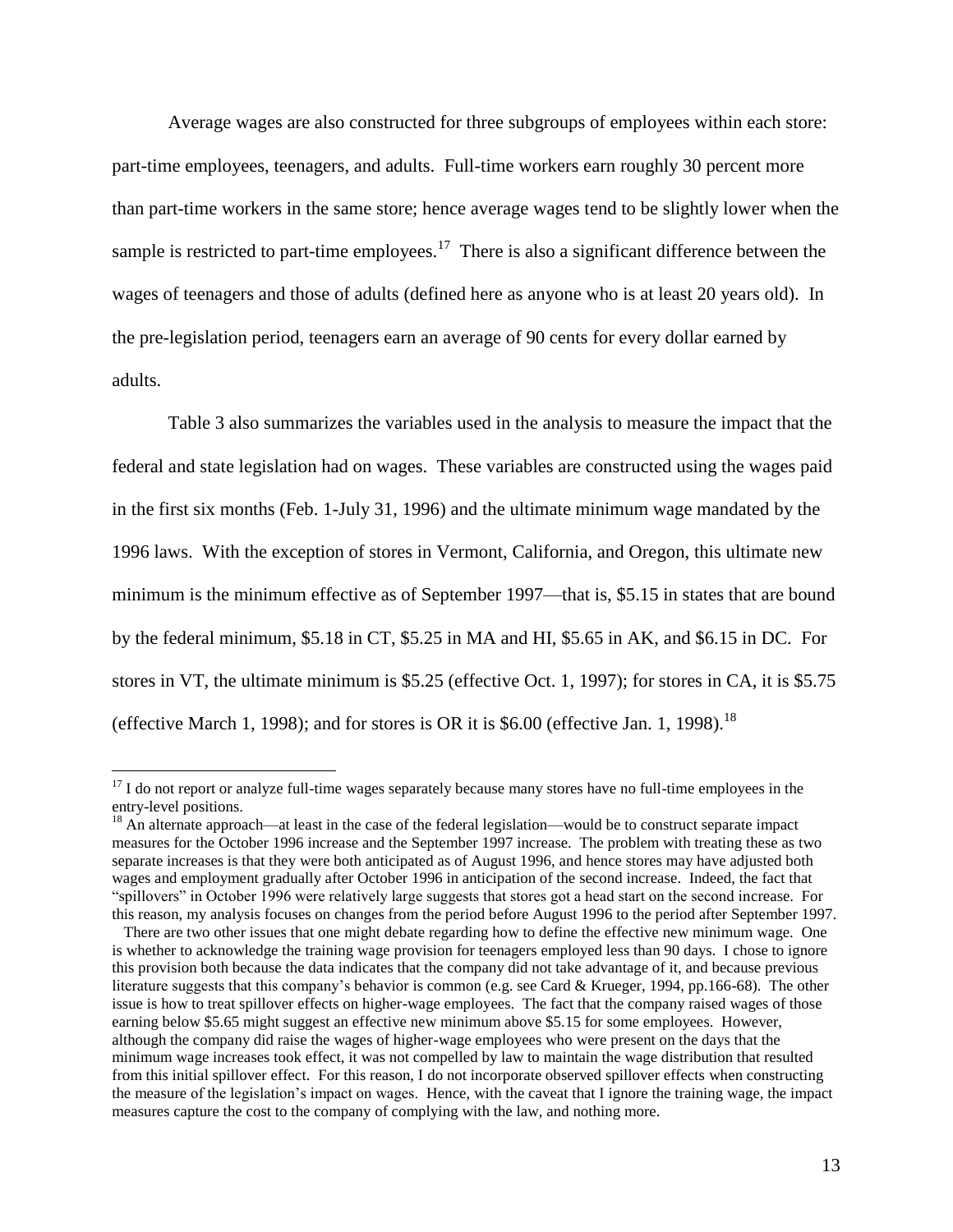In the analysis of average entry-level wages and employment, the legislation's impact on average wages is measured using the "store wage gap." This variable is defined as the average proportional increase necessary to bring all wages up to the new minimum.<sup>19</sup> To construct it, I first define the individual wage gap for employee *i* in store *j* as the proportional increase in the employee's wage (*wij*) necessary to meet the ultimate new minimum in store *j*'s state (*minimum wagej*). That is:

wage gap<sub>ij</sub> = (minimum wage<sub>j</sub>-w<sub>ij</sub>)/w<sub>ij</sub>

\nif 
$$
w_{ij} < minimum wage_j
$$

\nif  $w_{ij} \geq minimum wage_j$ 

The store wage gap is then calculated as the average wage gap for wages paid to entry-level employees in a store between Feb. 1 and July 31, 1996.<sup>20</sup> Because wages differ significantly by full-time vs. part-time status and by age, separate store wage gap measures are also constructed for part-time employees, teenagers, and adults.

The summary statistics in Table 3 show, first, that while the direct impact on average wages at a typical store is modest, there is substantial variation across stores. Among stores where the federal minimum was always binding (column 1), the mean store wage gap is 2.5 percent but the standard deviation is 3.1 percent. Indeed, stores in the bottom quartile of this group have store wage gaps of less than half of one percent, while the mean among the top quartile is 7.0 percent. Further, the store wage gap is also substantially smaller in states with high initial minimums where the mean is 0.2 percent, and is much higher in California stores where the mean is  $5.2$  percent.<sup>21</sup>

<sup>&</sup>lt;sup>19</sup> This measure is similar to that used by Katz & Krueger (1992) and by Card & Krueger (1994).

 $20$  The average is calculated in a fashion similar to that described in footnote 14 above; full-time wages receive twice as much weight as part-time wages, and hours are assumed to be distributed evenly across all days that an employee was on the payroll at a given wage.

<sup>&</sup>lt;sup>21</sup> A similar pattern emerges if one looks at an alternate measure of the legislation's impact on wages: the fraction of a store's employees whose wages are affected by the legislation. For the sample as a whole, the average "fraction affected" is roughly 48 percent, and the standard deviation is 21 percentage points. The fraction affected is highest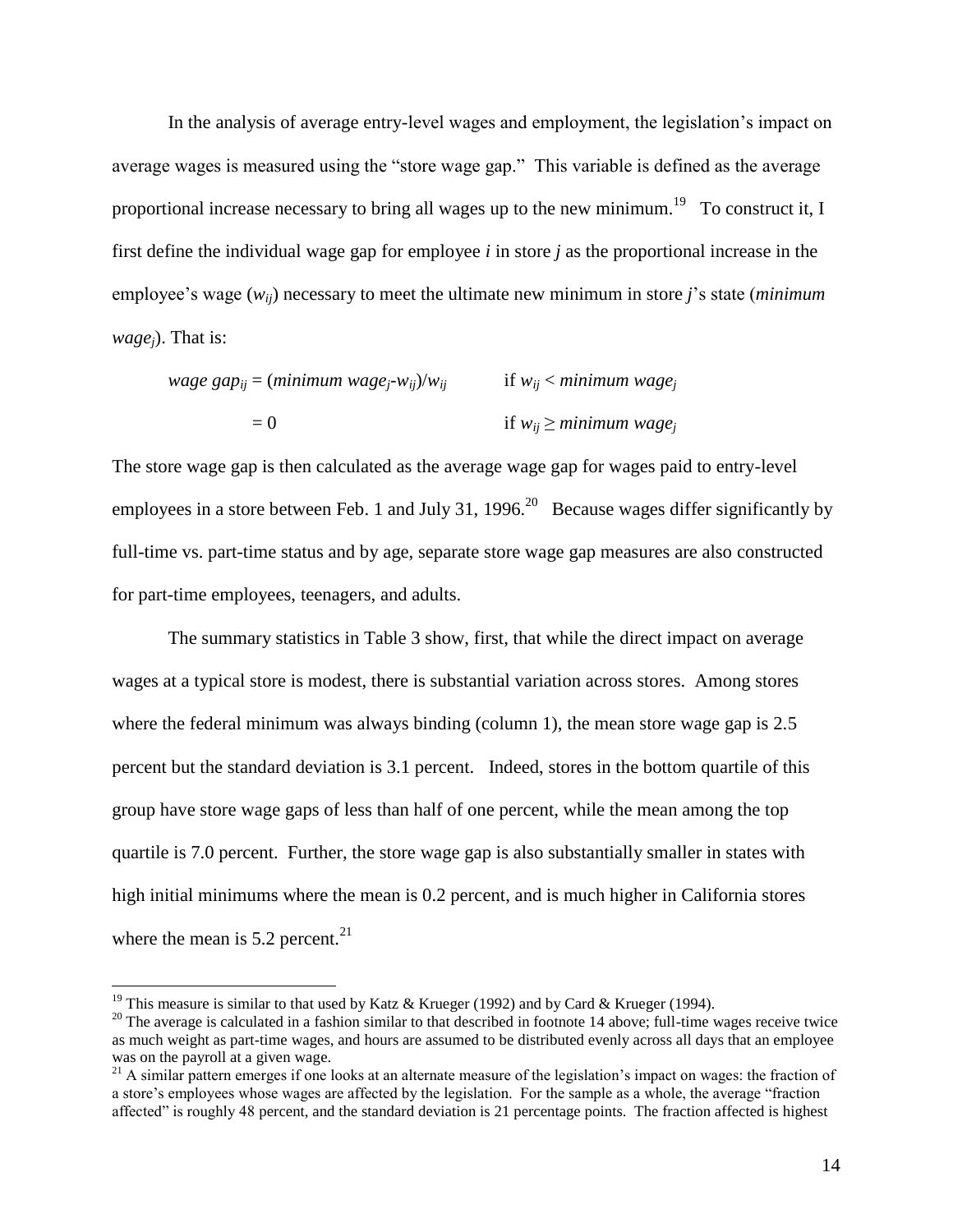As expected, the store wage gap tends to be slightly higher when the focus is restricted to part-time workers. But because part-time workers make up the vast majority of the workforce, the part-time measures are not much different from the overall impact measures. Also as expected, teenagers have larger wage gaps than adults. Among the stores bound by the federal minimum, for example, the average store teenage wage gap is 3.7 percent while the average adult wage gap is 1.6 percent.

Because the minimum wage legislation raised teenage wages more than it raised adult wages, it caused an increase in the relative wage of teenagers in most stores. To measure the legislation's impact on *relative* wages, I construct a variable called the "store relative wage gap." This variable is again based on wages paid between Feb. 1 and July 31, 1996, and is defined as the proportional change in the relative wage that results from bringing all wages up to the ultimate new minimum. The store relative wage gap is constructed from the store wage gaps for teenagers and adults  $as:^{22}$ 

*store relative wage gap<sup>j</sup>* = (*store teenage wage gap<sup>j</sup> - store adult wage gapj*) (1 + *store adult wage gapj*)

In the last row of Table 3, we see that compliance with the law caused on average a two percent increase in the relative wage of teenagers. However, the size of the relative wage gap varies significantly across stores, with a standard deviation of 2.7 percent. Also, it is close to zero in states with high initial minimums and largest in stores located in California.

### **4. Methods of Analysis**

 $\overline{a}$ 

The goal of the analysis is to determine the extent to which differences across stores in

in California (59 percent) and lowest in states with high initial minimums (27 percent). It is also higher among parttime employees (49 percent) and teenagers (53 percent) compared to fulltime employees and adults (43 percent). <sup>22</sup> The relative wage in store *j* prior to the legislation is *store relative wage*<sub>*il*</sub>=(*store average teenage wage*<sub>*j*</sub>)/(*store average adult wagej*). After wages are adjusted to comply with the new minimum, the relative wage becomes: *store relative wagej2*=(*store average teenage wagej*)(*1+store teenage wage gapj*)/(*store average adult wagej*) (*1+store adult wage gap<sub>j</sub>). The store relative wage gap<sub>j</sub> is then: (<i>store relative wage<sub>j2</sub>-store relative wage<sub>j1</sub>)/(store relative*  $wage_{ij}$ ), which can be expressed more simply by the above expression.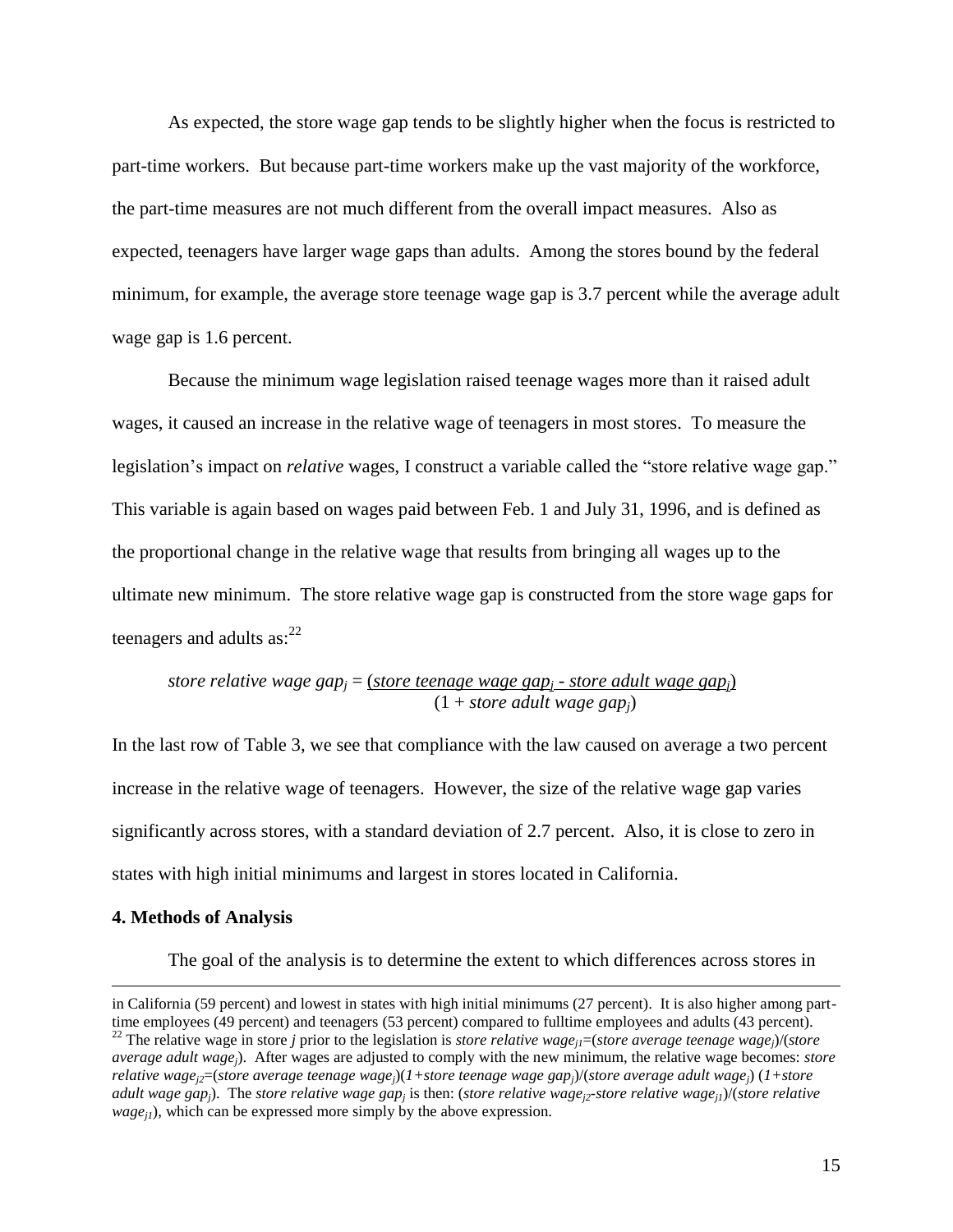post-legislation employment growth and changes in the relative employment of teenagers can be attributed to differences in the legislation's impact on average and relative wages. As in most minimum wage studies, a key challenge to identifying the legislation's causal effect lies in controlling for differences in initial market conditions that could be correlated with both the difference between current wages and the new minimum and with subsequent changes in wages and/or employment. I approach this problem by supplementing regression analysis with two complementary graphical analyses that aid in interpreting the regression estimates.

The basic estimates are obtained from store-level regressions relating the legislation's impact on wages, as measured by the "wage gap" variables defined above, to changes in the outcome variables of interest. The regression equations take the form:

(1) 
$$
\Delta Y_j = \alpha + \beta \cdot X_j + \gamma \cdot wage \; gap_j + \varepsilon_j
$$

where  $\Delta Y_i$  is the change in the wage or employment outcome of interest for store *j*,  $X_i$  is a set of characteristics of store *j* or its location, and *wage gap<sup>j</sup>* is either the store average wage gap or store relative wage gap. Because the sample period begins six months before the legislation was passed, changes are calculated using the first six months (Feb. 1, 1996-July 31, 1996) and last six months (Feb. 1, 1998-July 31, 1998) of the sample period. I examine the sensitivity of these regression estimates to the inclusion of an increasingly detailed set of control variables, including the age initial distribution of employees (whose wages are used to construct the wage gap variables), region fixed effects (based on regions defined by the company), and the other store characteristics described in Table 1. I also test for robustness to the inclusion in the estimation sample of states where state minimum wage increases are not synchronized with the federally mandated increases.

There are two important limitations of this regression approach. First, it cannot rule out

16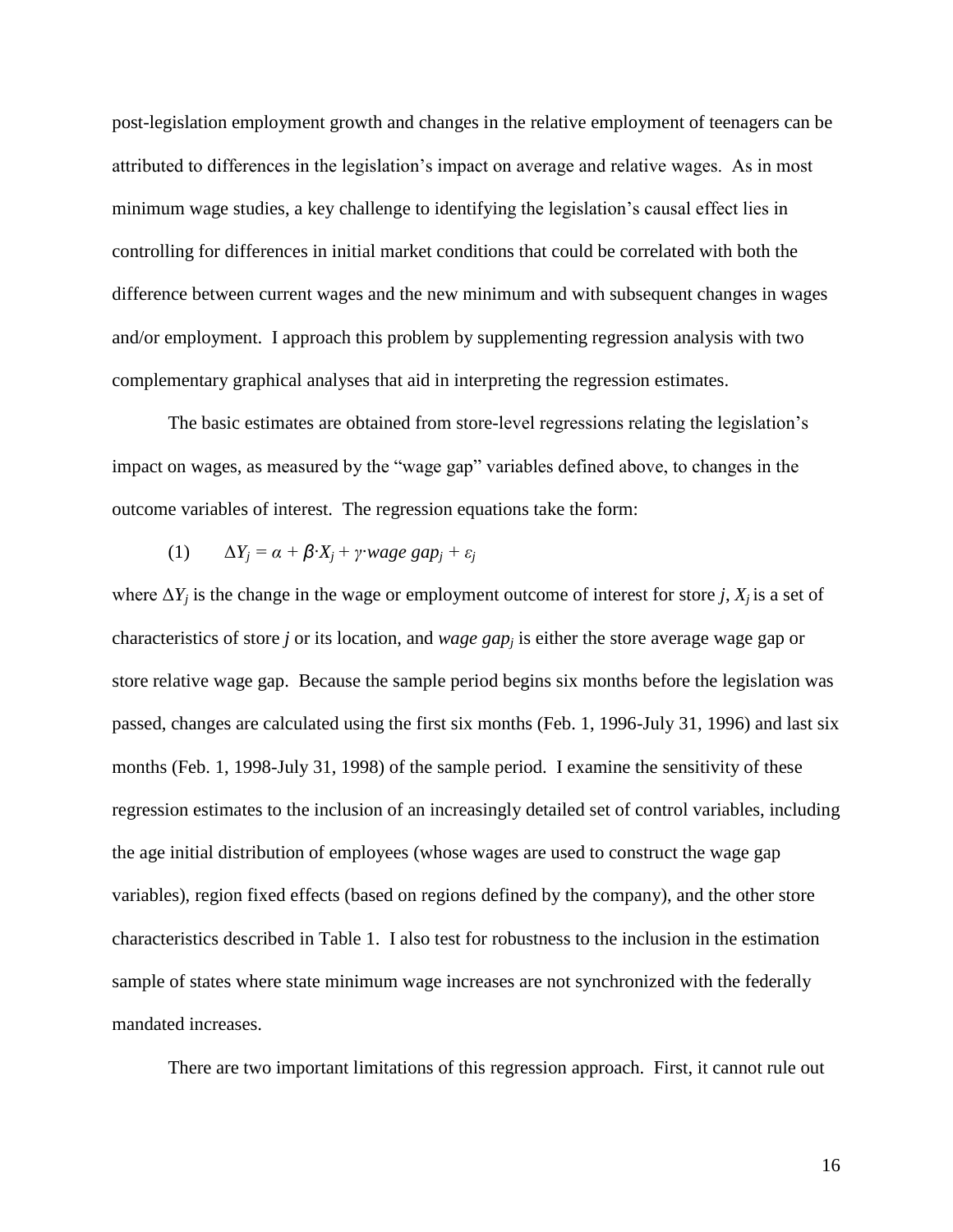endogeneity of the legislation's impact on wages. Of particular concern is the possibility that differences in initial wage levels (and hence in the wage gaps) are driven by unobserved, prelegislative market conditions, and that these conditions, in turn, caused wage and/or employment trends to differ even before the legislation was passed. Second, the regression estimates reveal nothing about the timing of the adjustments. To address both concerns, I perform two complementary graphical analyses. For these analyses I construct a panel data set containing store averages of the relevant variables for each of the 30 months in the sample period. These analyses exclude states where the legislation is not synchronized with the federal law.

In the first graphical analysis, the sample is divided in to "high-impact" and "low-impact" stores; these categories are defined using the median of the relevant wage gap variable as a cutoff. Then monthly averages of the relevant wage and employment variables are plotted for each group of stores. The resulting graphs show the overall time-series patterns of the wage and employment variables of interest and allows for a crude comparison between high and lowimpact stores.

The second graphical analysis is based on estimates from store-level regressions. For each month of the sample period, I estimate equations of the form:

(2) 
$$
Y_j = \alpha + \beta \cdot X_j + \gamma \cdot \text{wage gap}_j + \varepsilon_j
$$

where  $Y_i$  is the level of the wage or employment outcome of interest for store *j*,  $X_i$  is a complete set of store characteristics including region dummies, and *wage gap<sup>j</sup>* is either the store average wage gap or store relative wage gap. I then plot, by month, the wage gap coefficients (i.e. the estimates of *γ*) and their 95 percent confidence intervals. These coefficients are multiplied by .01 so that they measure, at each point in time, the difference in the outcome variable associated with a one percentage point increase in the wage gap.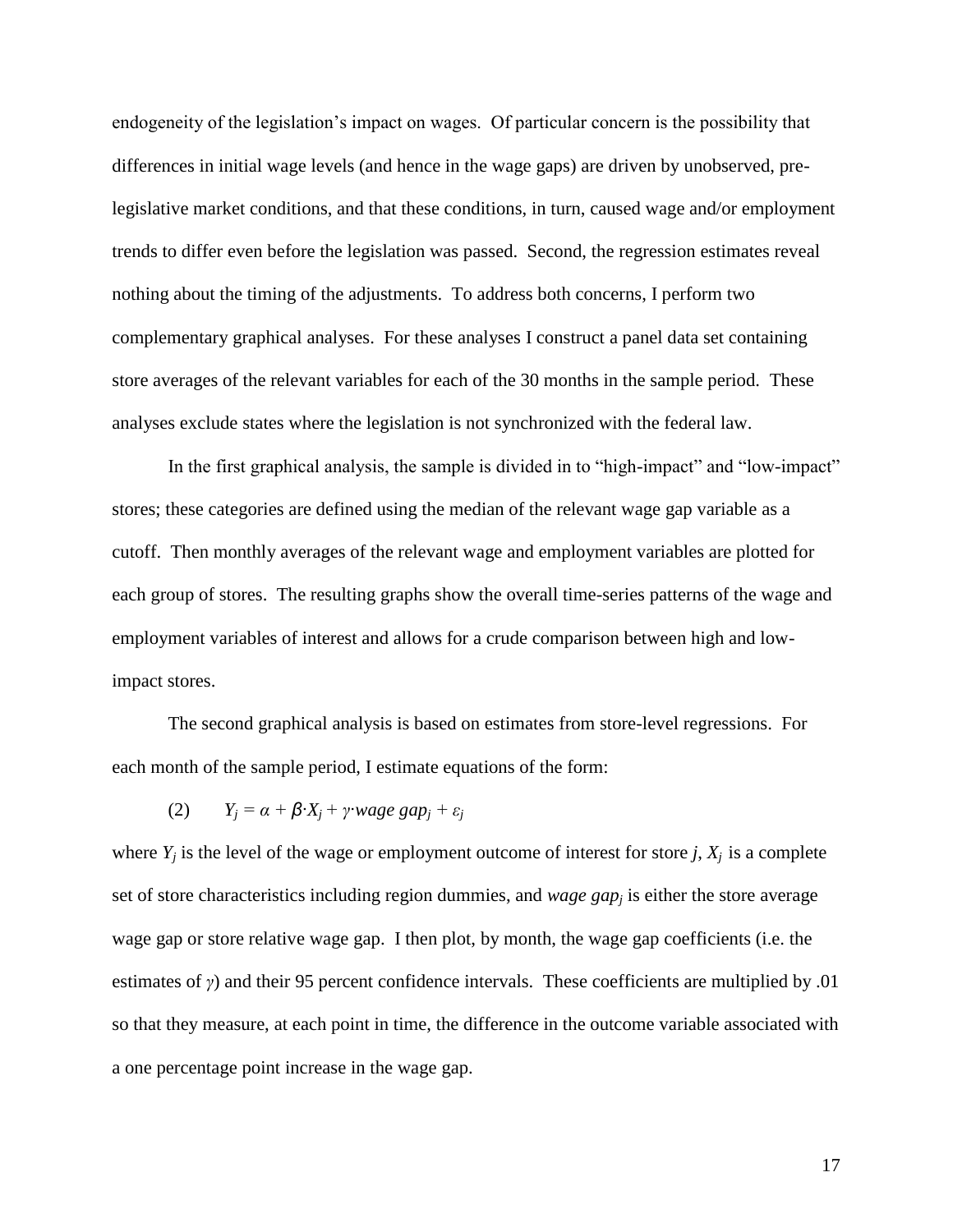The resulting graphs provide a way to assess both the exogeneity of the wage gaps and the magnitude and timing of any responses to the legislation. First, if the wage gap is indeed exogenous to unobserved determinants of wage and employment growth, then the estimates of *γ* should be zero—or, at least, shown no trend—during the six months before the legislation was passed. Second, responses to the legislation are reflected in the time series pattern of these coefficients during the months after the legislation was passed.

# **5. Main Results**

 $\overline{a}$ 

### *5.1. Changes in Average Wages*

Table 4 shows the regression estimates of the legislation's effect on store average wages. The estimates indicate that a one percentage point increase in the store wage gap corresponds to roughly a .77 percentage point increase in the growth rate of wages over two years. The estimate varies only slightly across different model specifications and estimation samples, ranging from .75 to .78. Robustness to the inclusion of numerous control variables suggests that these estimates reflect the legislation's impact on wages and not differences in market-driven wage trends.

The graphical analyses of average wages are shown in Figures 1a and 1b. Figure 1a shows the overall time-series pattern of wages for high impact stores (which have an average wage gap of 0.042) and low-impact stores (with and average wage gap of 0.003). Both groups show similar upward trends over the sample period, except for the two discrete jumps in October 1996 and September 1997.<sup>23</sup> These jumps, which coincide with the dates of the federally mandated increases, are substantially larger in the high-impact stores, and overall wage growth is higher in the first group as a result of these jumps.

 $^{23}$  Figure 1a also shows a small amount of seasonal variation in wages. Wages dip in December and peak in July, and there is a visible increase between June and July of each year. The June-to-July increases are due largely to merit raises, which are made during the last week in June in all stores. For more on merit raises, see footnote 26.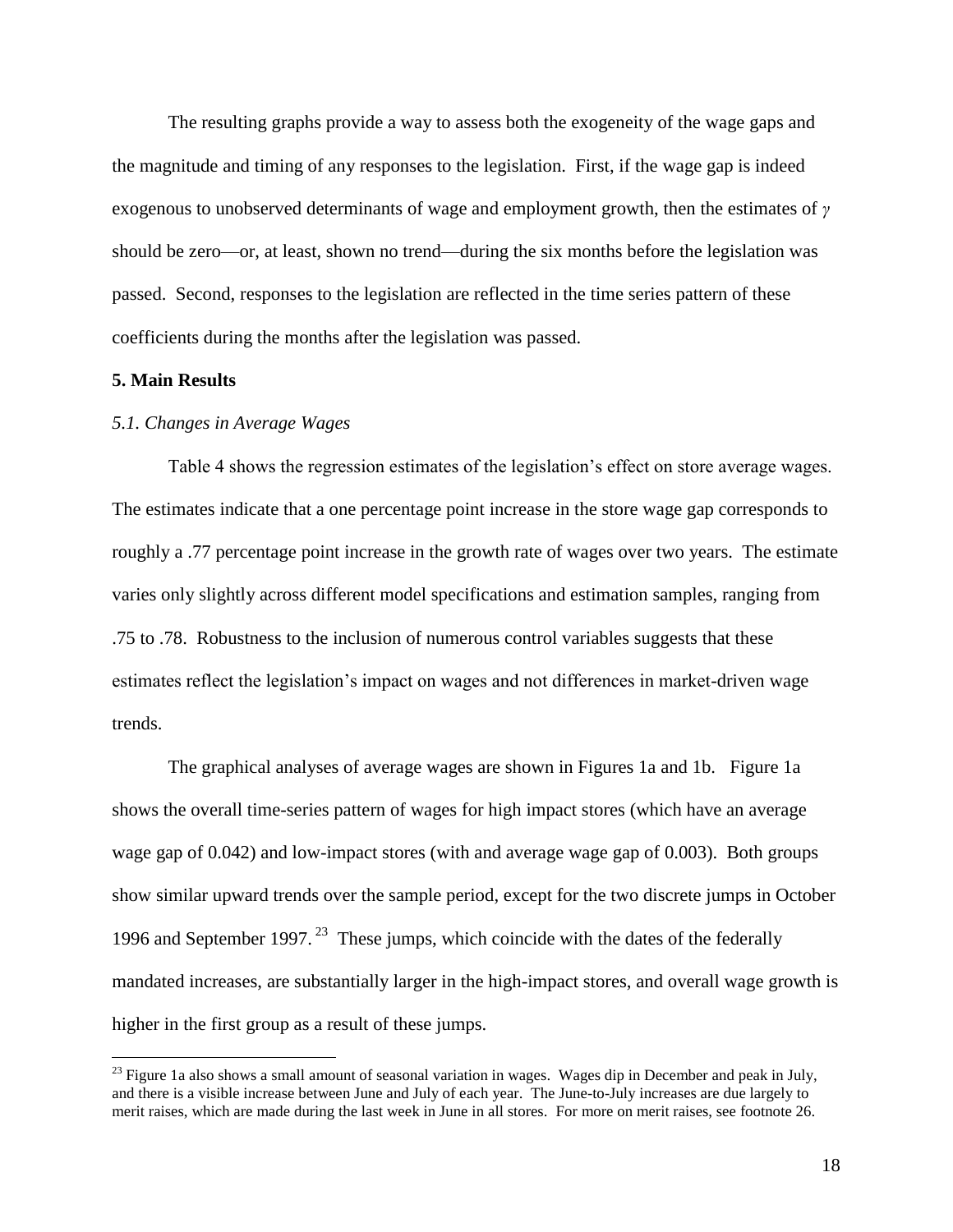In Figure 1a, the universal upward trend explains why the legislation's estimated impact on wages after two years is roughly 25 percent less than what is implied by the average wage gap. In short, the legislation's impact was weakened somewhat by wage growth that would have occurred in the absence of the law. Further, the fact that trends in the two groups are similar (except at the times of the two legislated increases) supports the interpretation that the regression estimates from Table 4 reflect the legislation's impact and not differences in pre-existing trends.

This interpretation is given further support by Figure 1b, which plots the wage gap coefficients from monthly regressions of average wages that control for all the store characteristics used in Table 4, column 4. Here again, there is no evidence that wages would have grown more quickly in high-impact stores without the legislation. First, the trend in the wage gap coefficients is flat during the pre-legislation period, indicating similar pre-existing trends in high and low-impact stores. Second, there is a slight negative trend after each legislated wage increase, suggesting that wages in higher-impact stores grew a bit more slowly than lower-impact stores following the legislation.

### *5.2. Changes in Full-Time Equivalent Employment*

 $\overline{a}$ 

Table 5 shows the regression estimates of the legislation's effect on two-year changes in full-time equivalent employment. The estimated effect of a one percentage point increase in the store wage gap on the change in employment ranges from -0.01 to -0.09 and becomes increasingly negative in specifications with more controls; but in no case is it statistically significant. The corresponding labor demand elasticities range from -0.09 to -0.79 when evaluated at the sample mean of 14.7 full-time equivalent employees.<sup>24</sup> The fact that the estimates become increasingly negative with more controls in the regression suggests that they

 $24$  These elasticities are calculated with respect to the wage increases induced by the legislation using the estimates in Table 4.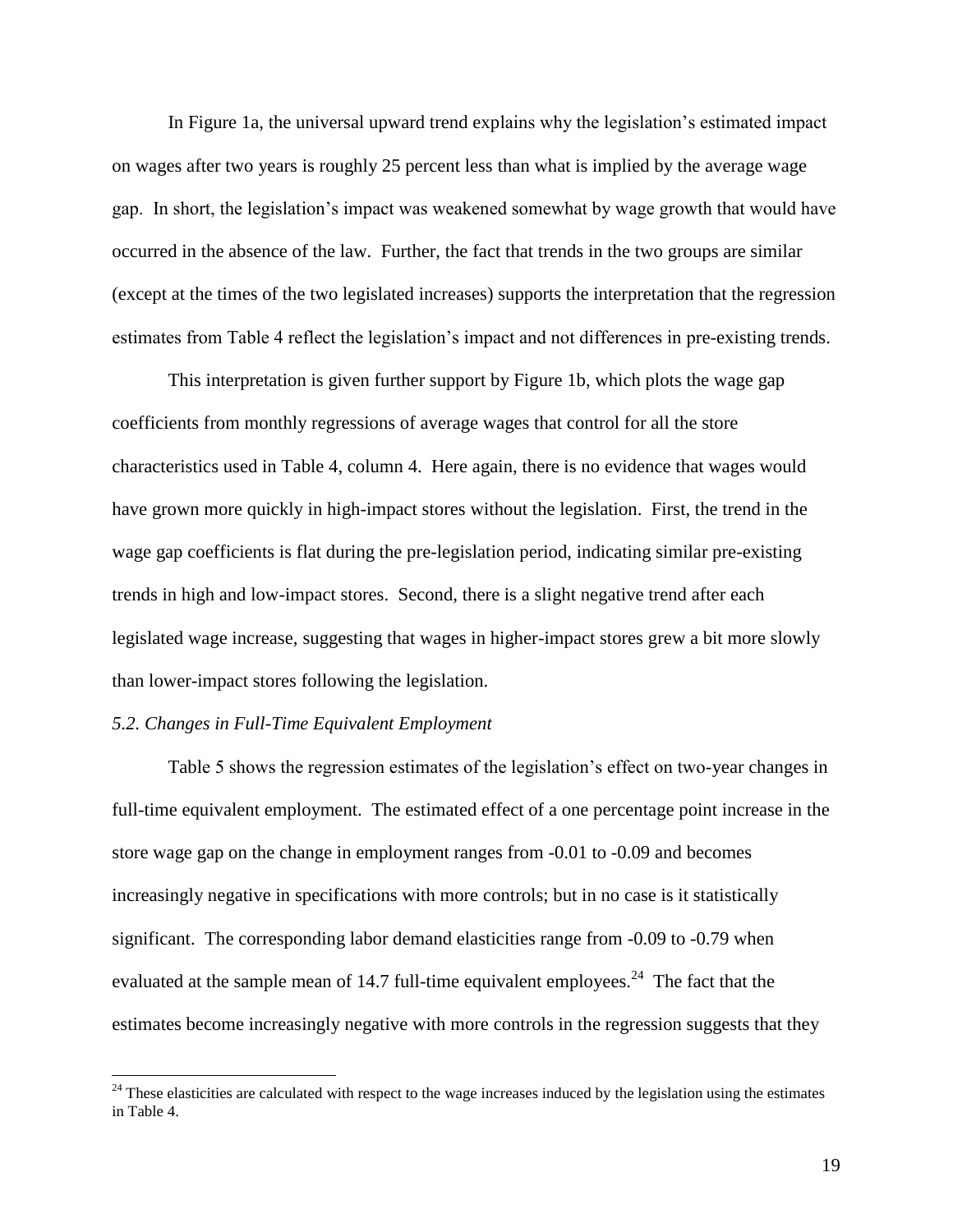may be biased toward zero due to unobserved market differences in pre-existing employment trends. However, the graphical analysis discussed below shows no evidence that this is the  $case.<sup>25</sup>$ 

Another potential concern with these estimates is the possibility of measurement error in the full-time equivalent employment variable due to the (possibly inaccurate) assumption that part-time employees work half as many hours as full-time employees. This type of measurement error would be especially problematic if the fraction of part-time employees varies across stores or over time. The specification shown in column (5) addresses this concern by controlling for changes in the fraction of employees that is part-time. The coefficient on the store wage gap is very similar to that in column (4), suggesting that differences in the relative growth of part-time employment are not a significant source of bias. $26,27$ 

Finally, in column (6), the estimation sample is expanded to include stores in states with "unsynchronized" minimum wage increases. Again, there is little change in the estimated coefficient.

The graphical analyses of employment are shown in Figures 1c and 1d. Figure 1c plots by month the average levels full-time equivalent employment for both high-impact and lowimpact stores. While high-impact stores have lower initial employment levels, both groups show

<sup>25</sup> Additional sensitivity tests show that if employment growth is expressed as a *proportional* change in employment rather than the change in levels, the estimated effect of the minimum wage is small and *positive*, but again statistically insignificant. The discrepancy in sign is explained by the fact that higher-impact stores have lower initial levels of employment than lower-impact stores, but similar upward trends in employment levels. As a result, proportional employment growth has a slightly more positive trend in higher-impact stores even before the legislation is passed.

 $^{26}$  A more in depth analysis of changes in the fraction part-time reveals a small negative correlation between the store wage gap and changes in the fraction part-time. However, this correlation is due entirely to the slight growth in part-time employment in less-impacted stores. In high-impact stores (as defined above), the fraction part-time is initially high—at roughly 96 percent—and remains high throughout the sample period. Hence, it does not appear that the legislation had a significant impact on the ratio of part-time to full-time employees. Complete results are available from the author.

 $27$  A related concern is that the store may adjust hours worked by each individual instead of adjusting the number of employees. Unfortunately, like many minimum wage studies, the present study cannot address this concern.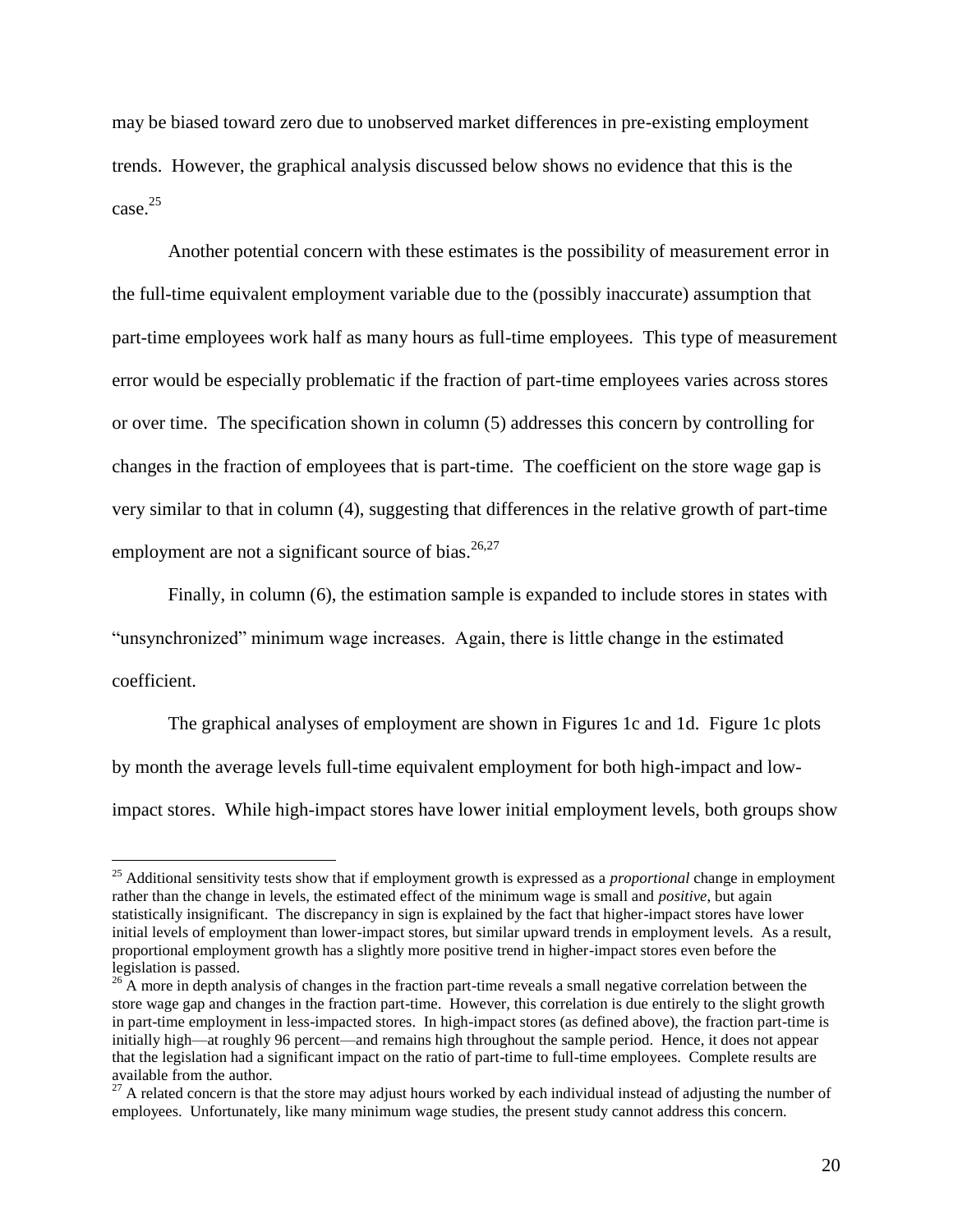an upward trend in employment, and it is difficult to detect any difference in employment growth between the two groups. Instead, what stands out in this graph are the similarly large seasonal employment swings in both groups of stores that dwarf any relative decline in high-impact stores. For example, despite an overall upward trend, employment falls by roughly seven fulltime equivalents between December of each year and the following May.

The relationship between the wage gap and the time-series pattern in employment is easier to discern in Figure 1d, which plots the wage gap coefficients from monthly regressions of employment that control for store characteristics as in Table 5, column (4). Here, two patterns are noteworthy. First, the wage gap coefficient is nearly constant throughout the pre-legislation period, suggesting that the wage gap is not correlated with pre-existing trends in employment. This allays the concern that the regression estimates in Table 5 are biased due to unobserved geographic heterogeneity in employment trends. Second, consistent with the regression results, employment growth during the post-legislation period appears to be slightly lower in stores with higher wage gaps.

### *5.3. Changes in Relative Wages*

Because teenagers were typically paid less than adults in the pre-legislation period, the minimum wage legislation tended to increase the relative wage of teenagers. However, because of variation in both the initial level and the initial distribution of wages, the legislation's impact on relative wages varied across stores. This section exploits variation in the *store relative wage gap* to estimate the legislation's effect on the relative wages of teenagers; I then estimate the effect on teenagers' relative employment.

Table 6 shows the estimates from the regression of two-year changes in the teenage relative wage on the store relative wage gap. The estimate from column (1), with no controls,

21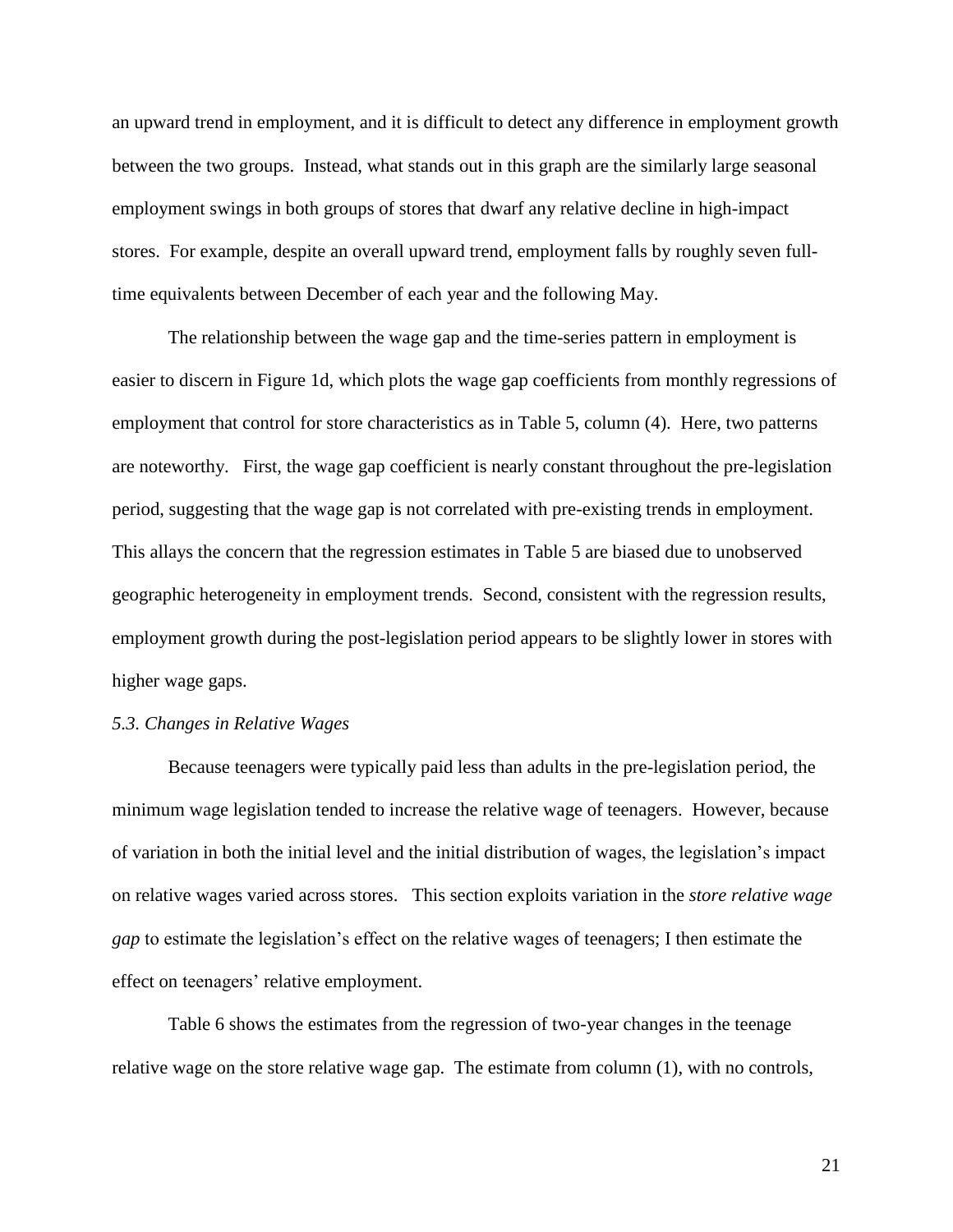suggests that a one percentage point increase in the relative wage gap resulted in roughly a one percentage point increase in the relative wage. When region dummies and store characteristics are controlled for in the regression, the estimate increases to around 1.3, suggesting that the impact of the legislation on relative wages may have been greater than what is implied by the relative wage gap. Sensitivity of the estimate to the inclusion of controls also suggests that the relative wage gap is correlated with market differences in the time series pattern of relative wages. These differences are investigated in Figures 2a-2f.

Figures 2a-2c show the grouped analysis of teenage relative wages. Here, "high-impact" stores have a store relative wage gap of at least 0.01, with an average of 0.036, and in "lowimpact" stores the relative gap is less than and 0.01 with an average of 0.002. Figures 2a and 2b plot the average teenage wage and average adult wage by month for the high and low-impact groups. Teenage wages (Fig. 2a) are flat over the sample period with the exception of jumps in October 1996 and September 1997. The average teenage wage is initially about \$.60 lower in the high-impact group, but due to the minimum wage increases, the difference between the two groups cut in half by the end of the sample period.

Adult wages (Fig. 2b) exhibit upward trends over the sample period in both groups of stores, but there are two notable differences in the time series patterns between these two groups. First, initial wages are lower in high-impact stores, and as a result, these stores have larger jumps in wages in October 1996 and September 1997 and also have slightly higher overall wage growth. Second, there are noticeable wage increases between June and July of each year and these increases are more pronounced in the low-impact stores, especially in 1996. This latter set of wage increases is due to merit raises, which are given during the last week in June. An analysis of merit raises reveals that difference between high and low-impact stores is due

22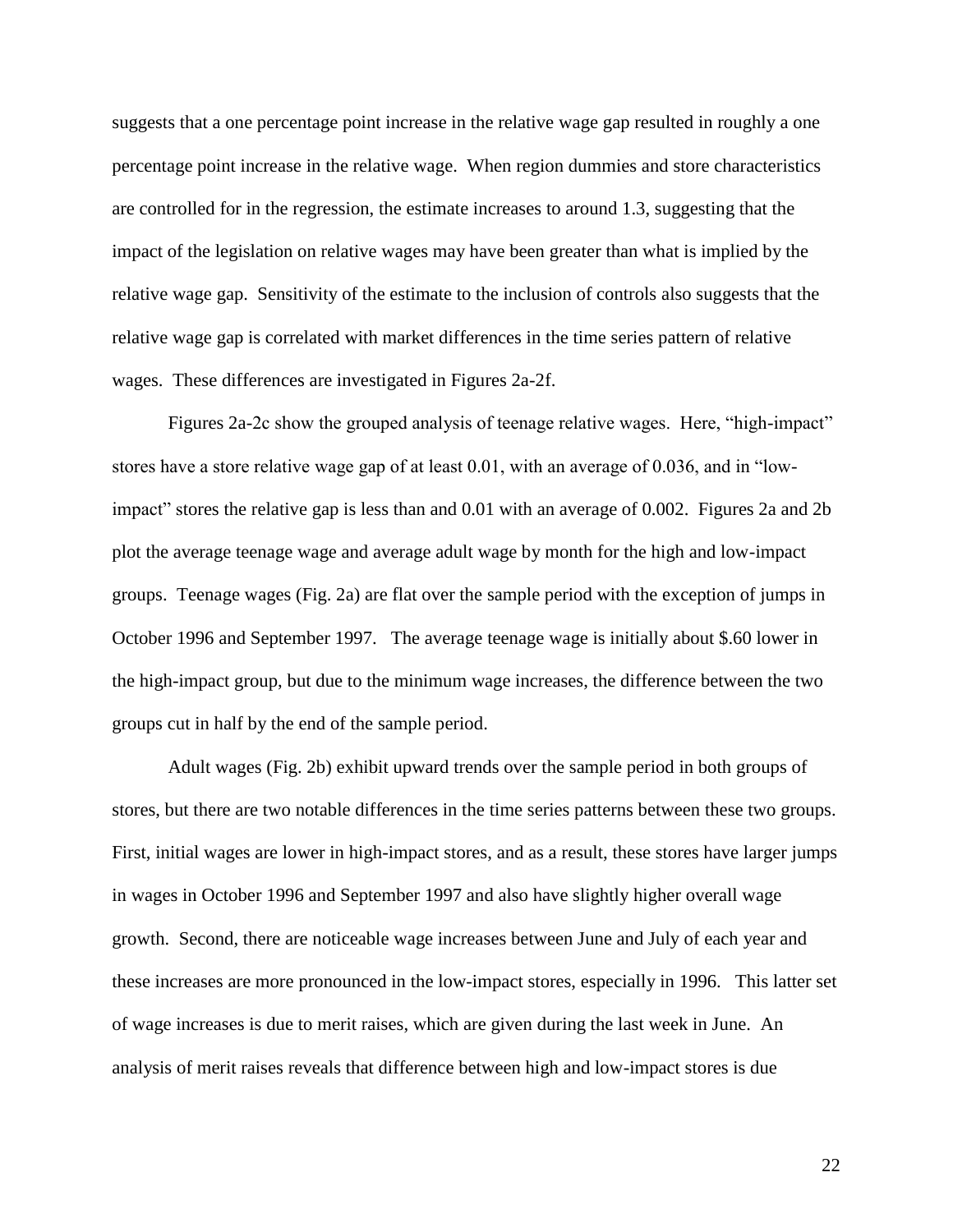primarily due to the fact that higher-impact stores have higher turnover rates, and thus lower rates or eligibility for merit raises.<sup>28</sup>

Figure 2c plots the relative wage of teenagers (the average teenage wage divided by the average adult wage) for both groups of stores. There is a noticeable seasonable pattern to relative wages in both groups; the relative wage peaks in December, due to a dip in adult wages (see Fig. 2b), and dips in July after merit raises are given (mainly to adults). The merit raise effect is especially large in July 1996 and as anticipated by the pattern in Figure 2b, it causes an especially large drop in the relative wage in low-impact stores. The result is that relative wages in the two groups converge somewhat even before the minimum wage legislation. Nevertheless, as the rest of the graph makes clear, the legislation still had a substantial effect on relative wages. Indeed, while the relative wage began substantially lower in the high-impact stores, it ends up higher in this group after October of 1997.

Figure 2d plots the coefficients from regressions of the teenage relative wage on the store relative wage gap, controlling for the store-level variables used in Table 6 column (4). Here again, we see the effect of the June 1996 merit raises on the teenage relative wage cause a jump in the coefficient. However, the pattern in the five months prior to that shows no evidence that relative wages were following different trends prior to the legislation. Moreover, the pattern in the following 18 months shows large jumps at the dates of the minimum wage increases. In sum, while the graphical analysis cannot rule out the possibility of some bias in the regression estimates, it does confirm that the minimum wage legislation had a substantial impact on relative wages in some stores and that the relative wage gap is a reasonable proxy for the size of the

 $2<sup>28</sup>$  Employees must be employed for at least 90 consecutive days to be eligible for a merit raise. The average merit raise is about 2.2 percent, and approximately 80 percent of eligible employees receive one. The average merit raise for eligible adults does not differ significantly between high and low-impact stores. Teenagers in both groups are much less likely than adults to be eligible for a merit raise, they are less likely to receive raises when they are eligible, and they also receive smaller raises on average. Complete results are available from the author.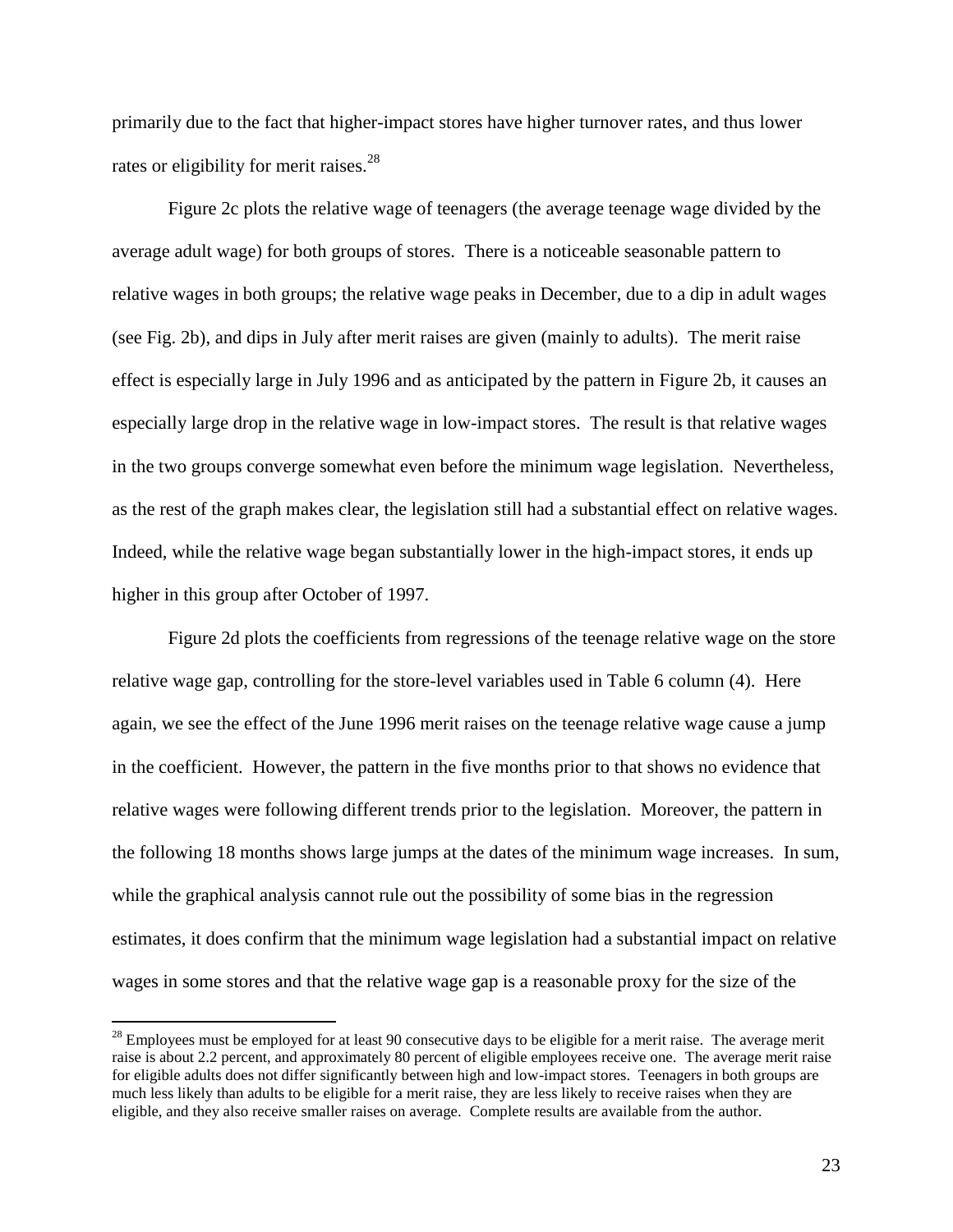impact.

 $\overline{a}$ 

### *5.4. Changes in the Teenage Share of Employment*

We now ask whether legislation-induced changes in the relative wage paid to the teenagers led to changes in the employment of teenagers relative to adults. The regression results, shown in Table 7, suggest that the answer is yes; but contrary to the conventional theory, increases in the relative wages of teenagers led to significant *increases* in their relative employment. The estimated coefficients on the relative wage gap range from 0.62 to 0.93. These are small effects, implying that a one percentage point increase in the relative wage gap leads to less than a one percentage point increase in the teenage share of employment. However, the estimates are all statistically significant at a one percent significance level.

The estimated effect varies somewhat across model specifications; it increase with controls for the store's initial age distribution and region dummies (columns 2 and 3) and declines again with the inclusion of other time-invariant store-level variables (column 4). Columns 5 and 6 control for changes in percent part-time and percent single female, respectively—both of which are correlated with changes in the teenage employment share. The variable "change in percent single female" is included to control for compositional changes that may have resulted from the August 1996 welfare reform legislation, which thrust many unemployed single mothers into the labor force.<sup>29</sup> These controls have little effect on the estimated coefficient. There is also very little change in the coefficient when the sample is expanded to include stores in all states (column 7).

The remaining columns in Table 7 show in more detail an increase in the relative wage gap affects the age distribution of employees. Here, we see that two-thirds of the increase in the teenage share of employment is due to an increase in the share of 16-17 year-olds, and that the

<sup>&</sup>lt;sup>29</sup> See Blank (2002) for a review of the literature on the effects of welfare reform in the 1990s.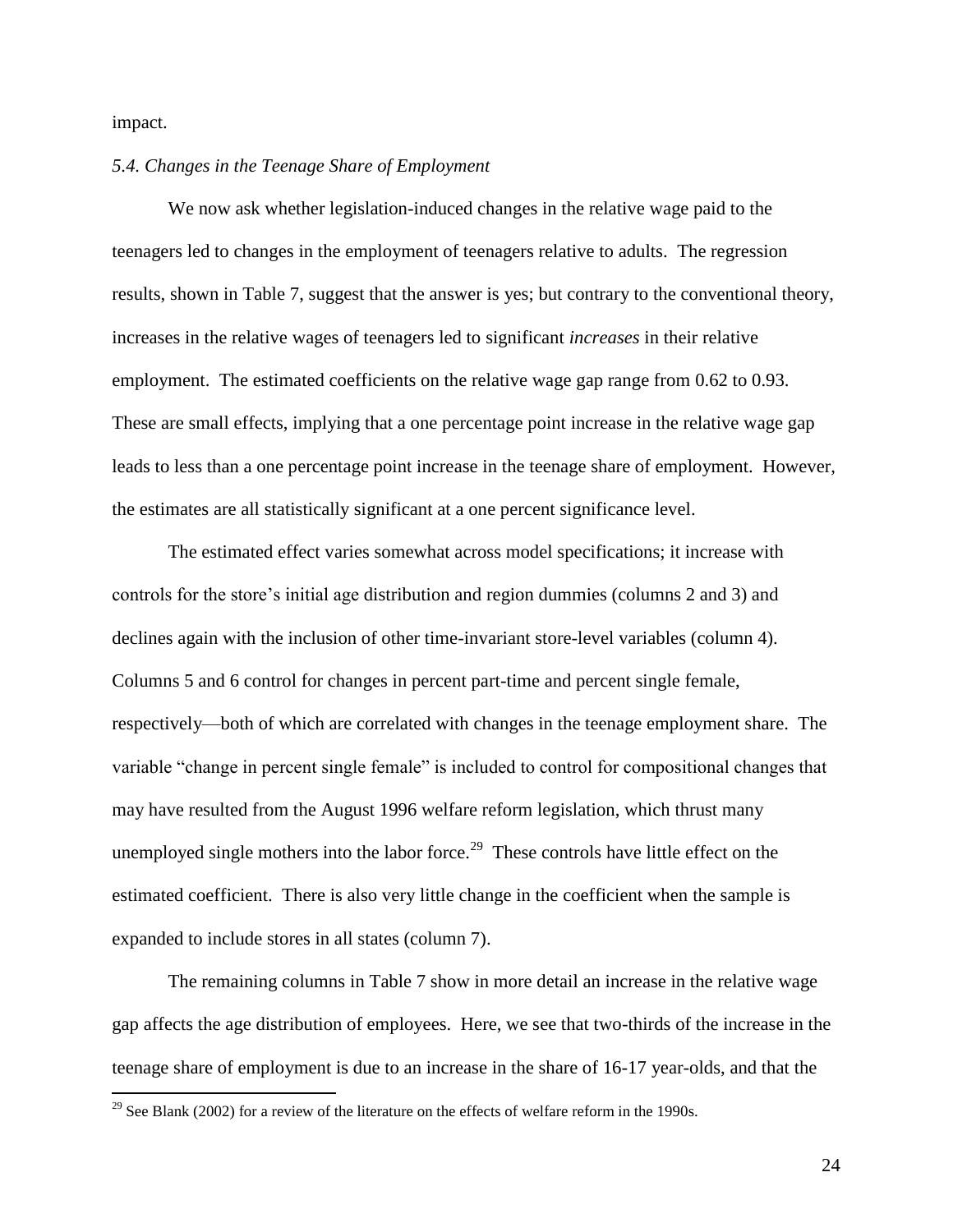offsetting decline in the adult employment share is driven mainly by young adults, ages 20-22.

The graphical analysis in Figures 2e and 2f confirm that the positive relationship between the relative wage gap and growth in the teenage share of employment is not driven by differences in pre-existing trends. The grouped analysis (Figure 2e) shows that during the first half of the sample period, both high and low-impact stores shown a negative trend in the teenage employment share, but that that teenage employment is falling more quickly in the high-impact stores. After the first minimum wage increase, however, this pattern is reversed. Between the first half of 1997 and the first half of 1998, the teenage employment share increases in the highimpact stores, while appearing to level off (aside from seasonal swings) in the low-impact group.

Figure 2f shows that after controlling for observed differences across stores there is no apparent correlation between the relative wage gap and pre-legislative trends in the teenage share of employment. Specifically, this graph plots the coefficients from monthly regressions of the teenage employment share on the relative wage gap with the control variables used in Table 7, column 4. In the months before the first wage increase, the coefficient shows some slight seasonal variation but no apparent trend. But after the first minimum wage increase in October 1996, the coefficient shows a significant holiday-season spike (in December 1997) and then an upward climb beginning again in June of 1997. Now, the holiday and summer seasons both tend to see increases in teenage employment at all stores (Figure 2e). However, Figure 2f suggests that these surges in teenage employment are especially large where teenagers' relative wages have risen most as a result of the new minimum. Finally, the upward trend in the relative wage gap coefficient continues after the second minimum wage increase in September 1997.

*5.5. Countervailing Effects of Average and Relative Wage Increase on Employment Levels*

The results thus far indicate that the minimum wage increase had two very different

25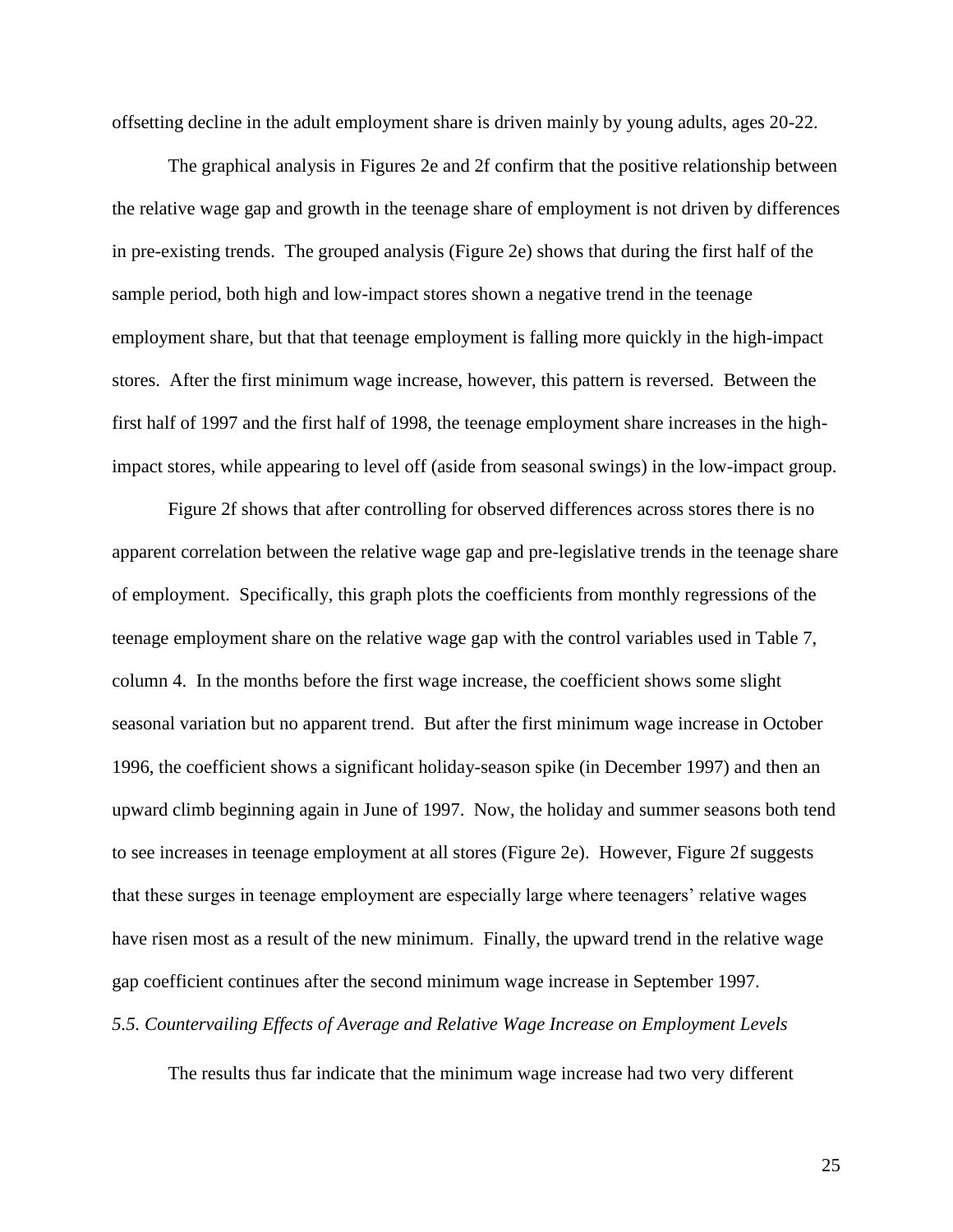effects on employment at the stores in our sample. First, by increasing average wages, the legislation had a negative effect on stores' average employment levels. Though the estimated effect is statistically insignificant, the direction of the effect is at least consistent with the prediction of the conventional model. But second, by increasing the relative wage of teenagers, the legislation had a *positive* effect on the relative employment of teenagers. This is inconsistent with the conventional prediction that the largest employment declines should occur among those whose wages increase most. Instead, it suggests that increases in the relative wage may have led to efficiency gains and to a reduction in the effective cost of employing teenagers.

Taken together, these results imply that the estimated employment effects from Table 5 may mask the presence of two competing effects, and that the net effect on employment depends on whether the legislation affected all employees or mainly teenagers. Table 8 shows the results from employment regressions that include the legislation's impact on both average and relative wages. These results confirm that the employment effect can be decomposed into two countervailing effects. First, to the extent that the legislation increased wages of all employees without compressing their distribution, there is a negative effect on the employment of both teenagers and adults (columns 3, 6 and 9). Indeed, after controlling for the relative wage gap in the overall employment regression, the coefficient on the average wage gap is larger and marginally significant  $(p=07)$ . But second, to the extent that the legislation increased teenagers' relative wages, it significantly increased teenage employment and thus the overall level of employment (columns 3 and 9). Put another way, the negative employment effects were larger in markets where adult wages were closer to the minimum and where teenage wages were already close to the wages of adults. But where the legislation's primary impact of was on teenagers' relative wages, the employment effect was small or even positive.

26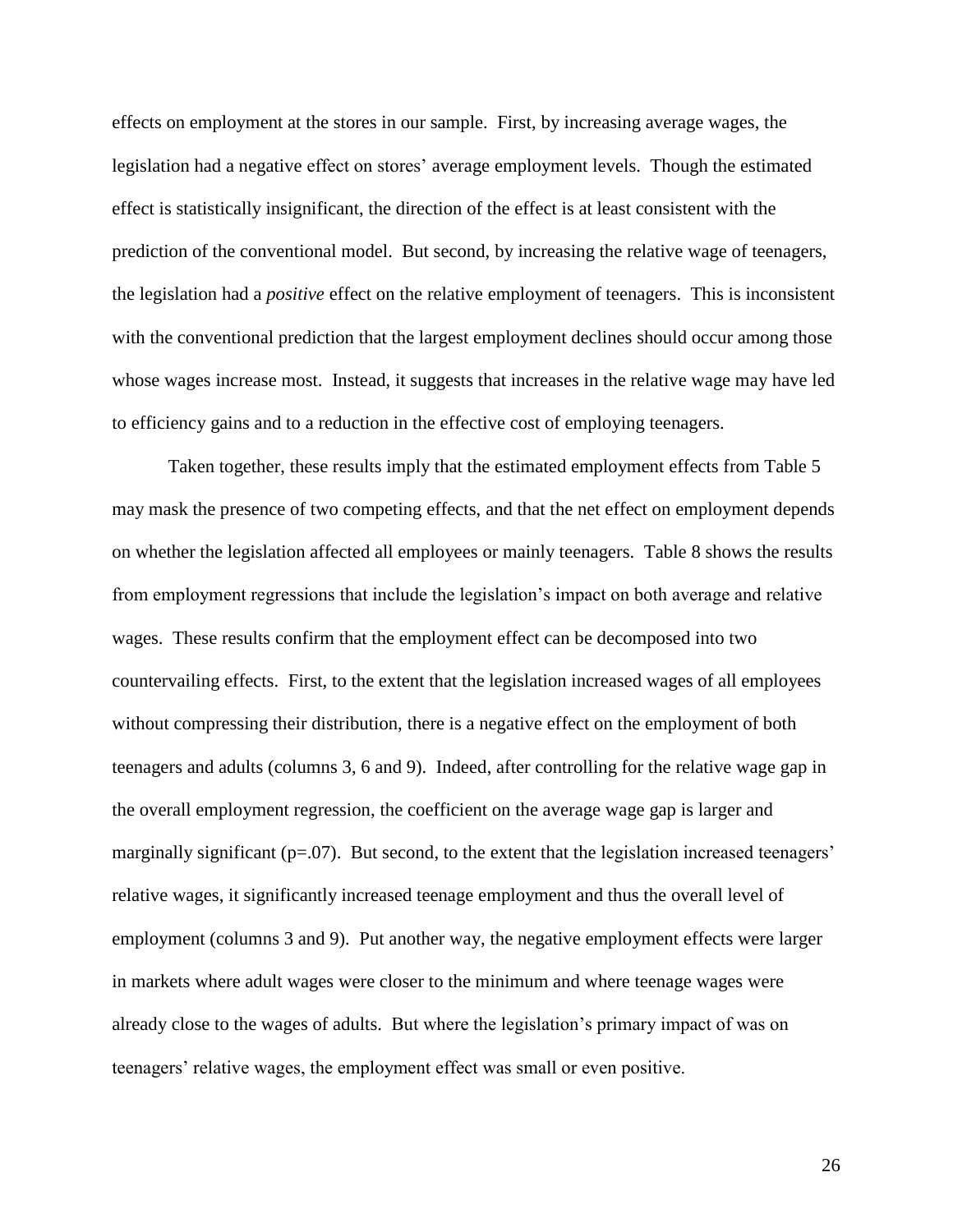### **6. Why did increases in teenage relative wages lead to increases in teenage employment?**

This section considers why higher relative teenage wages led to higher levels of teenage employment. I focus on two types of model—one employs search costs and the other asymmetric information. Both types of model suggest that a minimum wage could lead to higher employment by inducing an increase in labor market participation. Hence they may be especially relevant to teenagers in markets where teenage wages are relatively low.<sup>30</sup>

Further analysis provides evidence that supports the idea that the minimum wage induced teenagers to enter the labor market. It also suggests that while all teenagers at a given store are paid similar wages, nevertheless the new teenage entrants were relatively productive. This finding provides support for the model with informational asymmetries.

### *6.1. Theories Linking Labor Market Participation to Labor Demand*

 $\overline{a}$ 

One possible link connecting minimum wages, labor market participation, and labor demand is the presence of search costs on the part of both jobs seekers and employers. For example, in models by Flinn (2006) and Ahn, Arcidiacono and Wessels (forthcoming), wages are set by Nash bargaining and a binding minimum effectively raises worker's bargaining power and the resulting wage. This induces more individuals to search for jobs (despite a lower probability of finding a "match" conditional on searching). From the firm's perspective, the increase in the number of searchers increases the probability of filling vacancies, and thus reduces the cost of creating new jobs. If this cost reduction is large enough to offset the wage increase, firms are induced to create more vacancies and thus to increase employment.

A second model that links increased labor market participation to increased labor demand assumes adverse selection in a labor market where individuals' reservation wages are increasing

 $30$  Other models predict positive employment effects of minimum wages are based on monopsony-like firm behavior; but it is less clear how the mechanisms in these models could generate differential employment effects for teenagers vs. adults and for high-income vs. low-income teenagers (see below).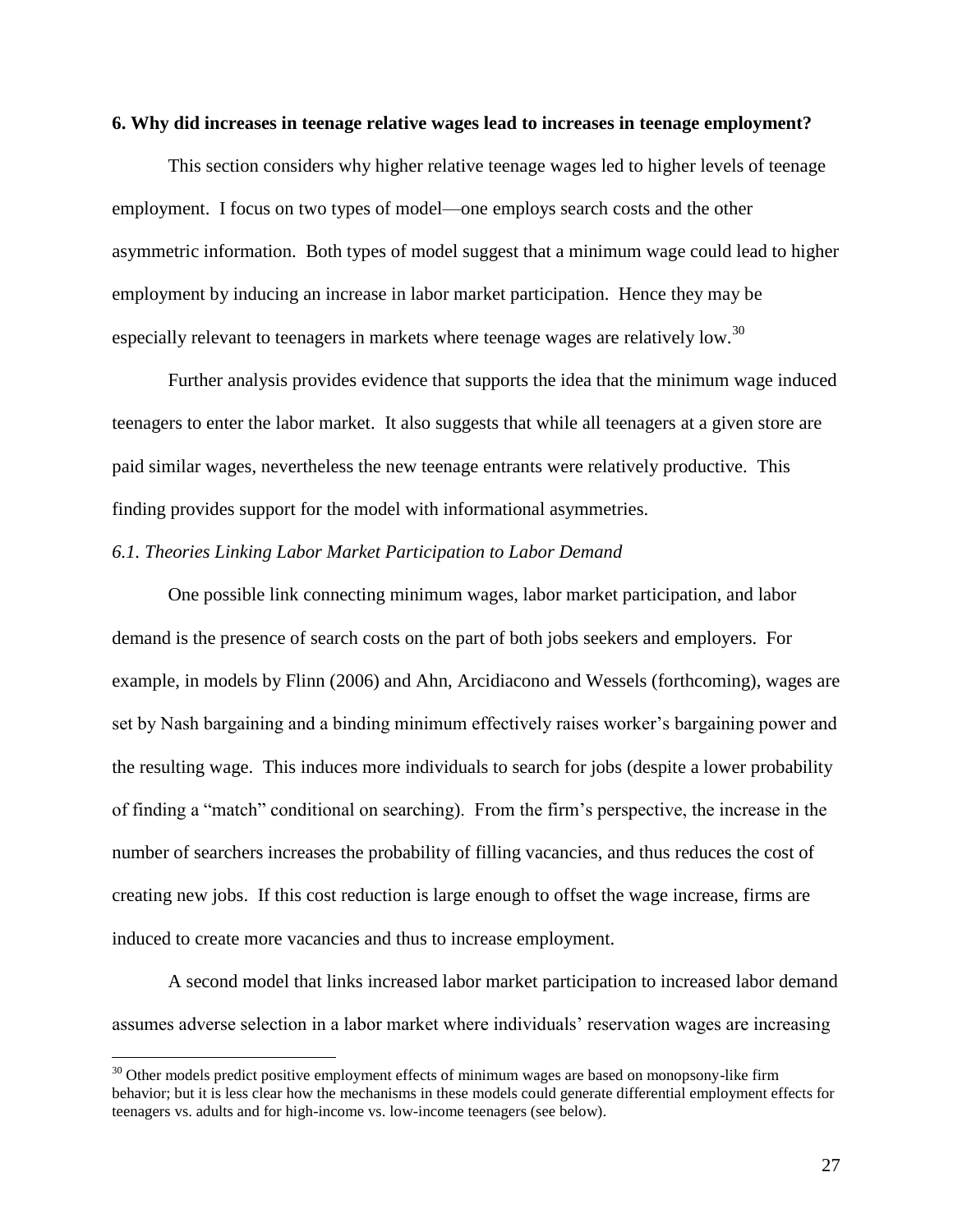in the quality of their labor. Drazen (1986) demonstrates that asymmetric information on the part of both firms and potential job-seekers may lead to an inefficient equilibrium where firms offer low wages and only low-quality workers apply for jobs.<sup>31</sup> First, imperfect information about the quality of individual applicants prevents firms from conditioning wage offers on productivity. Second, potential job seekers have imperfect information about individual firms' wage offers, and so the decision of whether to enter the labor market depends on the average market wage that is observed. This prevents individual firms from attracting high-quality applicants by unilaterally offering higher wages—even if doing so would reduce the effective cost of labor. In this situation, a minimum wage can increase labor demand by inducing an improvement in the average quality of job applicants that more than offsets the wage increase.

The adverse selection model may be especially relevant to the findings of this paper because the informational asymmetries that it rests on are likely to be more severe in a market for teenage labor than in the adult labor market. First, because teenage applicants are more likely to lack an employment history, their productivity may be more difficult to observe. Second, because many non-working teenagers have never searched for a job, they may have little awareness of specific employers' wage offers.

# *6.2. The Effects of Relative Wage Increases on Teenage Labor Market Participation: Evidence on Teenagers from "High-Income" ZIP Codes*

The key feature common to both the search cost and adverse selection models of minimum wage effects is a positive effect on labor market participation. Both models thus suggest that the positive response of teenage employment to increased relative wages operated through an increase in labor market participation by teenagers. These theories, therefore, imply

<sup>&</sup>lt;sup>31</sup> Drazen's paper builds on earlier models of asymmetric information in labor markets by Stiglitz (1974), Weiss (1980), and Guasch and Weiss (1980).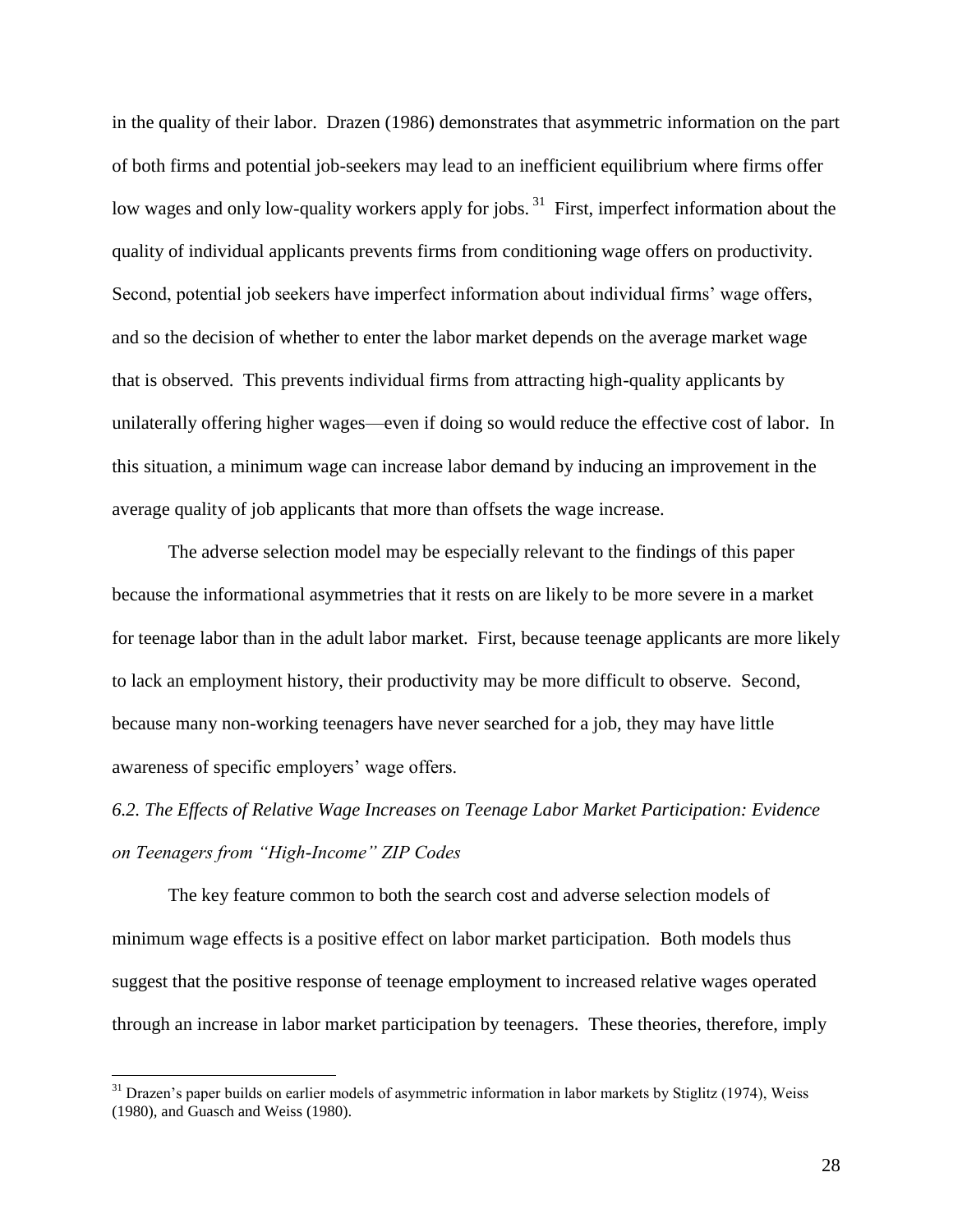other empirical predictions that can be examined with the personnel data. First, increases in teenage employment should be driven by individuals whose opportunity cost is most likely to exceed the benefit of employment at the initial wage. Second, changes in the composition of employment should be caused mainly by changes in the composition of new hires, and not simply by differential changes in turnover rates.

To test the first prediction, I analyze compositional changes in a measure of socioeconomic status among teenagers. Socioeconomic status is likely to be negatively correlated with a teenager's surplus from being employed at a given wage. First, teenagers who live in more affluent households are likely to have a lower marginal utility of income.<sup>32</sup> Second, they may also have higher opportunity costs—for example, because access to higher quality schools increases their return to schooling. My measure of socio-economic status is constructed by merging employees' residential ZIP codes with data on median household income from the 1990 Census, and then ranking the ZIP codes of all of a store's employees by the median household income.<sup>33</sup> I then define as "high-income" those whose ZIPs are in the highest-income quartile and "low-income" those in the lowest quartile, and construct dummy variables based on these definitions.

Analysis that distinguishes between teenagers from high, middle, and low-income ZIP codes leads to a set of three results that, together, suggest an increase in the labor-market participation of teenagers. First, among teenagers, wage offers are not correlated with socioeconomic status. Second, "high-income" teenagers are more likely to terminate employment to return to school. And third, the positive effect of higher relative wages on teenage employment

 $32$  For evidence that parental income negatively affects teenagers' labor supply through an income effect, see Dustmann et al. (forthcoming).

<sup>&</sup>lt;sup>33</sup> The ranking is constructed using all individuals employed at a store at any time during the sample period. The average number of residential ZIP codes per store is 28; the standard deviation is 18.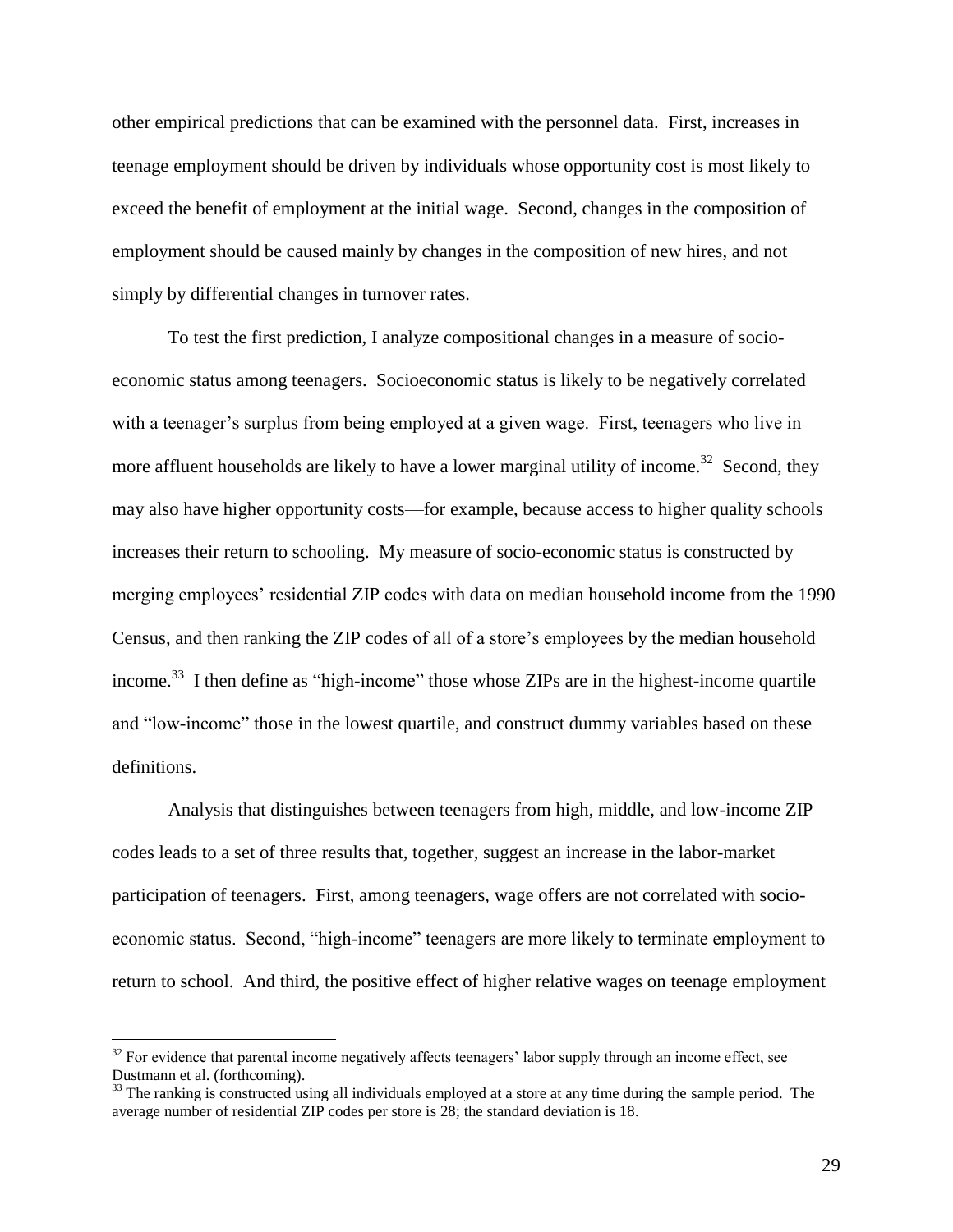is driven mainly by "high-income" teenagers. The first two results suggest that high-income teenagers do indeed have lower benefits and/or higher opportunity costs of being employed; while the third result suggests that these teenagers in particular are drawn into the labor market by the minimum wage.

The first two results are shown in Table 9. First, column (1) shows the coefficients from regressions of starting wages on dummy variables indicating residence in high and low-income ZIP codes. These regressions control for store fixed effects and individual characteristics that include the employee's month of hire, age, race, gender, fulltime vs. part-time employment status, and an indicator for previous employment with the company. Separate models are estimated for teenagers, young adults (ages 20 to 22), and adults over 22 years old. The results for the teenage sample show that the starting wages are very similar across all groups of teenagers. This suggests either that productivity is not correlated with the measure of socioeconomic status or that the employer does not pay wages proportional to output (e.g. because of imperfect information). Interestingly, the lack of wage differentials is not seen in the adult samples; adults residing in high-income ZIP codes earn significantly more than those from lower-income locations.<sup>34</sup>

Column (2) of Table 9 shows the hazard ratios from a Cox proportional hazard model of the rate at which employees terminate employment to return to school. The hazard function is stratified by store and includes as regressors the same employee variables that are in the wage model (columns 1).<sup>35</sup> Among teenagers and young adults, employees from high-income ZIP

<sup>&</sup>lt;sup>34</sup> In the case of adults, the positive relationship between the wage and the high-income ZIP code indicator could be due to the influence of wages on socio-economic status. Such reverse causality is much less likely for teenagers, whose residence depends on their parents' income and not their own.

<sup>&</sup>lt;sup>35</sup> Stratifying by store controls for all fixed characteristics of the store and its location while allowing each store to have own, flexible baseline hazard. The hazards associated with various ways of terminating employment are treated as independent conditional on the covariates in the model. Thus, in modeling the hazard rate of dismissal,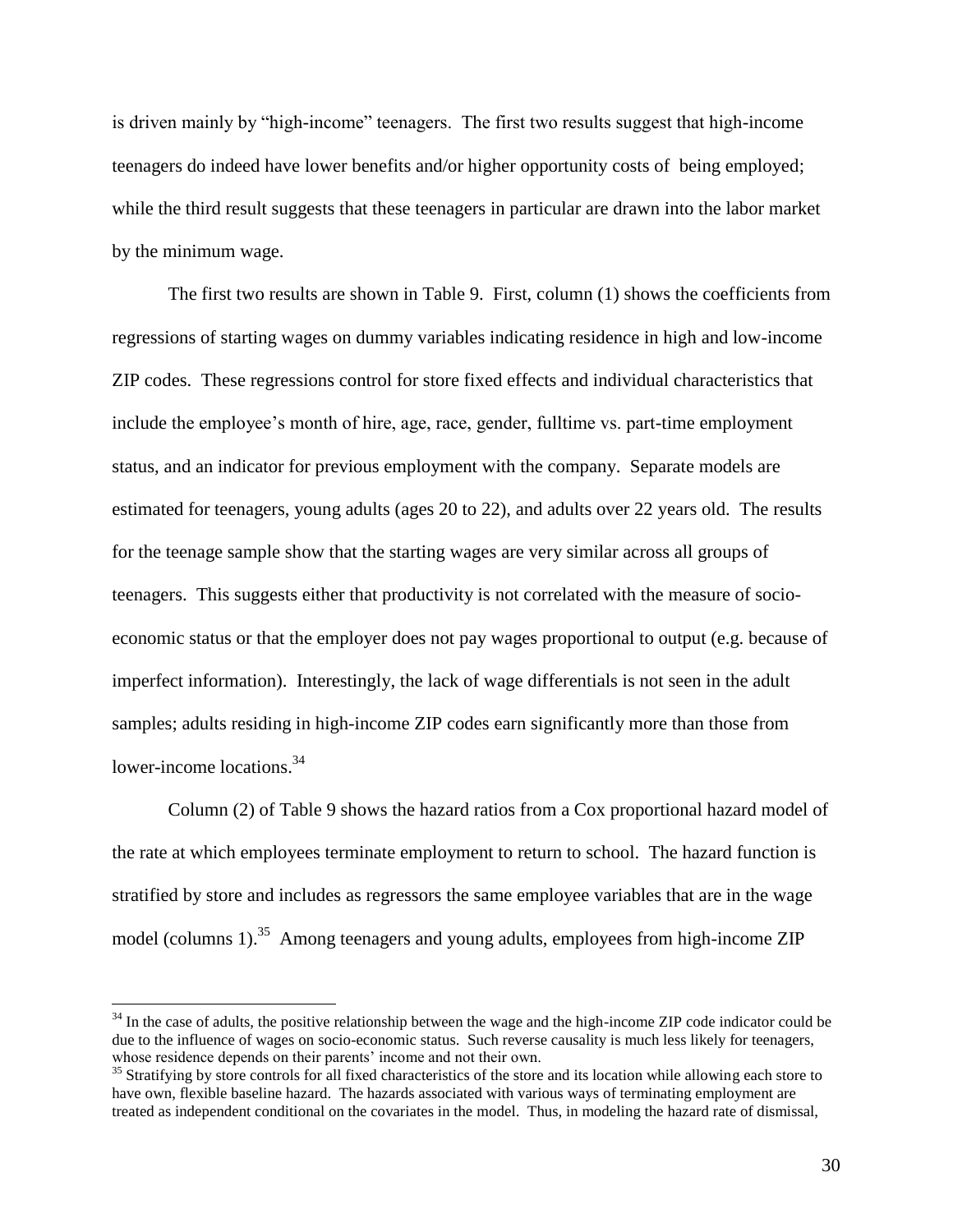codes are roughly 35 percent more likely than those in middle-income ZIP codes, and 50 percent more likely than those in low-income ZIP codes, to terminate employment to return to school.<sup>36</sup> Hence, the utility of employment relative to non-market time appears to be lower for teenagers from more affluent ZIP codes.

Evidence that the legislation-induced increase in teenage employment came disproportionately from "high-income" teenagers is shown in Table 10 and in Figure 3. Rows (1)-(4) of Table 10 show the coefficients on the store relative wage gap from regressions in which the dependent variables are the two-year changes in (1) the fraction of employees who are "high-income" teenagers; (2) the fraction of employees who are "middle" income teenagers; (3) the fraction of employees who are "low-income" teenagers; and (4) the fraction of *teenage* employees who live in high-income ZIP codes. The coefficients in rows (1)-(3) are all positive, suggesting that where stores were forced to increase the relative wages of teenagers, they subsequently increased their employment of *all* teenagers. But the coefficients in row (4), where the dependent variable is the fraction of teenagers from high-income ZIP codes, are also positive and statistically significant, and therefore indicate that the increase in teenage employment came disproportionately from high-income teenagers.

Figure 3 plots, by month, the coefficient on the store relative wage gap from a regression in which the dependent variable is the fraction of teenage employees who live in high-income ZIP codes, and which includes control variables as in Table 10, column (2). The time-series pattern here looks very similar to the pattern seen in Figure 2f, where the dependent variable is the teenage share of employment. There is no trend during the pre-legislation period; there is a

exits for other reasons are treated as censored. For comparison, the table also shows estimates from a model of the hazard for quits. The hazard of being laid off is not correlated with employee ZIP code (results not shown). <sup>36</sup> The table reports hazard ratios (exponentiated coefficients). E.g., a hazard ratio of 0.80 for a dummy variable implies that the daily rate of dismissal is 20 percent lower for the indicated group than for the omitted group.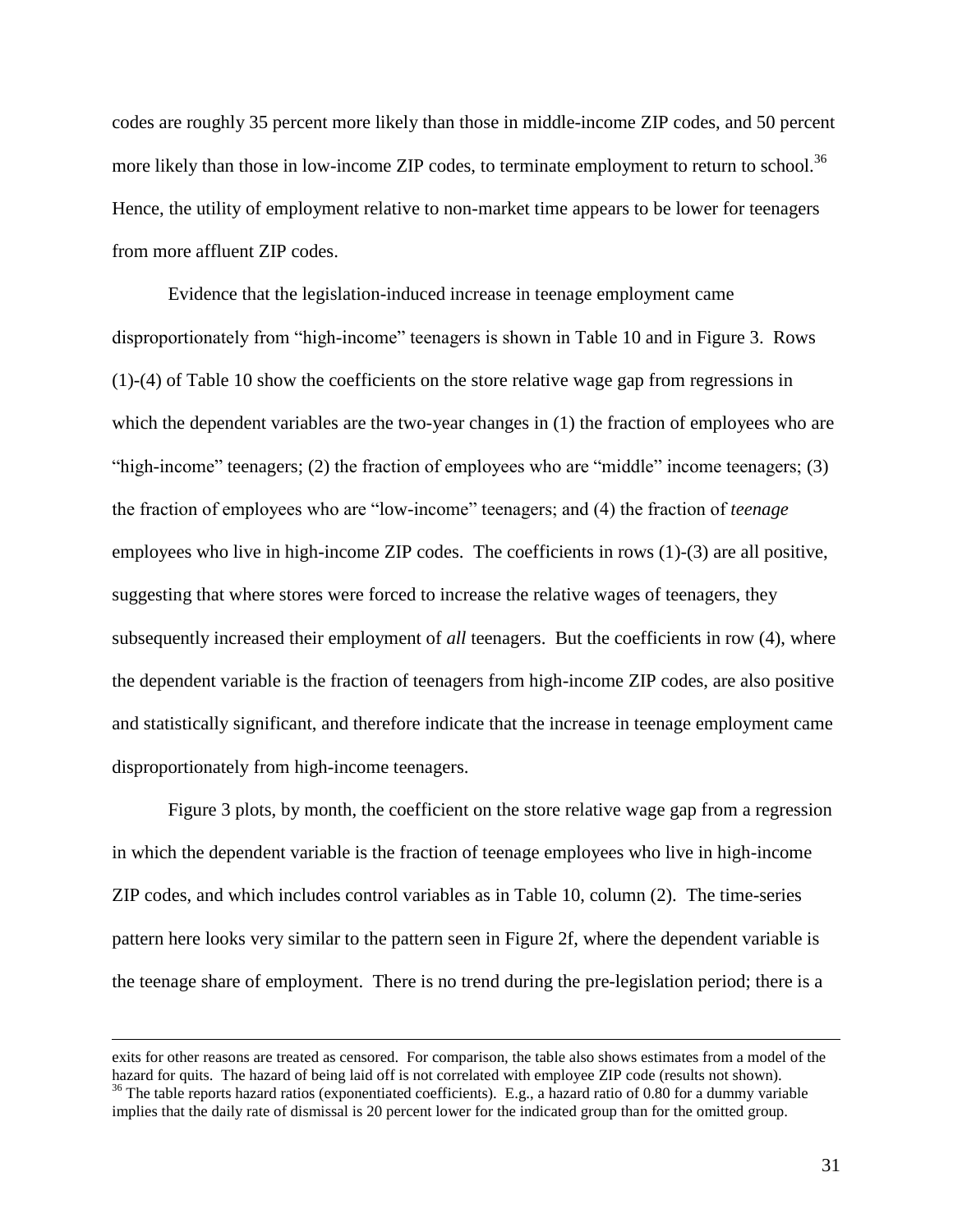jump during the post-legislation holiday season; and it then begins a steady increase in June 1997. This further supports the interpretation that the legislation-induced increase in teenage employment was driven mainly by the increased employment of more affluent teenagers. *6.3. Compositional Changes in Employment Flows: New Hires and Exit Rates*

Mechanically, an increase in the employment of teenagers could be driven either by an increase in the number of teenagers who are hired or by a reduction in the exit rate of teenagers who are already employed. But if teenage employment went up due to increased labor market participation, then the change must have been driven mainly by the hiring of more teenagers.

Table 11 shows some evidence that this is true. First, rows (1) and (2) show the estimated effects of the relative wage gap on changes in the shares of new hires who are teenagers (row 1) and 20-22 year-olds (row 2). Though the estimates are less precise than those from the regressions of changes in the employment stock, the pattern of change is similar—with positive effects for teenagers and negative effects for 20-22 year-olds. Next, the estimates in column (3) show the estimated effect of the relative wage gap on the share of new teenager hires who lived in high-income ZIP codes. Again, while not statistically significant, the results are consistent with the estimates based on employment shares and support the hypothesis that new teenage hires came disproportionately from high-income ZIP codes.

Estimates from regressions of changes in exit rates are shown in rows (4)-(6). The point estimates for both teenagers and young adults are positive and somewhat larger for teenagers, but all are statistically insignificant. Hence there is no evidence either that the legislation reduced teenagers' turnover rates or that it increased the turnover rates of young adults. It therefore is unlikely that the increase in teenage employment and decline in young adult employment were driven by differential effects of the legislation on overall turnover rates.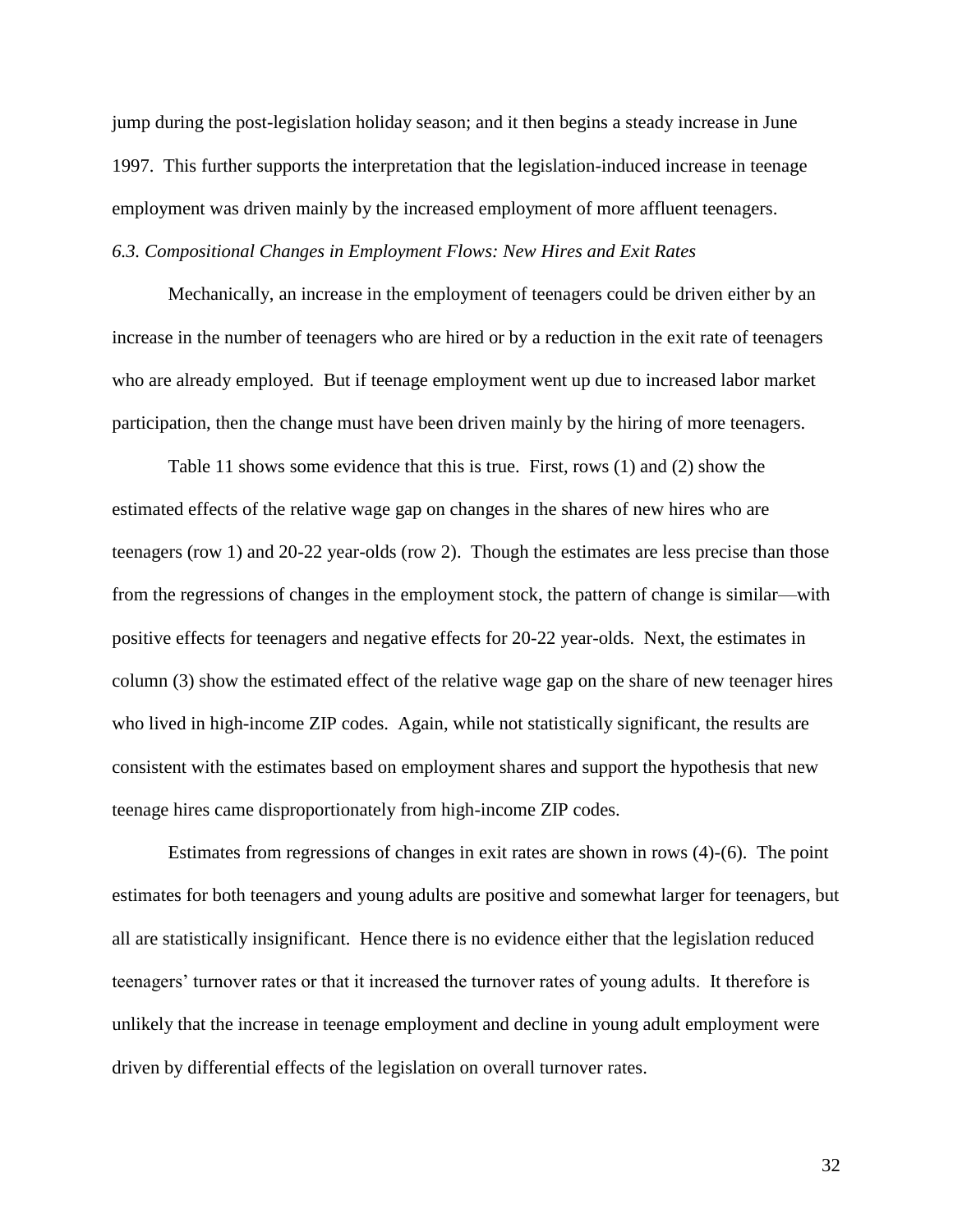However, when attention is restricted to exits for the purpose of returning to school in "back-to-school months," the legislation's estimated effect is negative for teenagers and positive for young adults.<sup>37</sup> For teenagers, the negative effect suggests the relative wage increases not only induced labor market entry by students, but also induced more of them to *stay* in the labor force during the months that school was in session. The positive effect for young adults is more difficult to interpret because the data contains no information on college enrollment. On the one hand, the minimum wage may have induced more college students to end employment with the firm during the school year—perhaps because minimum-wage student jobs on college campuses were now relatively attractive. On the other hand, the increased rate at which young adults left employment for school could reflect a compositional change among young adults—perhaps because the firm substituted toward college students.

### *6.4 Did the Minimum Wage Raise the Average Productivity of Teenage Employees?*

While both the search and adverse selection models feature increases in labor market participation, a key assumption that distinguishes the latter model is that new labor market entrants are relatively productive. In the current setting, the relevant assumption is that teenagers from high-income ZIP codes are more productive than those from low-income ZIP codes. Testing for such productivity differences can therefore shed more light on the plausibility of the adverse selection model.<sup>38</sup>

The data set offers two ways to test for productivity differences among these groups of teenagers. First, at the individual level, productivity can be measured by the probability of being

<sup>&</sup>lt;sup>37</sup> Back-to-school months are defined as January, February, August and September. For this analysis only, I examine the change from these back to school months of the 1996-97 school year to the same months one year later. This choice is motivated by the sample's time frame (it does not contain January 1996) and by Figure 2F, which shows the permanent increase in teenage employment beginning in the summer of 1997.

<sup>&</sup>lt;sup>38</sup> Unfortunately, the data set does not contain information on vacancies, so it is not possible to test the "search cost" assumption that the minimum wage caused vacancies to be filled more quickly.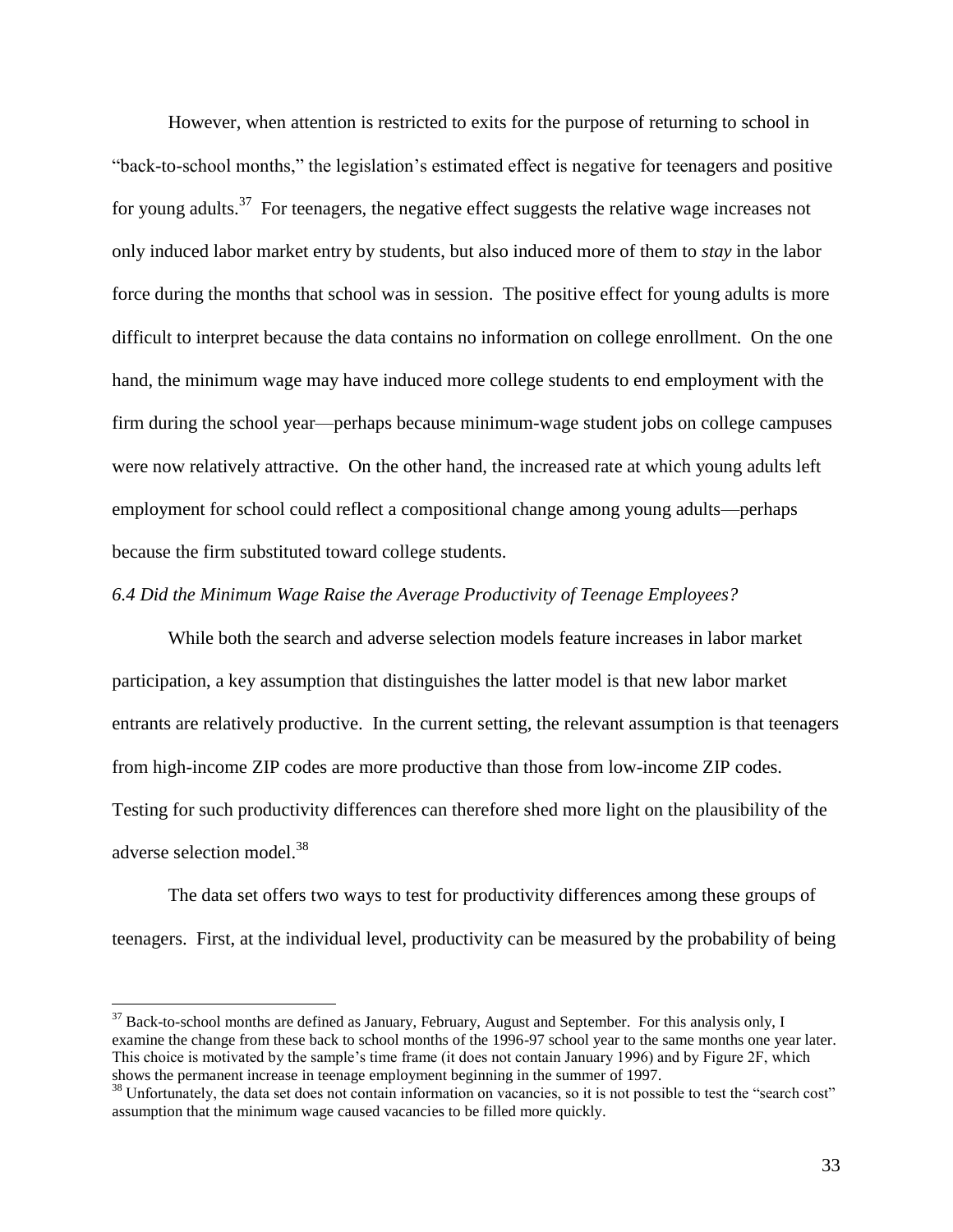fired.<sup>39</sup> Table 9, column (3) shows the results from a model similar to that estimated in column (1) except that the dependent variable is the hazard rate of being dismissed. Teenage employees from high-income ZIP codes are 17 percent less likely than teenagers from middle-income ZIPs to be fired and 28 percent less likely than those from low-income ZIPs. But moreover, results from a pooled regression (not shown) indicate that while the probability of being fired generally declines with employee age, teenagers from high-income ZIP codes are significantly *less* likely to be fired than a typical 20-22 year-old, and are only slightly more likely to be fired than adults on average. Thus by this measure, at least, teens from high-income ZIP codes are roughly as productive as adults.

The relationship between employee ZIP codes and productivity at the store level can be measured using data on monthly sales. Table 12 shows the results from a regression of sales on the employment shares of employees from each of four groups: teenagers from high-income ZIP codes, other teenagers, adults from high-income ZIP codes, and other adults. The estimation equation includes store fixed effects, month and year dummies, and controls for full-time equivalent employment and the fraction of employees that is part-time. The results indicate a significant positive relationship between sales and the fraction of employees who are from highincome ZIP codes, and especially high-income teenagers. While causality in this relationship is difficult to prove, it is plausible that hiring more high-income employees could cause sales to increase. For example, more affluent employees might attract more affluent customers. <sup>40</sup>

 $39$  Dismissals are defined as involuntary terminations that result from dishonesty, substandard performance, tardiness, absenteeism, or violation of company policies; and they comprise roughly seven percent of the observed employment terminations in the data.

<sup>&</sup>lt;sup>40</sup> In another study that analyzes data from a large U.S. service sector firm employing relatively young low-wage workers, Autor and Scarborough (2008) also find evidence that employees from high-income ZIP codes are more productive. Specifically, they find that the median household income of an employee's ZIP code is a significant predictor of the employee's score on a screening test that in turn predicts various measures of productivity.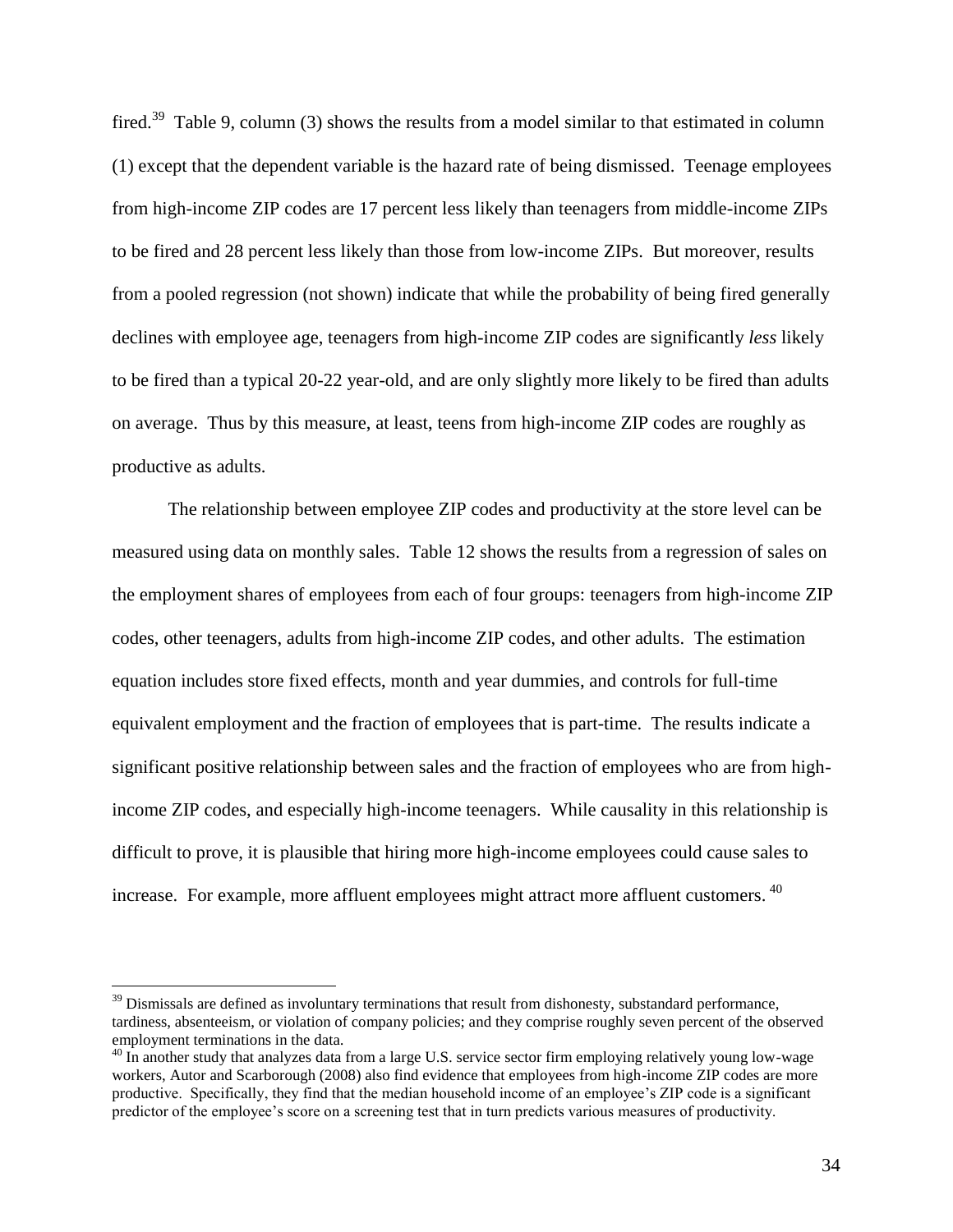In sum, the evidence presented here suggests that among teenagers in my data set, those from relatively high-income ZIP codes were more productive than those from lower-income ZIPs. The combination of this finding with the lack of wage differences among teenagers lends plausibility to the adverse selection model. Moreover, in the face of quality differences among teenagers, the adverse selection model better explains the finding that while the increased employment of "high-income" teenagers displaced some young adults, it did *not* displace teenagers from low-income ZIPs—who were apparently less productive, but were paid similar wages. Specifically, when the model is applied to the market for teenagers, it predicts that an increase in the labor market participation of more productive teenagers raises the demand for *all* teenagers by increasing their average productivity. In contrast, models relying solely on search costs do not offer an explanation for the lack of disemployment effects among less productive teens $^{41}$ 

 $41$  Flinn (2006) and Ahn et al. (2008) assume uniform worker quality. Lang and Kahn (1998) describe a model with search costs in which there are two types of employer and two types of workers, and in which the wage in low-wage jobs is set at a level that achieves a separating equilibrium. Like Drazen's model, this model also predicts that a minimum wage can induce high-quality workers to apply for low-wage jobs earning the same wage as low-quality workers. In this model, however, the individual quality is observed and so the model predicts that low-quality workers are displaced by high-quality types.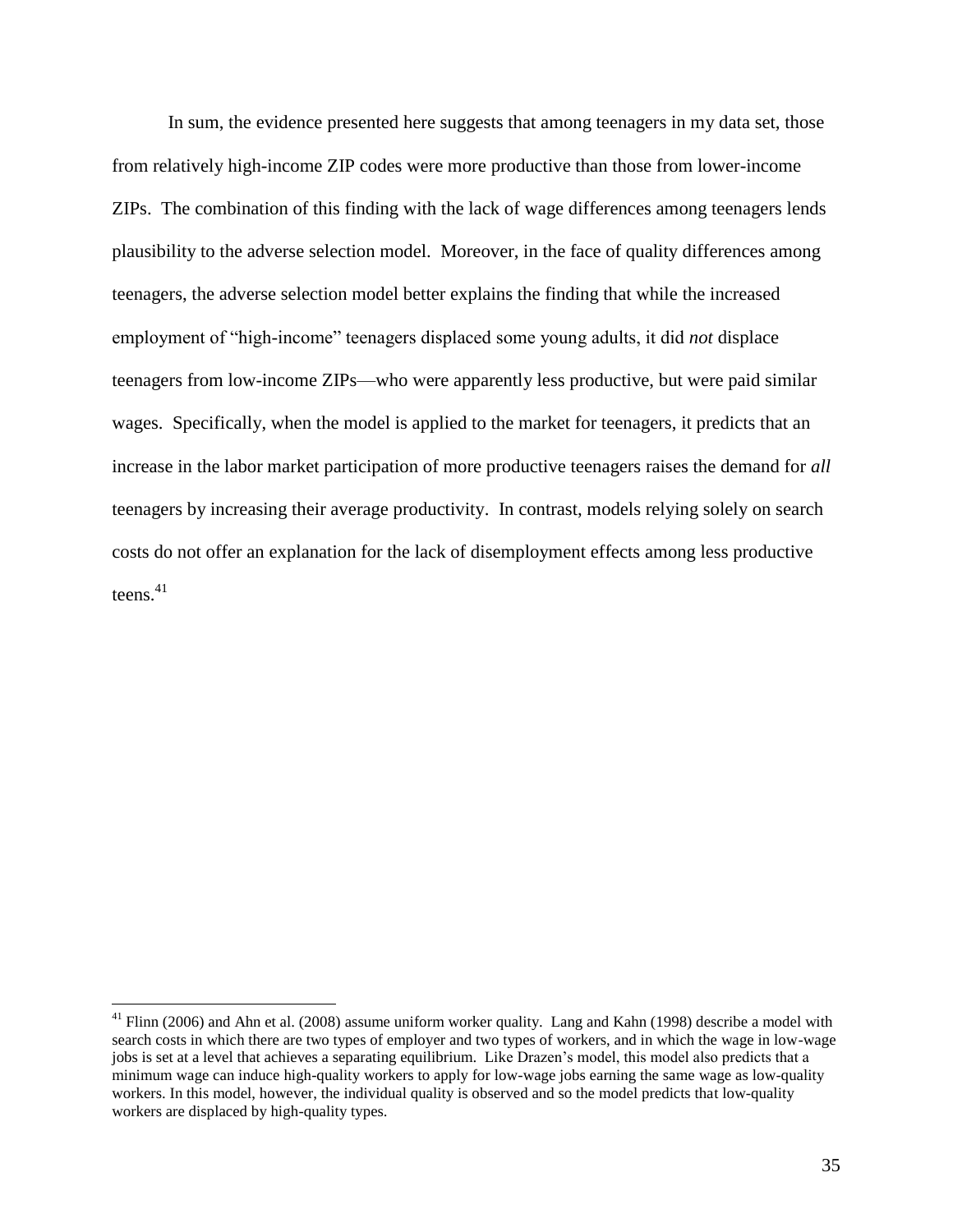# **References**

- Addison, John, McKinley Blackburn, and Chad Cotti. 2008. "The Effect of Minimum Wages on Wages and Employment: Country-Level Estimates for the United States." *IZA Discussion Paper No. 3300*. Bonn: Institute for the Study of Labor (IZA).
- Ahn, Tom, Peter Arcidiacono, and Walter Wessels. 2008. "The Distributional Impacts of Minimum Wage Increases when Both Labor Supply and Labor Demand are Endogenous." Forthcoming in *Journal of Business and Economic Statistics*.
- Allegretto, Sylvia, Arindrajit Dube, and Michael Reich. 2008. "Do Minimum Wages Really Reduce Teen Employment? Accounting for Heterogeneity and Selectivity in State Panel Data." *Institute for Research on Labor and Employment Working Paper Series*, No. 166- 08. University of California, Berkeley.
- Autor, David and David Scarborough. 2008. "Does Job Testing Harm Minority workers? Evidence from Retail Establishments." *Quarterly Journal of Economics*, 123(1), pp. 219-256.
- Black, Rebecca M. 2002. "Evaluating Welfare Reform in the United States." *Journal of Economic Literature*. Vol. XL, pp. 1105-1166.
- Brown, Charles. 1999. "Minimum Wages, Employment, and the Distribution of Income.: In Orley Ashenfelter and David Card, eds. *Handbook of Labor Economics, Vol. 3.* pp. 2101-2163. New York: Elsevier.
- Card, David, Lawrence F. Katz, and Alan B. Krueger. 1994. "Comment on David Neumark and William Wascher, "Employment Effects of Minimum and Subminimum Wages: Panel Data on State Minimum Wage Laws." *Industrial and Labor Relations Review* 47: 487- 496.
- Card, David. 1992a. "Using Regional Variation in Wages to Measure the Effects of the Federal Minimum Wage." *Industrial and Labor Relations Review* 46: 22-37.
- Card, David. 1992b. "Do Minimum Wages Reduce Employment? A Case Study of California, 1987-89." *Industrial and Labor Relations Review* 46: 38-54.
- Card, David and Alan B. Krueger. 1994. "Minimum Wages and Employment: A Case Study of the Fast-Food Industry in New Jersey and Pennsylvania." *American Economic Review* Vol. 84, No.4, pp.772-793.
- Card, David and Alan B. Krueger. 2000. "Minimum Wages and Employment: A Case Study of the Fast-Food Industry in New Jersey and Pennsylvania: Reply." *American Economic Review* Vol. 90, No.5, pp.1397-1420.

Card, David and Alan B. Krueger. 1995. *Myth and Measurement*. Princeton University Press.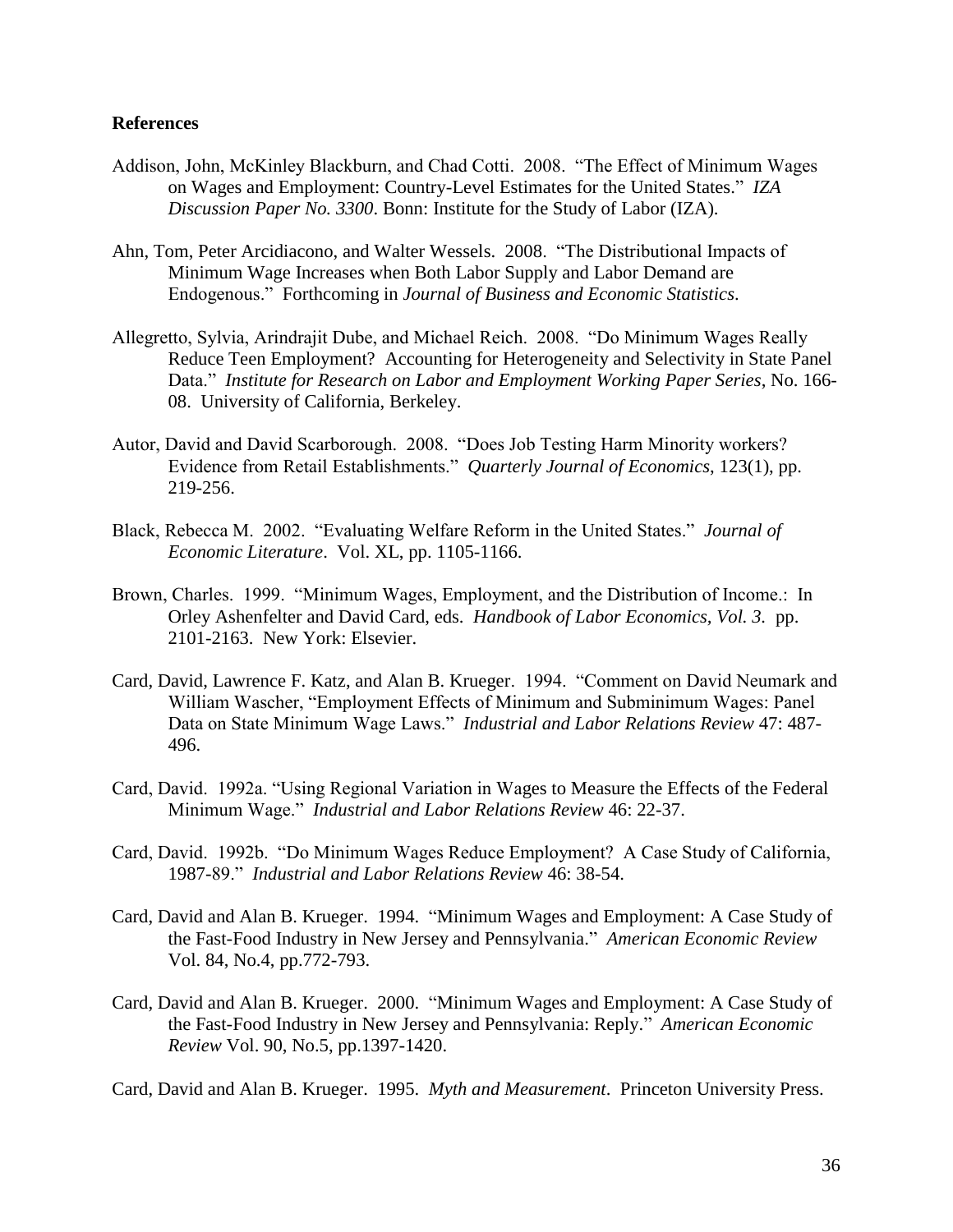- Drazen, Allan. 1986. "Optimal Minimum Wage Legislation." *The Economic Journal*, Vol. 96, No. 383, pp.774-784.
- Dube, Arindrajit, T. William Lester, and Michael Reich. 2008. "Minimum Wage Effects Across State Borders: Estimate Using Contiguous Counties." *Institute for Research on Labor and Employment Working Paper Series*, No. 166-08. University of California, Berkeley.
- Dustmann Christian, John Micklewright · Arthur van Soest. Forthcoming. "In-school labour supply, parental transfers, and wages." *Empirical Economics*.
- Ehrenberg, Ronald G. 1995. "Review Symposium: *Myth and Measurement: The New Economics of the Minimum Wage*, by David Card and Alan B. Krueger.: *Industrial and Labor Relations Review* 48: 827-28.
- Fairris, David and Leon Fernandez Bujanda. 2008. "The Dissipation of Minimum Wage Gains for Workers through Labor-Labor Substitution." *Southern Economic Journal*, vol. 75, No. 2 (October), pp. 473-496
- Freeman, Richard B. 1996. "The Minimum Wage as a Redistributive Tool." *The Economic Journal* 106: 639-649.
- Guasch, J.L. and Weiss, A. 1980. "Wages as sorting mechanisms in competitive markets with asymmetric information: a theory of testing." *Review of Economic Studies*, vol. 47 (July) pp. 653-64.
- Guasch, J.L. and Weiss, A. 1981. "Self-selection in the labor market." *American Economic Review*, vol. 71 (June), pp. 275-84.
- Katz, Lawrence F., and Krueger, Alan B. 1992. "The Effect of the Minimum Wage on the Fast-Food Industry." *Industrial and Labor Relations Review*, vol. 46 (October): 6-21.
- Lang, Kevin and Shulamit Kahn. 1998. "The Effect of Minimum-Wage Laws on the Distribution of Employment: Theory and Evidence." *Journal of Public Economics* 69, pp.67-82.
- Nelson, Richard R. 1999. "State Labor Legislation Enacted in 1998." *Monthly Labor Review*, January.
- Nelson, Richard R. 1998. "State Labor Legislation Enacted in 1997." *Monthly Labor Review*, January.
- Nelson, Richard R. 1997. "State Labor Legislation Enacted in 1996." *Monthly Labor Review*, January.

Neumark, David and William Wascher. 2008. *Minimum Wages*. MIT Press.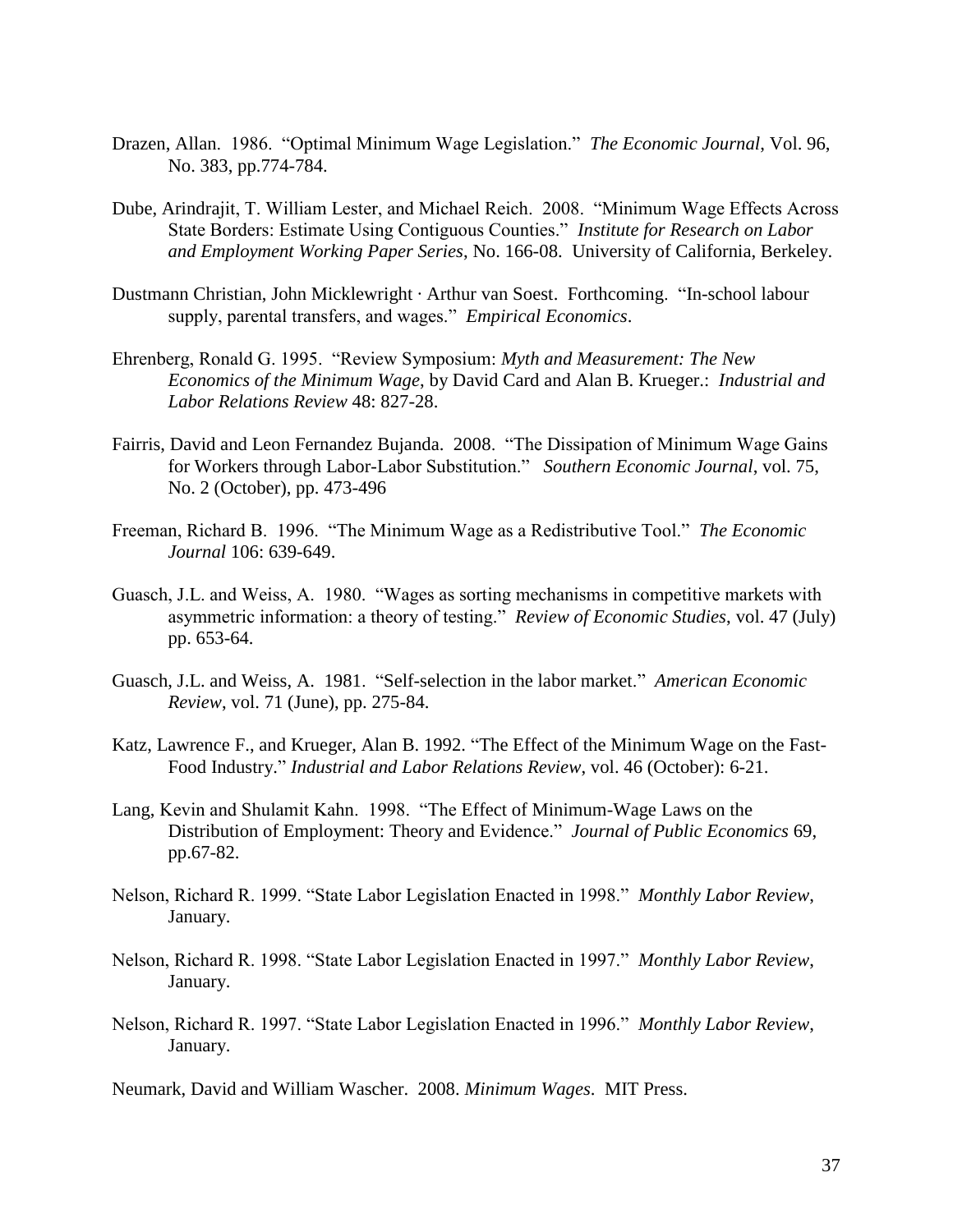- Neumark, David and William Wascher. 2007. "Minimum Wages, the Earned Income Tax Credit, and Employment: Evidence from the Post-Welfare Reform Era." *NBER Working Paper 12915*. Cambridge: National Bureau of Economic Research.
- Neumark, David and William Wascher. 2006. "Minimum Wages and Emplyoment: A Review of Evidence from the New Minimum Wage Research." *NBER Working Paper 12663*. Cambridge: National Bureau of Economic Research.
- Neumark, David and William Wascher. 1996. "The Effects of Minimum Wages on Teenage Employment and Enrollment: Evidence from Matched CPS Surveys." *Research in Labor Economics*, 15: 25-63.
- Neumark, David and William Wascher. 2000. "Minimum Wages and Employment: A Case Study of the Fast-Food Industry in New Jersey and Pennsylvania: Comment." *American Economic Review*, 90: 1362-96.
- Neumark, David and William Wascher. 1994. "Employment Effects of Minimum and Subminimum Wages: Reply to Card, Katz, and Krueger." *Industrial and Labor Relations Review* 47: 497-512.
- Neumark, David and William Wascher. 1992. "Employment Effects of Minimum Wages and Subminimum Wages: Panel Data on State Minimum Wage Laws*." Industrial and Labor Relations Review*, 90: 1362-96.
- Rebitzer, J. and L. Taylor. 1995. "The Consequences of Minimum Wage Laws: Some New Theoretical Ideas." *Journal of Public Economics*, 56, pp. 245-256.
- Stigler, George J. 1946. "The Economics of Minimum Wage Legislation." *American Economic Review* 36: 358-65.
- Stiglitz, J. 1974. "Alternative theories of the determination of wages and unemployment in LDC's." *Quarterly Journal of Economics* (May), pp. 194-227.
- Weiss, A. 1980. "Job queues in labor markets with flexible wages." *Journal of Political Economy*, vol. 88 (June), pp. 526-39.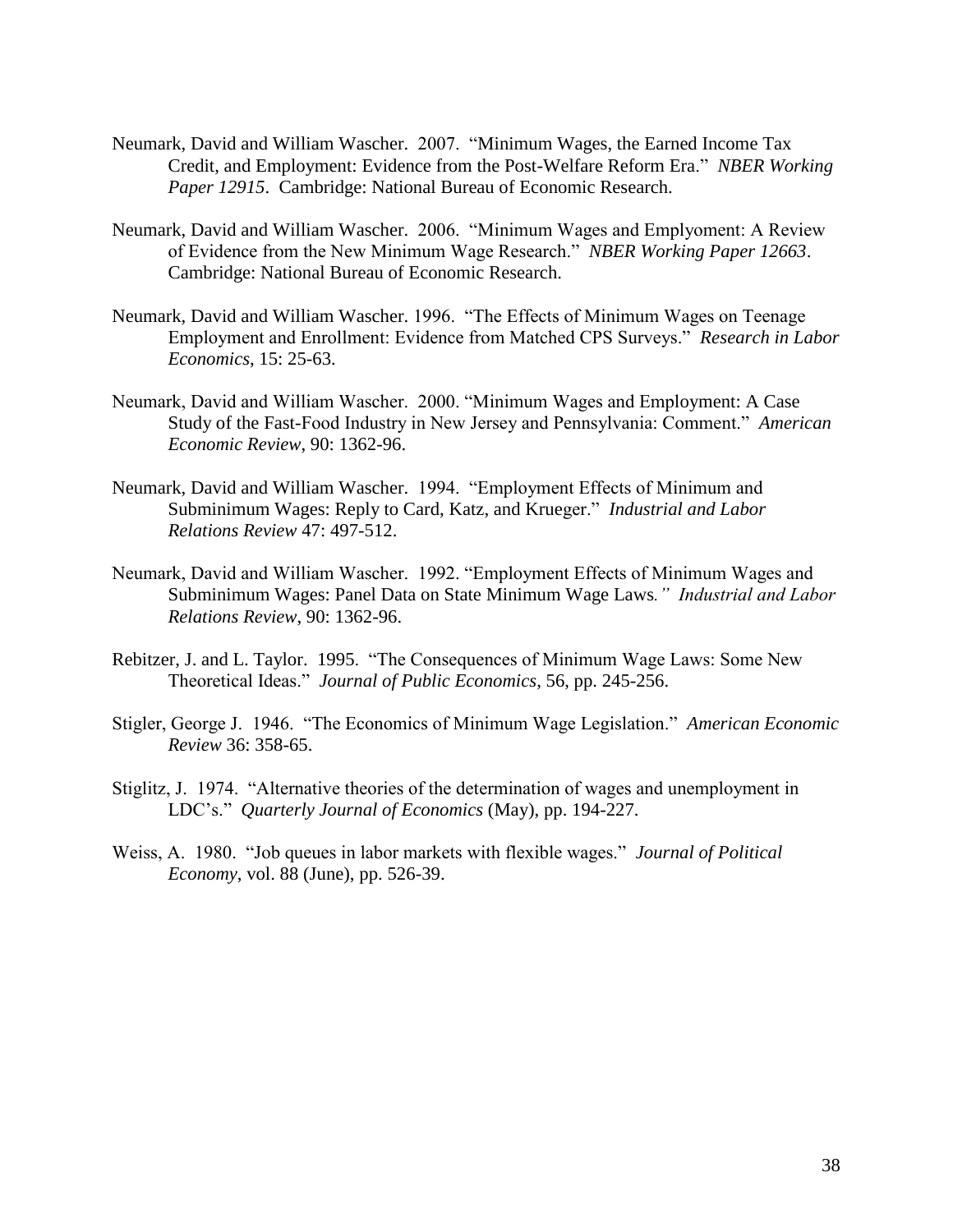| <b>Variable</b>                            | <u>Mean</u> | Std. Dev. |
|--------------------------------------------|-------------|-----------|
| Entry-level employees                      | 27.3        | 14.0      |
| F/T Equivalent employment <sup>a</sup>     | 14.7        | 7.9       |
| % Part-time                                | 93.7%       | 6.5%      |
| % Teenagers                                | 41.5%       | 12.9%     |
| % ages 16-17                               | 16.5%       | 9.0%      |
| % ages 18-19                               | 23.9%       | 9.7%      |
| % Adults                                   | 58.5%       | 12.9%     |
| % ages 20-22                               | 22.1%       | 10.2%     |
| % ages 23-29                               | 17.1%       | 9.0%      |
| % ages 30 & up                             | 19.2%       | 13.1%     |
| % Female                                   | 76.9%       | 13.5%     |
| % White                                    | 71.9%       | 22.3%     |
| % Black                                    | 11.4%       | 12.6%     |
| % Hispanic                                 | 9.3%        | 12.8%     |
|                                            |             |           |
| Square feet                                | 6,978       | 3,845     |
| Population with 2-mi. radius <sup>b</sup>  | 83,275      | 88,780    |
| % population that is white <sup>b</sup>    | 79.4%       | 16.7%     |
| % population that is black <sup>b</sup>    | 7.6%        | 9.5%      |
| % population that is Hispanic <sup>b</sup> | 5.4%        | 8.9%      |
| Local Area Unemployment Rate <sup>c</sup>  | 5.1         | 1.6       |

**TABLE 1. STORES' WORKFORCE CHARACTERISTICS, FEB. '96-JULY '96**

*Notes*: Based on employment weighted averages from Feb.1<sup>st</sup>, 1996-July 31<sup>st</sup>, 1996.

<sup>a</sup> Defined as the number of full-time employees plus  $\frac{1}{2} \times$  the number of part-time employees.<br><sup>b</sup> From 1990 Census; based on 2-mile radius from center of each store's ZIP code.<br><sup>c</sup> Based on monthly unemployment rat

Labor Statistics Local Area Unemployment Statistics.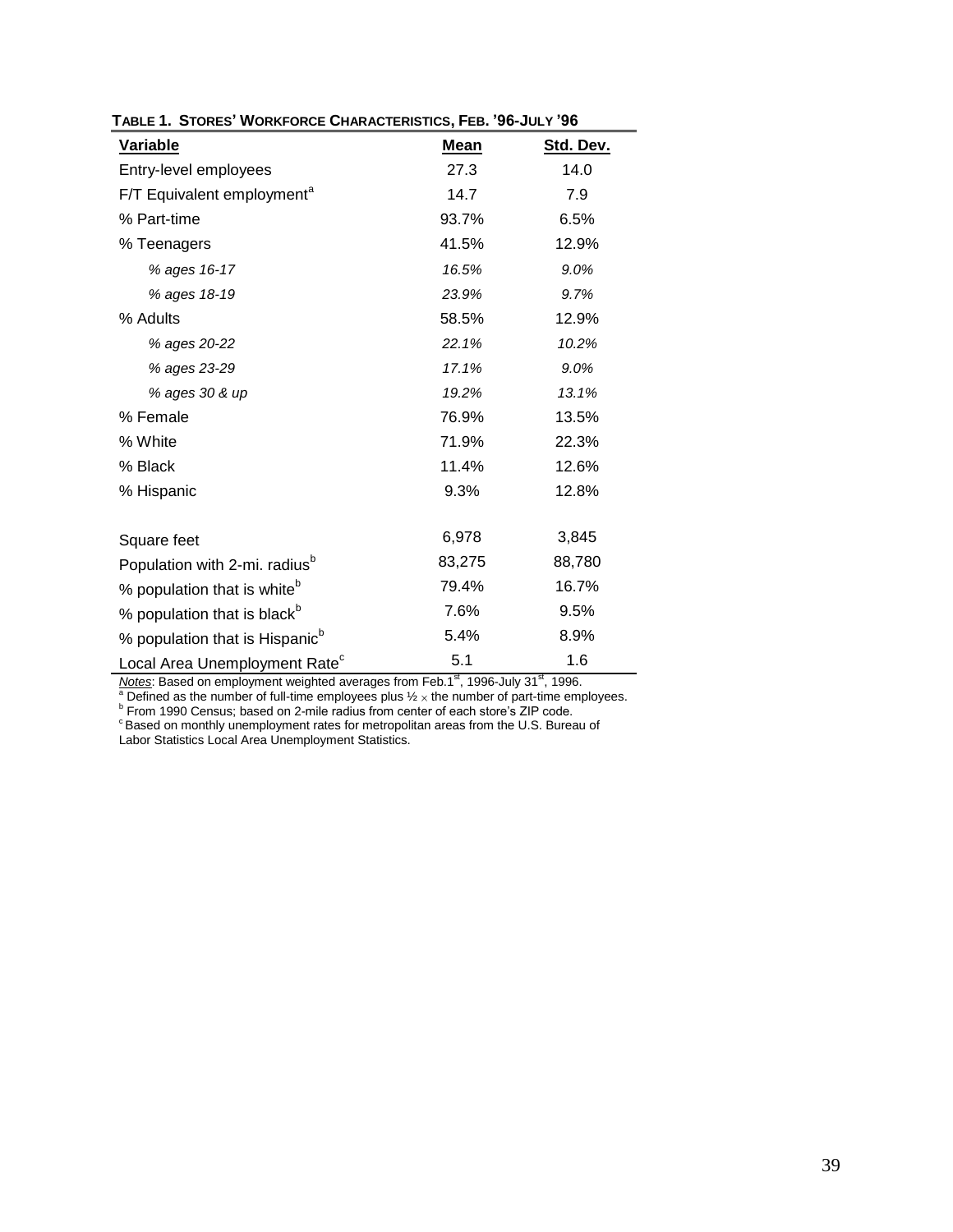|            |        |           | <b>Synchronized state laws</b> |           |                | <b>High initial state minimums</b> |           |           |                 |        | <b>Unsynchronized state laws</b> |            |           |           |  |
|------------|--------|-----------|--------------------------------|-----------|----------------|------------------------------------|-----------|-----------|-----------------|--------|----------------------------------|------------|-----------|-----------|--|
|            |        |           | (3.2%)                         |           |                | $(8.6\%)$                          |           |           |                 |        |                                  | $(20.1\%)$ |           |           |  |
|            | Fed    | <b>CT</b> | <b>AK</b>                      | <b>DC</b> | R <sub>l</sub> | IA                                 | <b>WA</b> | <b>NJ</b> | H <sub>II</sub> | CA     | <b>DE</b>                        | МA         | <b>OR</b> | <b>VT</b> |  |
| Feb '96    | \$4.25 | \$4.27    | \$4.75                         | \$5.25    | \$4.45         | \$4.65                             | \$4.90    | \$5.05    | \$5.25          | \$4.25 | \$4.25                           | \$4.75     | \$4.75    | \$4.75    |  |
| 96<br>Mar  | \$4.25 | \$4.27    | \$4.75                         | \$5.25    | \$4.45         | \$4.65                             | \$4.90    | \$5.05    | \$5.25          | \$4.25 | \$4.25                           | \$4.75     | \$4.75    | \$4.75    |  |
| 96<br>Apr  | \$4.25 | \$4.27    | \$4.75                         | \$5.25    | \$4.45         | \$4.65                             | \$4.90    | \$5.05    | \$5.25          | \$4.25 | \$4.65                           | \$4.75     | \$4.75    | \$4.75    |  |
| 96<br>May  | \$4.25 | \$4.27    | \$4.75                         | \$5.25    | \$4.45         | \$4.65                             | \$4.90    | \$5.05    | \$5.25          | \$4.25 | \$4.65                           | \$4.75     | \$4.75    | \$4.75    |  |
| 96<br>Jun  | \$4.25 | \$4.27    | \$4.75                         | \$5.25    | \$4.45         | \$4.65                             | \$4.90    | \$5.05    | \$5.25          | \$4.25 | \$4.65                           | \$4.75     | \$4.75    | \$4.75    |  |
| 96<br>Jul  | \$4.25 | \$4.27    | \$4.75                         | \$5.25    | \$4.45         | \$4.65                             | \$4.90    | \$5.05    | \$5.25          | \$4.25 | \$4.65                           | \$4.75     | \$4.75    | \$4.75    |  |
| 96<br>Aug  | \$4.25 | \$4.27    | \$4.75                         | \$5.25    | \$4.45         | \$4.65                             | \$4.90    | \$5.05    | \$5.25          | \$4.25 | \$4.65                           | \$4.75     | \$4.75    | \$4.75    |  |
| 96<br>Sep  | \$4.25 | \$4.27    | \$4.75                         | \$5.25    | \$4.45         | \$4.65                             | \$4.90    | \$5.05    | \$5.25          | \$4.25 | \$4.65                           | \$4.75     | \$4.75    | \$4.75    |  |
| Oct '96    | \$4.75 | \$4.77    | \$5.25                         | \$5.75    | \$4.75         | \$4.75                             | \$4.90    | \$5.05    | \$5.25          | \$4.75 | \$4.75                           | \$4.75     | \$4.75    | \$4.75    |  |
| Nov '96    | \$4.75 | \$4.77    | \$5.25                         | \$5.75    | \$4.75         | \$4.75                             | \$4.90    | \$5.05    | \$5.25          | \$4.75 | \$4.75                           | \$4.75     | \$4.75    | \$4.75    |  |
| 96<br>Dec  | \$4.75 | \$4.77    | \$5.25                         | \$5.75    | \$4.75         | \$4.75                             | \$4.90    | \$5.05    | \$5.25          | \$4.75 | \$4.75                           | \$4.75     | \$4.75    | \$4.75    |  |
| Jan '97    | \$4.75 | \$4.77    | \$5.25                         | \$5.75    | \$4.75         | \$4.75                             | \$4.90    | \$5.05    | \$5.25          | \$4.75 | \$5.00                           | \$5.25     | \$5.50    | \$5.00    |  |
| 97<br>Feb  | \$4.75 | \$4.77    | \$5.25                         | \$5.75    | \$4.75         | \$4.75                             | \$4.90    | \$5.05    | \$5.25          | \$4.75 | \$5.00                           | \$5.25     | \$5.50    | \$5.00    |  |
| Mar '97    | \$4.75 | \$4.77    | \$5.25                         | \$5.75    | \$4.75         | \$4.75                             | \$4.90    | \$5.05    | \$5.25          | \$5.00 | \$5.00                           | \$5.25     | \$5.50    | \$5.00    |  |
| Apr '97    | \$4.75 | \$4.77    | \$5.25                         | \$5.75    | \$4.75         | \$4.75                             | \$4.90    | \$5.05    | \$5.25          | \$5.00 | \$5.00                           | \$5.25     | \$5.50    | \$5.00    |  |
| May '97    | \$4.75 | \$4.77    | \$5.25                         | \$5.75    | \$4.75         | \$4.75                             | \$4.90    | \$5.05    | \$5.25          | \$5.00 | \$5.00                           | \$5.25     | \$5.50    | \$5.00    |  |
| Jun '97    | \$4.75 | \$4.77    | \$5.25                         | \$5.75    | \$4.75         | \$4.75                             | \$4.90    | \$5.05    | \$5.25          | \$5.00 | \$5.00                           | \$5.25     | \$5.50    | \$5.00    |  |
| Jul '97    | \$4.75 | \$4.77    | \$5.25                         | \$5.75    | \$4.75         | \$4.75                             | \$4.90    | \$5.05    | \$5.25          | \$5.00 | \$5.00                           | \$5.25     | \$5.50    | \$5.15    |  |
| Aug '97    | \$4.75 | \$4.77    | \$5.25                         | \$5.75    | \$4.75         | \$4.75                             | \$4.90    | \$5.05    | \$5.25          | \$5.00 | \$5.00                           | \$5.25     | \$5.50    | \$5.15    |  |
| Sep '97    | \$5.15 | \$5.18    | \$5.65                         | \$6.15    | \$5.15         | \$5.15                             | \$5.15    | \$5.15    | \$5.25          | \$5.15 | \$5.15                           | \$5.25     | \$5.50    | \$5.15    |  |
| Oct '97    | \$5.15 | \$5.18    | \$5.65                         | \$6.15    | \$5.15         | \$5.15                             | \$5.15    | \$5.15    | \$5.25          | \$5.15 | \$5.15                           | \$5.25     | \$5.50    | \$5.25    |  |
| Nov '97    | \$5.15 | \$5.18    | \$5.65                         | \$6.15    | \$5.15         | \$5.15                             | \$5.15    | \$5.15    | \$5.25          | \$5.15 | \$5.15                           | \$5.25     | \$5.50    | \$5.25    |  |
| Dec '97    | \$5.15 | \$5.18    | \$5.65                         | \$6.15    | \$5.15         | \$5.15                             | \$5.15    | \$5.15    | \$5.25          | \$5.15 | \$5.15                           | \$5.25     | \$5.50    | \$5.25    |  |
| 98<br>Jan  | \$5.15 | \$5.18    | \$5.65                         | \$6.15    | \$5.15         | \$5.15                             | \$5.15    | \$5.15    | \$5.25          | \$5.15 | \$5.15                           | \$5.25     | \$6.00    | \$5.25    |  |
| Feb '98    | \$5.15 | \$5.18    | \$5.65                         | \$6.15    | \$5.15         | \$5.15                             | \$5.15    | \$5.15    | \$5.25          | \$5.15 | \$5.15                           | \$5.25     | \$6.00    | \$5.25    |  |
| '98<br>Mar | \$5.15 | \$5.18    | \$5.65                         | \$6.15    | \$5.15         | \$5.15                             | \$5.15    | \$5.15    | \$5.25          | \$5.75 | \$5.15                           | \$5.25     | \$6.00    | \$5.25    |  |
| 98<br>Apr  | \$5.15 | \$5.18    | \$5.65                         | \$6.15    | \$5.15         | \$5.15                             | \$5.15    | \$5.15    | \$5.25          | \$5.75 | \$5.15                           | \$5.25     | \$6.00    | \$5.25    |  |
| May '98    | \$5.15 | \$5.18    | \$5.65                         | \$6.15    | \$5.15         | \$5.15                             | \$5.15    | \$5.15    | \$5.25          | \$5.75 | \$5.15                           | \$5.25     | \$6.00    | \$5.25    |  |
| 98<br>Jun  | \$5.15 | \$5.18    | \$5.65                         | \$6.15    | \$5.15         | \$5.15                             | \$5.15    | \$5.15    | \$5.25          | \$5.75 | \$5.15                           | \$5.25     | \$6.00    | \$5.25    |  |
| Jul '98    | \$5.15 | \$5.18    | \$5.65                         | \$6.15    | \$5.15         | \$5.15                             | \$5.15    | \$5.15    | \$5.25          | \$5.75 | \$5.15                           | \$5.25     | \$6.00    | \$5.25    |  |

TABLE 2. FEDERAL AND STATE MINIMUM WAGES DURING THE SAMPLE PERIOD (FEB. 1996-JULY 1998)

Source: Nelson, 1997; 1998; 1999.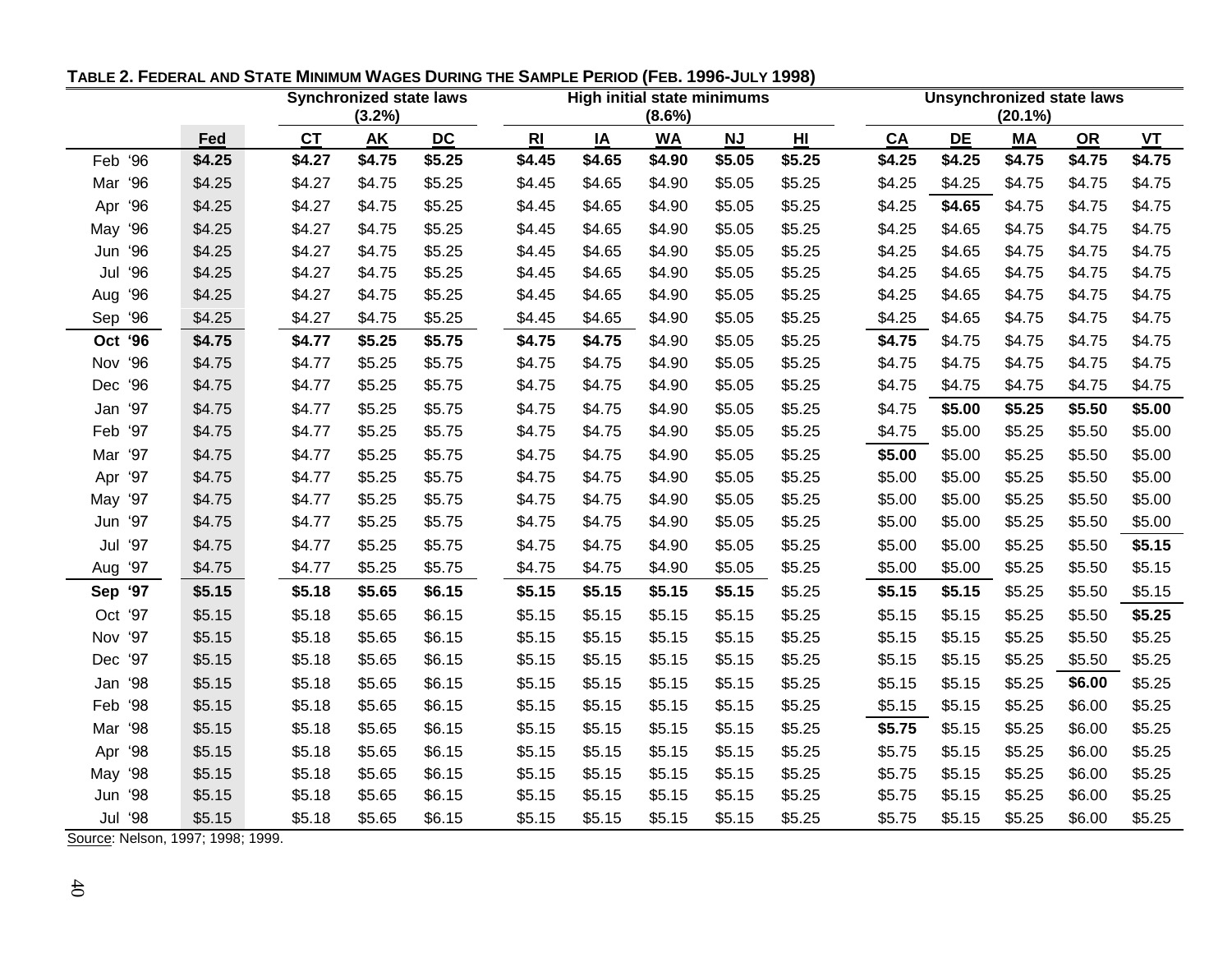| Variable                                  | Federal<br>Min. | HI, IA, NJ,<br><b>RI &amp; WA</b> | CA       | DE, MA,<br>OR & VT | <b>Full</b><br><b>Sample</b> |
|-------------------------------------------|-----------------|-----------------------------------|----------|--------------------|------------------------------|
| store average wage (all entry-level jobs) | \$5.67          | \$6.00                            | \$5.93   | \$5.78             | \$5.75                       |
|                                           | (\$0.51)        | (S0.40)                           | (\$0.48) | (\$0.37)           | (\$0.51)                     |
| store average P/T wage                    | \$5.56          | \$5.90                            | \$5.79   | \$5.67             | \$5.64                       |
|                                           | (\$0.45)        | (S0.38)                           | (\$0.39) | (\$0.29)           | (\$0.45)                     |
| store average teenage wage                | \$5.31          | \$5.67                            | \$5.58   | \$5.50             | \$5.40                       |
|                                           | (\$0.45)        | (\$0.32)                          | (\$0.45) | (\$0.25)           | (\$0.44)                     |
| store average adult wage                  | \$5.97          | \$6.33                            | \$6.31   | \$6.09             | \$6.08                       |
|                                           | (\$0.67)        | (\$0.55)                          | (\$0.69) | (\$0.63)           | (\$0.68)                     |
| store average relative wage of teenagers  | \$0.90          | \$0.90                            | \$0.89   | \$0.91             | \$0.90                       |
|                                           | (\$0.08)        | (S0.07)                           | (\$0.09) | (\$0.08)           | (\$0.08)                     |
| store wage gap (all entry-level jobs)     | 2.5%            | 0.2%                              | 5.2%     | 1.4%               | 2.6%                         |
|                                           | (3.1)           | (0.5)                             | (3.4)    | (1.5)              | (3.1)                        |
| store P/T wage gap                        | 2.6%            | 0.2%                              | 5.5%     | 1.4%               | 2.2%                         |
|                                           | (3.1)           | (0.5)                             | (3.4)    | (1.6)              | (3.2)                        |
| store teenage wage gap                    | 3.7%            | 0.3%                              | 7.4%     | 1.9%               | 3.8%                         |
|                                           | (4.1)           | (0.6)                             | (4.9)    | (2.0)              | (4.3)                        |
| store adult wage gap                      | 1.6%            | 0.2%                              | 3.2%     | 0.8%               | 1.6%                         |
|                                           | (2.7)           | (0.5)                             | (2.9)    | (1.2)              | (2.5)                        |
| store relative wage gap                   | 2.1%            | 0.2%                              | 4.1%     | 1.2%               | 2.1%                         |
|                                           | (2.7)           | (0.4)                             | (3.6)    | (1.3)              | (2.7)                        |

*Note*: Based on employment-weighted averages of wages during the pre-legislation period from Feb.1, 1996-July 31, 1996. Standard deviations in parentheses.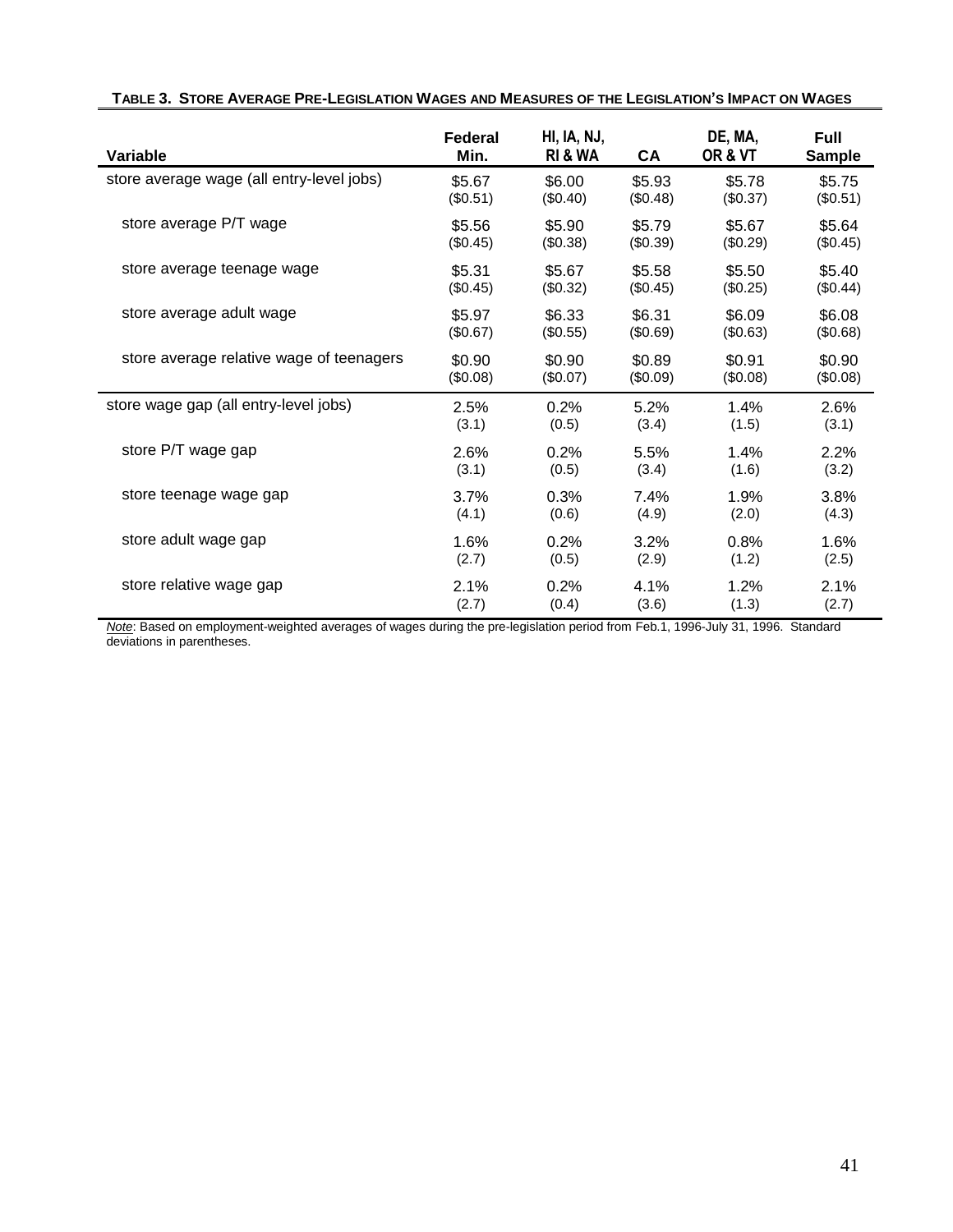|                                                 | (1)       | (2)        | (3)        | (4)        | (5)                |
|-------------------------------------------------|-----------|------------|------------|------------|--------------------|
| constant                                        | $0.044**$ | $0.078**$  | $0.070**$  | $0.105*$   | 0.028              |
|                                                 | (0.002)   | (0.015)    | (0.015)    | (0.045)    | (0.028)            |
| store wage gap (for all entry-level employees)  | $0.773**$ | $0.777**$  | $0.749**$  | $0.778**$  | $0.772**$          |
|                                                 | (0.051)   | (0.052)    | (0.073)    | (0.079)    | (0.065)            |
| % ages 18-19 in Feb-July 1996                   |           | $-0.023$   | $-0.012$   | $-0.012$   | $-0.019$           |
|                                                 |           | (0.025)    | (0.024)    | (0.024)    | (0.021)            |
| % ages 20-22 in Feb-July 1996                   |           | $-0.056*$  | $-0.053*$  | $-0.050*$  | $-0.053**$         |
|                                                 |           | (0.022)    | (0.022)    | (0.023)    | (0.020)            |
| % ages 23-29 in Feb-July 1996                   |           | $-0.075**$ | $-0.064**$ | $-0.062**$ | $-0.060**$         |
|                                                 |           | (0.022)    | (0.022)    | (0.022)    | (0.020)            |
| % ages $\geq$ 30 in Feb-July 1996               |           | $-0.018$   | 0.002      | 0.002      | 0.001              |
|                                                 |           | (0.021)    | (0.021)    | (0.021)    | (0.019)            |
| location type = open mall                       |           |            |            | 0.005      | $-0.000$           |
|                                                 |           |            |            | (0.013)    | (0.010)            |
| $location type = street$                        |           |            |            | $-0.008$   | $-0.008‡$          |
|                                                 |           |            |            | (0.006)    | (0.005)            |
| $location type = strip$                         |           |            |            | 0.012      | 0.010              |
|                                                 |           |            |            | (0.007)    | (0.007)            |
| store square footage (1,000s)                   |           |            |            | 0.001      | 0.001              |
|                                                 |           |            |            | (0.001)    | (0.001)            |
| population in 2-mile radius of store (100,000s) |           |            |            | 0.005      | 0.006              |
|                                                 |           |            |            | (0.005)    | (0.004)            |
| % white in 2-mile radius of store               |           |            |            | $-0.041$   | $0.044^{\ddagger}$ |
|                                                 |           |            |            | (0.043)    | (0.025)            |
| % black in 2-mile radius of store               |           |            |            | $-0.059$   | 0.024              |
|                                                 |           |            |            | (0.048)    | (0.032)            |
| % Hispanic in 2-mile radius of store            |           |            |            | $-0.057$   | 0.038              |
|                                                 |           |            |            | (0.061)    | (0.039)            |
| average local unemployment rate, Feb.-July 1996 |           |            |            | $-0.002$   | $-0.002$           |
|                                                 |           |            |            | (0.002)    | (0.001)            |
| <b>Region Fixed Effects</b>                     | No        | No         | Yes        | Yes        | Yes                |
| Sample Includes CA, DE, MA, OR & VT             | No        | No         | No         | No         | Yes                |
| R-squared                                       | 0.19      | 0.22       | 0.36       | 0.37       | 0.37               |

### **TABLE 4. REGRESSION ANALYSIS OF CHANGES IN LOG OF AVERAGE ENTRY-LEVEL WAGE, (FEB.-JULY 1996) TO (FEB.-JULY 1998)**

*Notes*: Omitted age category is % ages 16-17. Omitted location type category is "mall". Robust standard errors in parentheses. ‡ significant at 10%; \* significant at 5%; \*\* significant at 1%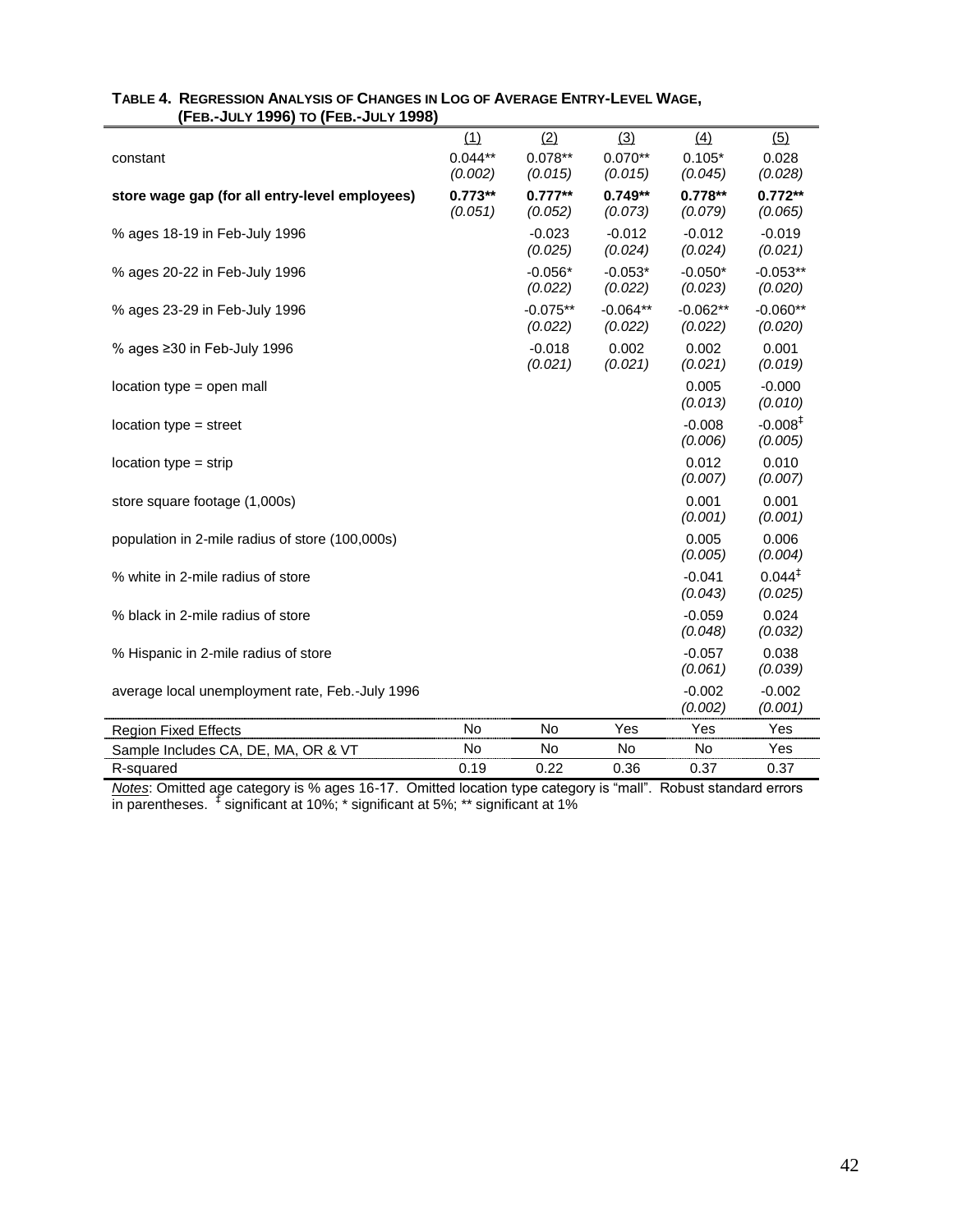| ED. JULI 1990) TO IT ED. JULI 1990              |                     |                     |                               |                               |                               |                           |
|-------------------------------------------------|---------------------|---------------------|-------------------------------|-------------------------------|-------------------------------|---------------------------|
| constant                                        | (1)<br>$3.193**$    | (2)<br>4.274**      | $\overline{(3)}$<br>1.064     | (4)<br>0.516                  | (5)<br>0.558                  | $\overline{(6)}$<br>0.524 |
|                                                 | (0.216)             | (1.528)             | (1.456)                       | (4.703)                       | (4.710)                       | (2.639)                   |
| store wage gap (for all entry-level employees)  | $-1.021$<br>(4.697) | $-1.665$<br>(4.927) | $-4.032$<br>(7.123)           | $-9.029$<br>(7.505)           | $-8.745$<br>(7.541)           | $-7.202$<br>(6.736)       |
| % ages 18-19 in Feb-July 1996                   |                     | $-0.880$<br>(2.396) | 1.581<br>(2.273)              | 1.346<br>(2.294)              | 1.298<br>(2.298)              | 1.234<br>(2.035)          |
| % ages 20-22 in Feb-July 1996                   |                     | $-1.323$<br>(2.203) | 3.821 <sup>‡</sup><br>(2.235) | 3.328<br>(2.200)              | 3.289<br>(2.210)              | 2.530<br>(1.976)          |
| % ages 23-29 in Feb-July 1996                   |                     | $-1.149$<br>(2.251) | 2.228<br>(2.171)              | 1.885<br>(2.168)              | 1.796<br>(2.172)              | 0.836<br>(1.979)          |
| % ages ≥30 in Feb-July 1996                     |                     | $-1.853$<br>(2.059) | 3.028<br>(1.986)              | 3.831 <sup>‡</sup><br>(1.982) | $3.814^{\ddagger}$<br>(1.987) | $4.113*$<br>(1.770)       |
| location type = open mall                       |                     |                     |                               | $-0.980$<br>(1.520)           | $-0.989$<br>(1.516)           | $-0.896$<br>(1.147)       |
| $location type = street$                        |                     |                     |                               | $-1.771**$<br>(0.518)         | $-1.786**$<br>(0.519)         | $-1.867**$<br>(0.443)     |
| $location type = strip$                         |                     |                     |                               | $-0.938$<br>(0.633)           | $-0.916$<br>(0.637)           | $-0.952$<br>(0.586)       |
| store square footage (1,000s)                   |                     |                     |                               | $0.238**$<br>(0.085)          | $0.235**$<br>(0.086)          | $0.263**$<br>(0.078)      |
| population in 2-mile radius of store (100,000s) |                     |                     |                               | $-0.422$<br>(0.399)           | $-0.402$<br>(0.401)           | $-0.006$<br>(0.320)       |
| % white in 2-mile radius of store               |                     |                     |                               | 0.257<br>(4.499)              | 0.263<br>(4.496)              | 0.563<br>(2.196)          |
| % black in 2-mile radius of store               |                     |                     |                               | $-4.085$<br>(4.715)           | $-4.130$<br>(4.719)           | $-3.898$<br>(2.775)       |
| % Hispanic in 2-mile radius of store            |                     |                     |                               | 3.885<br>(5.917)              | 3.852<br>(5.930)              | 3.308<br>(3.215)          |
| average local unemployment rate, Feb.-July 1996 |                     |                     |                               | $-0.023$<br>(0.151)           | $-0.026$<br>(0.151)           | $-0.084$<br>(0.132)       |
| $\Delta$ % Part-time                            |                     |                     |                               |                               | 2.231<br>(3.507)              | 2.391<br>(3.025)          |
| <b>Region Fixed Effects</b>                     | No                  | No                  | Yes                           | Yes                           | Yes                           | Yes                       |
| Sample Includes CA, DE, MA, OR & VT             | No                  | No                  | No                            | No                            | No                            | Yes                       |
| R-squared                                       | 0.00                | 0.00                | 0.17                          | 0.21                          | 0.21                          | 0.21                      |

### TABLE 5. REGRESSION ANALYSIS OF CHANGES IN AVERAGE FULL-TIME EQUIVALENT EMPLOYMENT,  **(FEB.-JULY 1996) TO (FEB.-JULY 1998)**

*Notes*: Omitted age category is % ages 16-17. Omitted location type category is "mall". Robust standard errors in parentheses. ‡ significant at 10%; \* significant at 5%; \*\* significant at 1%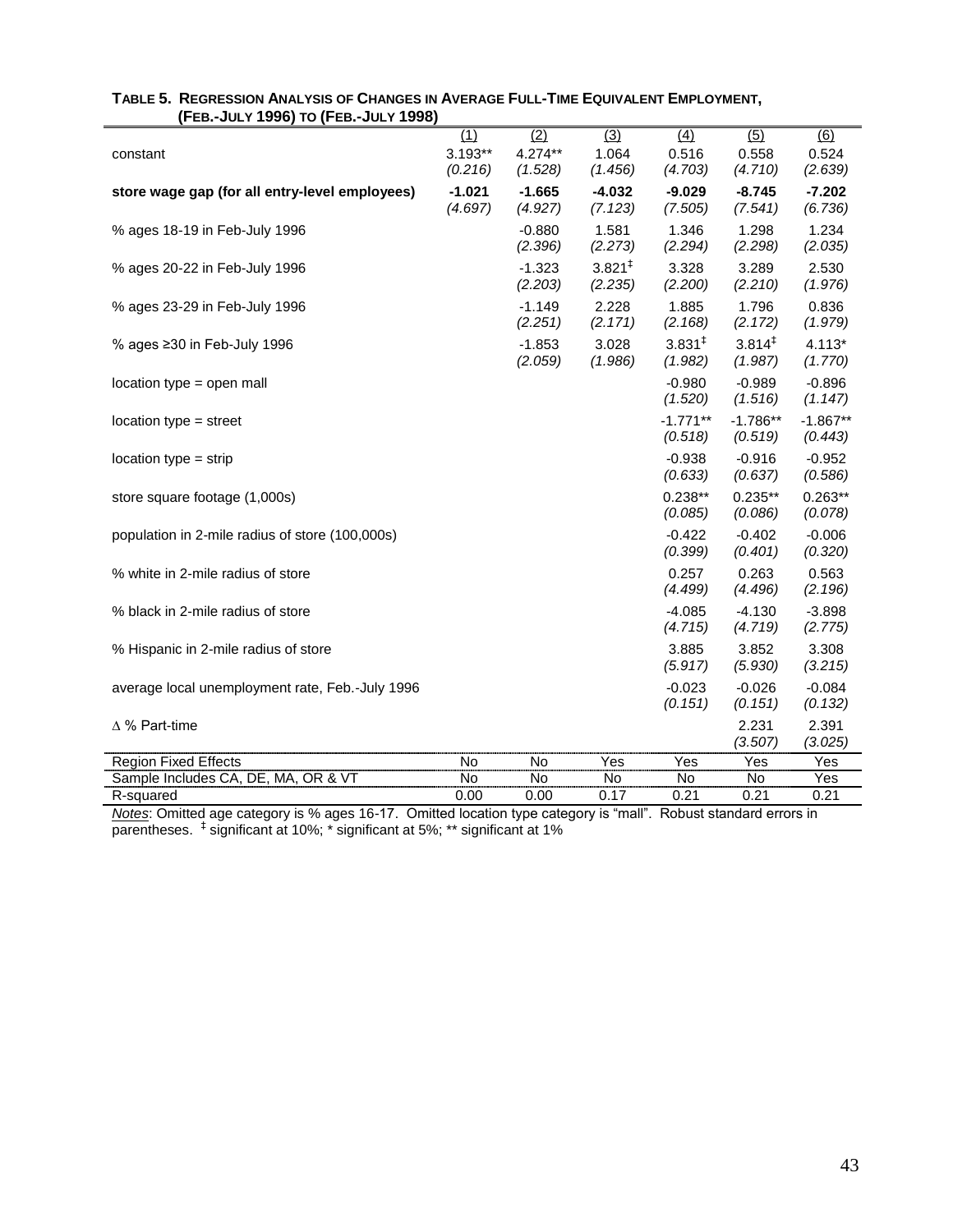| (FEB.WULI 1990) IO (FEB.WULI 1990)              |                      |                      |                     |                      |                     |
|-------------------------------------------------|----------------------|----------------------|---------------------|----------------------|---------------------|
| constant                                        | (1)<br>$-0.020**$    | (2)<br>$-0.026$      | (3)<br>$-0.042$     | (4)<br>0.025         | (5)<br>$-0.054$     |
|                                                 | (0.003)              | (0.025)              | (0.028)             | (0.075)              | (0.050)             |
| store relative wage gap                         | $1.021**$<br>(0.104) | $1.042**$<br>(0.103) | 1.280**<br>(0.120)  | $1.321**$<br>(0.124) | 1.267**<br>(0.110)  |
| % ages 18-19 in Feb-July 1996                   |                      | 0.002<br>(0.039)     | 0.006<br>(0.042)    | 0.009<br>(0.042)     | 0.026<br>(0.037)    |
| % ages 20-22 in Feb-July 1996                   |                      | 0.031<br>(0.041)     | 0.051<br>(0.043)    | 0.050<br>(0.042)     | 0.041<br>(0.037)    |
| % ages 23-29 in Feb-July 1996                   |                      | 0.012<br>(0.035)     | 0.045<br>(0.039)    | 0.046<br>(0.040)     | 0.022<br>(0.036)    |
| % ages $\geq$ 30 in Feb-July 1996               |                      | $-0.020$<br>(0.034)  | $-0.016$<br>(0.037) | $-0.028$<br>(0.039)  | $-0.038$<br>(0.034) |
| location type = open mall                       |                      |                      |                     | 0.006<br>(0.016)     | $-0.001$<br>(0.015) |
| $location type = street$                        |                      |                      |                     | 0.005<br>(0.009)     | 0.009<br>(0.008)    |
| $location type = strip$                         |                      |                      |                     | $-0.021*$<br>(0.010) | $-0.015$<br>(0.010) |
| store square footage (1,000s)                   |                      |                      |                     | 0.000<br>(0.001)     | $-0.000$<br>(0.001) |
| population in 2-mile radius of store (100,000s) |                      |                      |                     | $-0.002$<br>(0.010)  | 0.003<br>(0.008)    |
| % white in 2-mile radius of store               |                      |                      |                     | $-0.068$<br>(0.074)  | 0.011<br>(0.042)    |
| % black in 2-mile radius of store               |                      |                      |                     | $-0.059$<br>(0.078)  | 0.008<br>(0.051)    |
| % Hispanic in 2-mile radius of store            |                      |                      |                     | $-0.038$<br>(0.094)  | 0.063<br>(0.070)    |
| average local unemployment rate, Feb.-July 1996 |                      |                      |                     | $-0.001$<br>(0.003)  | 0.000<br>(0.002)    |
| <b>Region Fixed Effects</b>                     | <b>No</b>            | <b>No</b>            | Yes                 | Yes                  | Yes                 |
| Sample Includes CA, DE, MA, OR & VT             | No                   | No                   | No                  | No                   | Yes                 |
| R-squared                                       | 0.12                 | 0.13                 | 0.21                | 0.23                 | 0.22                |

### **TABLE 6. REGRESSION ANALYSIS OF CHANGES IN RELATIVE TEENAGE WAGE, (FEB.-JULY 1996) TO (FEB.-JULY 1998)**

*Notes*: Omitted age category is % ages 16-17. Omitted location type category is "mall". Robust standard errors in parentheses. ‡ significant at 10%; \* significant at 5%; \*\* significant at 1%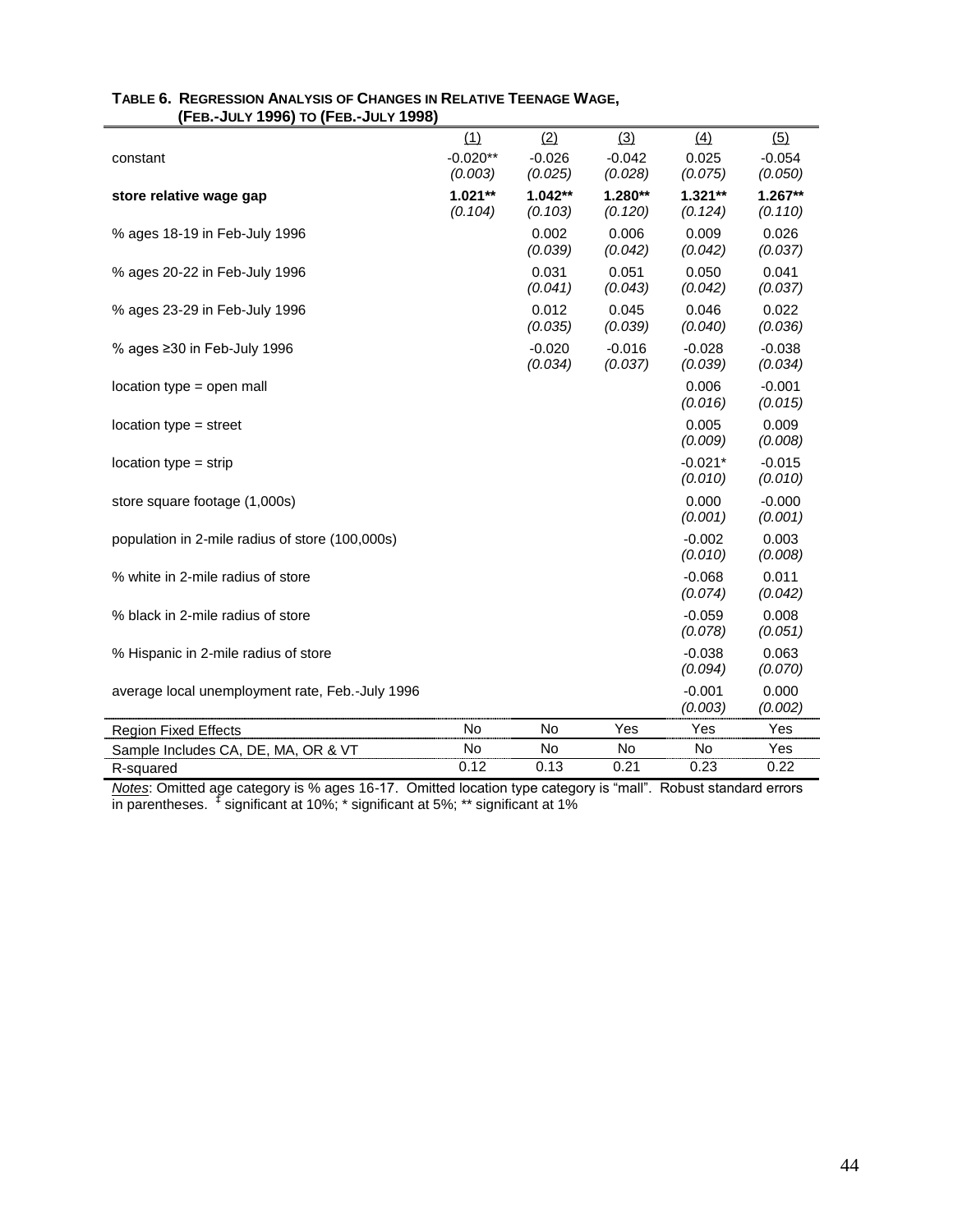|                                      |            |            |              |                       |              |            |                    | Dependent Variable: Change in Fraction of Employees Who are Ages |              |                    |            |            |
|--------------------------------------|------------|------------|--------------|-----------------------|--------------|------------|--------------------|------------------------------------------------------------------|--------------|--------------------|------------|------------|
|                                      | (1)        | (2)        | (3)          | (4)                   | (5)          | (6)        | $\Delta$           | (8)                                                              | (9)          | (10)               | (11)       | (12)       |
|                                      | 16-19      | $16-19$    | <u>16-19</u> | 16-19                 | <u>16-19</u> | $16 - 19$  | <u>16-19</u>       | $16 - 17$                                                        | <u>18-19</u> | $20 - 22$          | 23-29      | 30 & up    |
| constant                             | $-0.036**$ | $-0.161**$ | $-0.214**$   | $-0.287*$             | $-0.281*$    | $-0.239*$  | $-0.195**$         | $-0.566**$                                                       | $0.371**$    | 0.074              | $0.146**$  | $-0.024$   |
|                                      | (0.006)    | (0.039)    | (0.041)      | (0.118)               | (0.118)      | (0.115)    | (0.065)            | (0.056)                                                          | (0.059)      | (0.050)            | (0.054)    | (0.049)    |
| store relative wage gap              | $0.621**$  | $0.735**$  | $0.925**$    | $0.790**$             | $0.798**$    | $0.729**$  | $0.747**$          | $0.497**$                                                        | $0.250^{+}$  | $-0.702**$         | $-0.189$   | 0.144      |
|                                      | (0.204)    | (0.191)    | (0.212)      | (0.214)               | (0.215)      | (0.199)    | (0.173)            | (0.133)                                                          | (0.133)      | (0.136)            | (0.126)    | (0.106)    |
| % ages 18-19 in Feb-July 1996        |            | $-0.401**$ | $-0.391**$   | $-0.404**$            | $-0.409**$   | $-0.466**$ | $-0.417**$         | $0.653**$                                                        | $-1.070**$   | $0.422**$          | 0.001      | $-0.005$   |
|                                      |            | (0.065)    | (0.063)      | (0.063)               | (0.063)      | (0.061)    | (0.055)            | (0.059)                                                          | (0.048)      | (0.044)            | (0.040)    | (0.037)    |
| % ages 20-22 in Feb-July 1996        |            | $0.372**$  | $0.460**$    | $0.458**$             | $0.453**$    | $0.406**$  | $0.412**$          | $0.515**$                                                        | $-0.103*$    | $-0.636**$         | $0.198**$  | 0.025      |
|                                      |            | (0.059)    | (0.063)      | (0.062)               | (0.061)      | (0.057)    | (0.051)            | (0.047)                                                          | (0.044)      | (0.041)            | (0.035)    | (0.035)    |
| % ages 23-29 in Feb-July 1996        |            | $0.309**$  | $0.409**$    | $0.422**$             | $0.409**$    | $0.303**$  | $0.290**$          | $0.477**$                                                        | $-0.187**$   | $0.127**$          | $-0.585**$ | $0.168**$  |
|                                      |            | (0.061)    | (0.064)      | (0.064)               | (0.063)      | (0.059)    | (0.054)            | (0.052)                                                          | (0.046)      | (0.041)            | (0.037)    | (0.034)    |
| % ages ≥30 in Feb-July 1996          |            | $0.403**$  | $0.457**$    | $0.472**$             | $0.470**$    | $0.330**$  | $0.354**$          | $0.588**$                                                        | $-0.234**$   | $-0.060$           | 0.050      | $-0.344**$ |
|                                      |            | (0.053)    | (0.055)      | (0.058)               | (0.057)      | (0.057)    | (0.051)            | (0.051)                                                          | (0.045)      | (0.038)            | (0.034)    | (0.036)    |
| location type = open mall            |            |            |              | $-0.007$              | $-0.008$     | $-0.019$   | $-0.020$           | 0.007                                                            | $-0.027*$    | $-0.007$           | $0.032*$   | $-0.005$   |
|                                      |            |            |              | (0.025)               | (0.025)      | (0.021)    | (0.017)            | (0.012)                                                          | (0.013)      | (0.013)            | (0.014)    | (0.014)    |
| $location type = street$             |            |            |              | $-0.023$ <sup>‡</sup> | $-0.025*$    | $-0.024*$  | $-0.017$           | $-0.011$                                                         | $-0.006$     | 0.004              | 0.011      | 0.002      |
|                                      |            |            |              | (0.013)               | (0.012)      | (0.012)    | (0.011)            | (0.009)                                                          | (0.009)      | (0.009)            | (0.008)    | (0.008)    |
| $location type = strip$              |            |            |              | $-0.022$              | $-0.020$     | $-0.019$   | $-0.016$           | 0.007                                                            | $-0.023*$    | $-0.016$           | 0.001      | $0.031*$   |
|                                      |            |            |              | (0.017)               | (0.017)      | (0.017)    | (0.016)            | (0.013)                                                          | (0.010)      | (0.011)            | (0.011)    | (0.013)    |
| store square footage (1,000s)        |            |            |              | 0.000                 | $-0.000$     | $-0.000$   | 0.000              | 0.001                                                            | $-0.001$     | 0.001              | $-0.001$   | $-0.001$   |
|                                      |            |            |              | (0.002)               | (0.002)      | (0.002)    | (0.001)            | (0.001)                                                          | (0.001)      | (0.001)            | (0.001)    | (0.001)    |
| population within 2-mi. of store     |            |            |              | $-0.017$              | $-0.014$     | $-0.015$   | $-0.009$           | $-0.003$                                                         | $-0.005$     | $-0.008$           | $0.015*$   | 0.002      |
| (100,000s)                           |            |            |              | (0.011)               | (0.011)      | (0.011)    | (0.009)            | (0.007)                                                          | (0.007)      | (0.007)            | (0.006)    | (0.006)    |
| % white in 2-mile radius of store    |            |            |              | 0.143                 | 0.144        | 0.150      | 0.100 <sup>‡</sup> | $0.113**$                                                        | $-0.013$     | $-0.017$           | $-0.118*$  | 0.036      |
|                                      |            |            |              | (0.114)               | (0.114)      | (0.114)    | (0.057)            | (0.041)                                                          | (0.051)      | (0.040)            | (0.050)    | (0.041)    |
| % black in 2-mile radius of store    |            |            |              | 0.018                 | 0.012        | 0.012      | $-0.043$           | $-0.000$                                                         | $-0.043$     | 0.090 <sup>‡</sup> | $-0.059$   | 0.012      |
|                                      |            |            |              | (0.125)               | (0.125)      | (0.121)    | (0.071)            | (0.051)                                                          | (0.058)      | (0.053)            | (0.062)    | (0.049)    |
| % Hispanic in 2-mile radius of store |            |            |              | $0.341*$              | $0.337*$     | $0.392**$  | $0.334**$          | $0.314**$                                                        | 0.021        | $-0.180**$         | $-0.211**$ | 0.057      |
|                                      |            |            |              | (0.155)               | (0.153)      | (0.148)    | (0.088)            | (0.068)                                                          | (0.076)      | (0.068)            | (0.075)    | (0.067)    |
| avg. local unemployment rate         |            |            |              | $-0.007$              | $-0.007$     | $-0.004$   | $-0.008*$          | $-0.005+$                                                        | $-0.003$     | 0.002              | 0.004      | 0.001      |
| (Feb.-Jul.'96)                       |            |            |              | (0.005)               | (0.005)      | (0.005)    | (0.004)            | (0.003)                                                          | (0.002)      | (0.003)            | (0.003)    | (0.002)    |
| change in percent part-time          |            |            |              |                       | $0.307**$    | $0.252**$  | $0.256**$          | $0.217**$                                                        | 0.040        | $-0.069$           | $-0.177**$ | $-0.010$   |
|                                      |            |            |              |                       | (0.085)      | (0.082)    | (0.073)            | (0.065)                                                          | (0.057)      | (0.054)            | (0.051)    | (0.053)    |
| change in percent single female      |            |            |              |                       |              | $0.378**$  | $0.320**$          | $0.206**$                                                        | $0.114**$    | 0.007              | $-0.086**$ | $-0.242**$ |
|                                      |            |            |              |                       |              | (0.041)    | (0.037)            | (0.032)                                                          | (0.026)      | (0.028)            | (0.025)    | (0.026)    |
| <b>Region Fixed Effects</b>          | No         | No         | Yes          | Yes                   | Yes          | Yes        | Yes                | Yes                                                              | Yes          | Yes                | Yes        | Yes        |
| Sample Incl. CA, DE, MA, OR, VT      | No         | No         | No           | No                    | No           | No         | Yes                | Yes                                                              | Yes          | Yes                | Yes        | Yes        |
| R-squared                            | 0.01       | 0.31       | 0.41         | 0.44                  | 0.45         | 0.51       | 0.48               | 0.38                                                             | 0.54         | 0.50               | 0.43       | 0.38       |

## TABLE 7. REGRESSION ANALYSIS OF CHANGES IN TEENAGE SHARE OF EMPLOYMENT, (FEB.-JULY 1996) TO (FEB.-JULY 1998)

Notes: Omitted age category is % ages 16-17. Omitted location type category is "mall". Robust standard errors in parentheses. <sup>‡</sup> significant at 10%; \* at 5%; \*\* at 1%.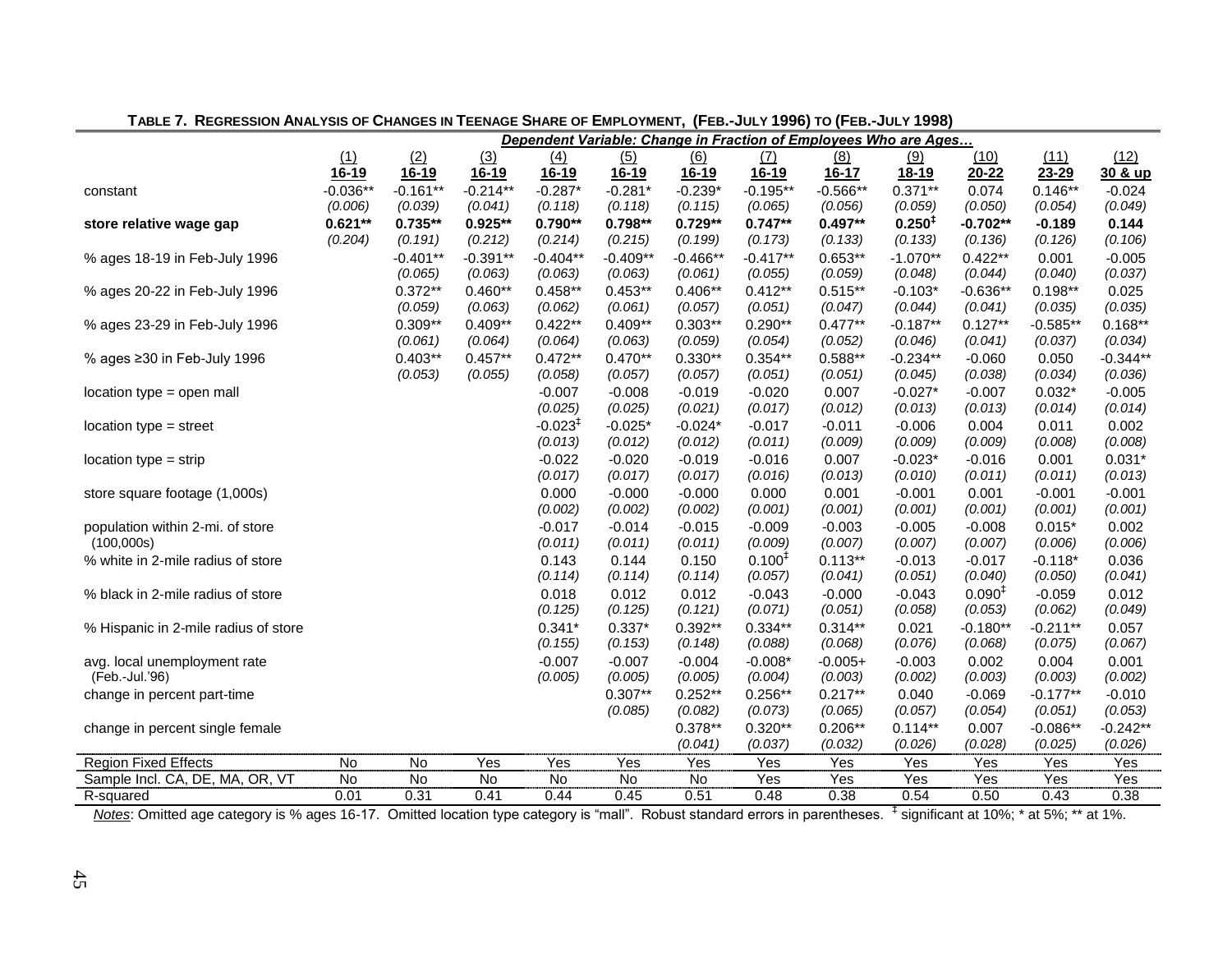# TABLE 8. REGRESSION ANALYSIS OF TWO-YEAR CHANGES IN FULL-TIME EQUIVALENT EMPLOYMENT,  **(FEB.-JULY '96) TO (FEB.-JULY '98)**

|                         | ∆ Teenage<br>FTE employment |                     |                     |                       | $\Delta$ Adult<br>FTE employment |                       | $\Delta$ FTE<br>employment |                  |                                   |  |
|-------------------------|-----------------------------|---------------------|---------------------|-----------------------|----------------------------------|-----------------------|----------------------------|------------------|-----------------------------------|--|
|                         |                             | (2)                 | (3)                 | (4)                   | (5)                              | (6)                   |                            | (8)              | (9)                               |  |
| Store average wage gap  | 4.474<br>(4.138)            |                     | $-2.439$<br>(4.528) | $-13.203*$<br>(5.341) |                                  | $-12.575*$<br>(5.848) | $-8.737$<br>(7.639)        |                  | $-15.019$ <sup>T</sup><br>(8.315) |  |
| Store relative wage gap |                             | 13.892**<br>(4.016) | 15.000**<br>(4.444) |                       | -7.075<br>(5.178)                | $-1.361$<br>(5.672)   |                            | 6.807<br>(6.582) | $13.631$ <sup>T</sup><br>(7.164)  |  |
| R-squared               | 0.34                        | 0.35                | 0.35                | 0.20                  | 0.19                             | 0.20                  | 0.20                       | 0.20             | 0.21                              |  |

*Note:* Estimation equations include control variables as in Table 5, columns (5) & (6). **‡** significant at 10%; \* significant at 5%; \*\* significant at 1%.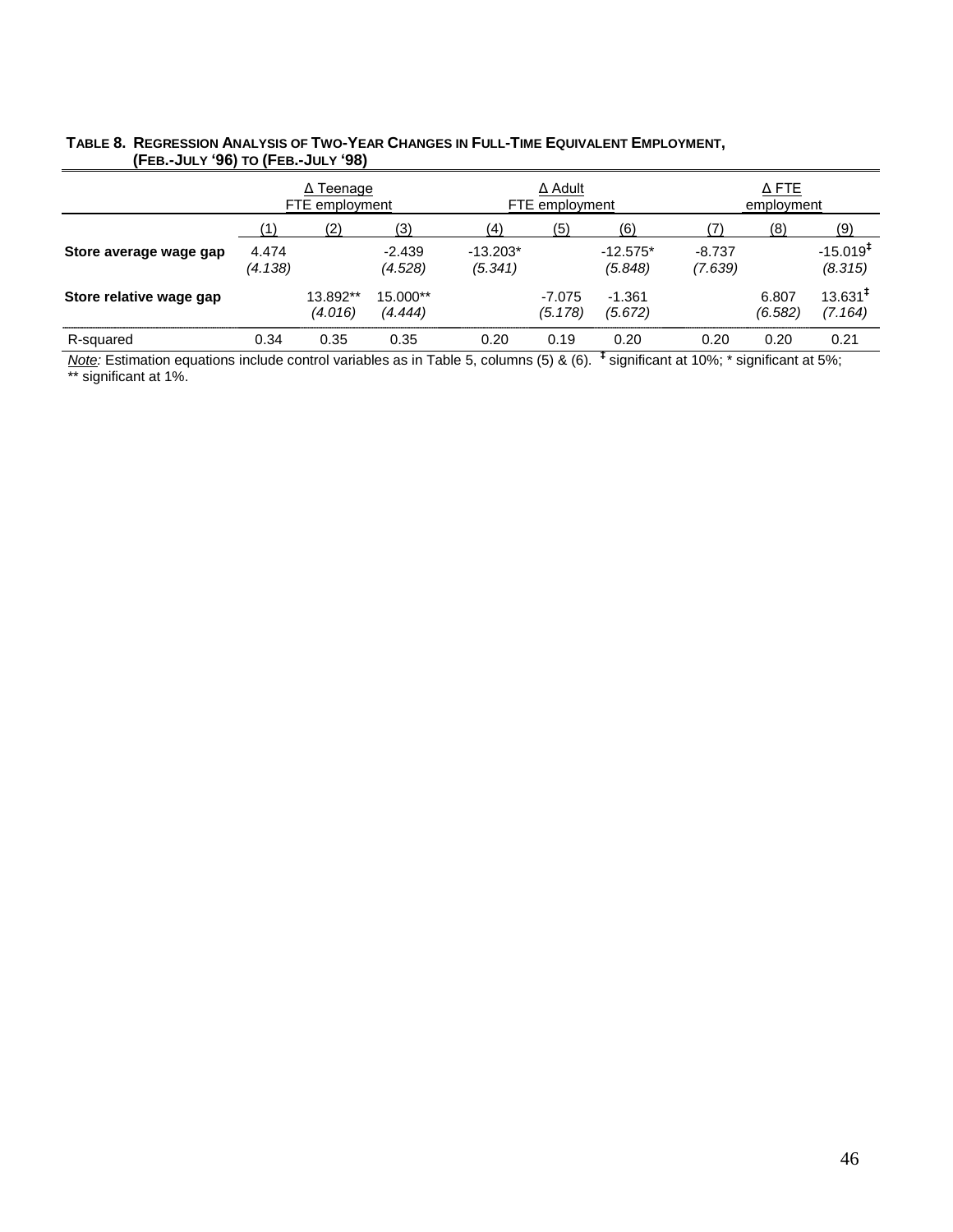| <b>Sample: Teenagers</b>                                                                                                      | $(1)$ Log of          | Hazard Rate for Employment Termination Due to: |                                                |                      |  |  |  |
|-------------------------------------------------------------------------------------------------------------------------------|-----------------------|------------------------------------------------|------------------------------------------------|----------------------|--|--|--|
|                                                                                                                               | <b>Starting Wage</b>  | $(2)$ School                                   | (3) Dismissal                                  | (4) Quit             |  |  |  |
| employee lives in                                                                                                             | $-0.000$              | $1.247**$                                      | $0.828**$                                      | $0.970*$             |  |  |  |
| high-income ZIP code                                                                                                          | (0.001)               | (0.026)                                        | (0.031)                                        | (0.014)              |  |  |  |
| employee lives in                                                                                                             | 0.000                 | $0.847**$                                      | $1.146**$                                      | 1.031 <sup>‡</sup>   |  |  |  |
| low-income ZIP code                                                                                                           | (0.001)               | (0.026)                                        | (0.046)                                        | (0.018)              |  |  |  |
| age 17                                                                                                                        | $0.011**$             | 1.325**                                        | 1.023                                          | $1.172**$            |  |  |  |
|                                                                                                                               | (0.001)               | (0.053)                                        | (0.048)                                        | (0.022)              |  |  |  |
| age 18                                                                                                                        | $0.031**$             | 2.756**                                        | $1.117*$                                       | $1.413**$            |  |  |  |
|                                                                                                                               | (0.001)<br>$0.051**$  | (0.106)<br>2.986**                             | (0.053)<br>$1.174**$                           | (0.028)              |  |  |  |
| age 19                                                                                                                        | (0.001)               | (0.117)                                        | (0.057)                                        | 1.560**<br>(0.031)   |  |  |  |
| full time                                                                                                                     | $0.060**$             | $0.527**$                                      | $1.437*$                                       | $1.413**$            |  |  |  |
|                                                                                                                               | (0.007)               | (0.077)                                        | (0.224)                                        | (0.082)              |  |  |  |
| prior company experience                                                                                                      | $0.021**$             | 1.843**                                        | $0.402**$                                      | $0.528**$            |  |  |  |
|                                                                                                                               | (0.001)               | (0.041)                                        | (0.024)                                        | (0.011)              |  |  |  |
| Observations                                                                                                                  | > 50,000              | > 50,000                                       | > 50,000                                       | > 50,000             |  |  |  |
| Sample: 20-22 Year Olds                                                                                                       | $(1)$ Log of          |                                                | Hazard Rate for Employment Termination Due to: |                      |  |  |  |
|                                                                                                                               | <b>Starting Wage</b>  | $(2)$ School                                   | (3) Dismissal                                  | $(4)$ Quit           |  |  |  |
| employee lives in                                                                                                             | 0.002                 | $1.279**$                                      | $0.841**$                                      | 0.991                |  |  |  |
| high-income ZIP code                                                                                                          | (0.001)               | (0.037)                                        | (0.047)                                        | (0.018)              |  |  |  |
| employee lives in<br>low-income ZIP code                                                                                      | $-0.005**$<br>(0.001) | $0.868**$<br>(0.029)                           | $1.162**$<br>(0.056)                           | $1.037*$<br>(0.019)  |  |  |  |
| age 21                                                                                                                        | $0.015**$             | $0.894**$                                      | $0.887**$                                      | 1.079**              |  |  |  |
|                                                                                                                               | (0.001)               | (0.024)                                        | (0.041)                                        | (0.018)              |  |  |  |
| age 22                                                                                                                        | $0.024**$             | $0.594**$                                      | $0.788**$                                      | $1.149**$            |  |  |  |
|                                                                                                                               | (0.001)               | (0.021)                                        | (0.042)                                        | (0.021)              |  |  |  |
| full time                                                                                                                     | $0.170**$             | $0.241**$                                      | 1.124                                          | $0.815**$            |  |  |  |
|                                                                                                                               | (0.006)               | (0.037)                                        | (0.146)                                        | (0.042)              |  |  |  |
| prior company experience                                                                                                      | $0.038**$<br>(0.001)  | 1.694**<br>(0.044)                             | $0.401**$<br>(0.025)                           | $0.499**$<br>(0.010) |  |  |  |
| Observations                                                                                                                  | > 50,000              | > 50,000                                       | > 50,000                                       | > 50,000             |  |  |  |
| Sample: Over 22 Years Old                                                                                                     |                       |                                                |                                                |                      |  |  |  |
|                                                                                                                               | $(1)$ Log of          |                                                | Hazard Rate for Employment Termination Due to: |                      |  |  |  |
|                                                                                                                               | <b>Starting Wage</b>  | (2) School                                     | (3) Dismissal                                  | $(4)$ Quit           |  |  |  |
| employee lives in<br>high-income ZIP code                                                                                     | $0.010**$             | 1.094                                          | $0.730**$                                      | $0.959*$             |  |  |  |
| employee lives in                                                                                                             | (0.002)               | (0.068)                                        | (0.044)                                        | (0.016)              |  |  |  |
| <b>Iow-income ZIP code</b>                                                                                                    | $-0.011**$<br>(0.001) | 0.941<br>(0.060)                               | $1.343**$<br>(0.064)                           | 1.022<br>(0.016)     |  |  |  |
| age                                                                                                                           | $0.007**$             | $0.750**$                                      | $0.940**$                                      | 0.956**              |  |  |  |
|                                                                                                                               | (0.000)               | (0.010)                                        | (0.009)                                        | (0.003)              |  |  |  |
| age <sup>2</sup>                                                                                                              | $-0.000**$            | $1.003**$                                      | $1.001**$                                      | $1.000**$            |  |  |  |
|                                                                                                                               | (0.000)               | (0.000)                                        | (0.000)                                        | (0.000)              |  |  |  |
| full time                                                                                                                     | $0.257**$             | $0.292**$                                      | 0.868                                          | $0.674**$            |  |  |  |
|                                                                                                                               | (0.005)               | (0.047)                                        | (0.090)                                        | (0.023)              |  |  |  |
| prior company experience                                                                                                      | $0.055**$             | 1.389**                                        | $0.477**$                                      | $0.609**$            |  |  |  |
|                                                                                                                               | (0.002)               | (0.080)                                        | (0.031)                                        | (0.011)              |  |  |  |
| Observations<br>$Mots$ Column (1) shows coefficients from linear regressions predicting the log of starting wage. Columns (2) | > 50,000              | > 50,000                                       | > 50,000                                       | > 50,000             |  |  |  |

| TABLE 9. COMPARISONS OF EMPLOYEES LIVING IN HIGH-INCOME VS. LOW-INCOME ZIP CODES |  |
|----------------------------------------------------------------------------------|--|
|----------------------------------------------------------------------------------|--|

*Notes*: Column (1) shows coefficients from linear regressions predicting the log of starting wage. Columns (2)- (4) show estimated hazard ratios from Cox proportional hazard models predicting the likelihood of (1) terminating employment to return to school; (2) being dismissed; (3) quitting (for job-related reason). All regression models include store fixed effects (hazard models are stratified by store) and all control for dummy variables indicating month of hire. Omitted ZIP code category is ZIPs in middle quartiles of median household income. Omitted age categories: age 16 for teenage sample; age 20 for 20-22 year-olds. Robust standard errors in parentheses; **‡** significant at 10%; \* significant at 5%; \*\* significant at 1%.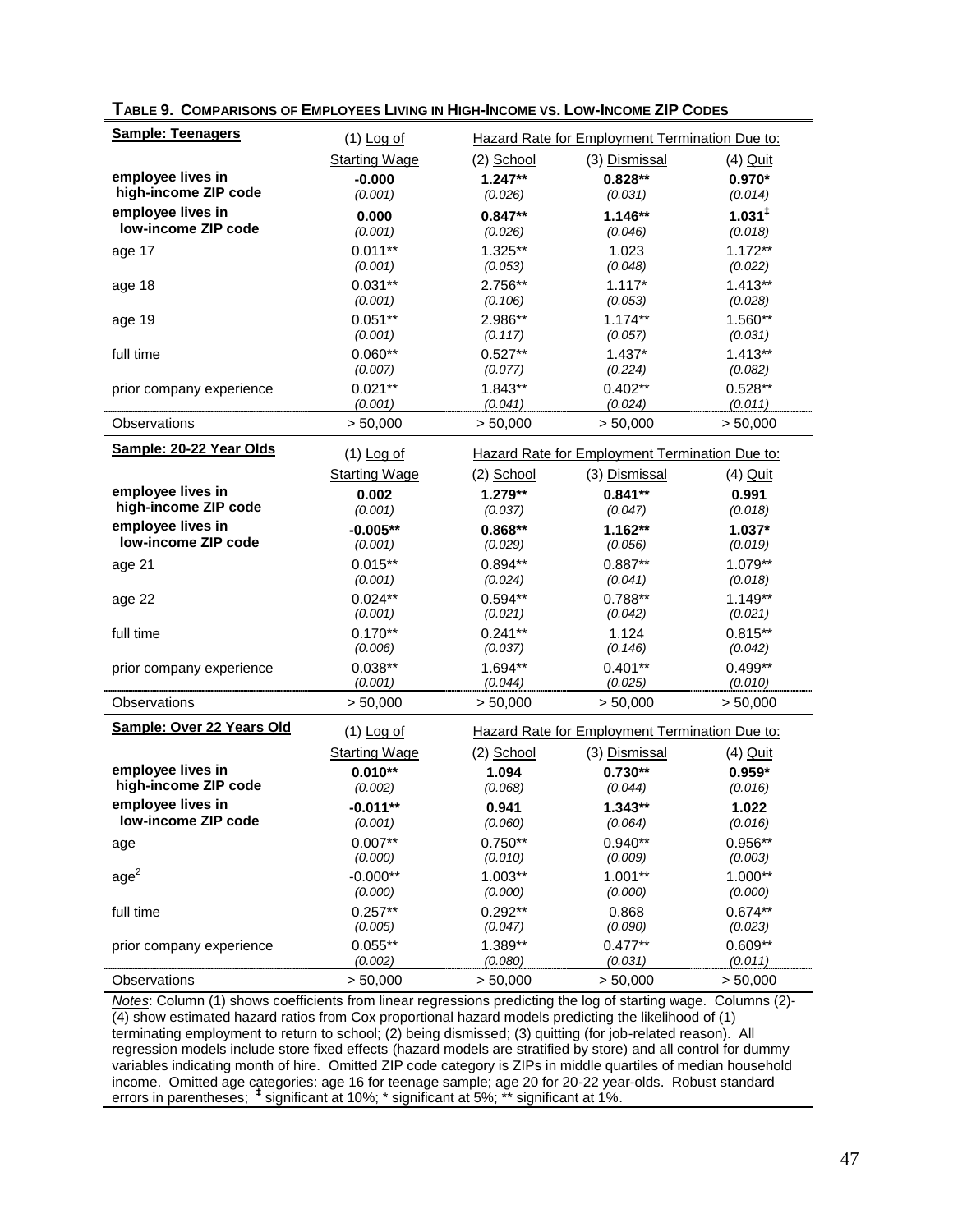### TABLE 10. ESTIMATED EFFECTS OF STORE RELATIVE WAGE GAP ON EMPLOYMENT SHARE OF TEENAGERS, BY ZIP **CODE TYPE**

|     |                                                                        |                      | Coefficient on store relative wage gap<br>(Std. Error) |                     |
|-----|------------------------------------------------------------------------|----------------------|--------------------------------------------------------|---------------------|
|     | <b>Dependent Variable:</b>                                             | <u>(1)</u>           | <u>(2)</u>                                             | <u>(3)</u>          |
| (1) | $\Delta$ % Employees who are teenagers from high-income ZIP codes      | $0.390*$<br>(0.157)  | $0.467**$<br>(0.159)                                   | $0.347*$<br>(0.130) |
| (2) | $\Delta$ % Employees who are teenagers from middle-income ZIP codes    | 0.064<br>(0.184)     | 0.040<br>(0.197)                                       | 0.119<br>(0.166)    |
| (3) | $\Delta$ % Employees who are teenagers from low-income ZIP codes       | 0.151<br>(0.095)     | $0.221*$<br>(0.142)                                    | $0.281*$<br>(0.125) |
| (4) | $\Delta$ % Teenagers who are from high-income ZIP codes                | $0.755**$<br>(0.270) | $0.864*$<br>(0.338)                                    | $0.567*$<br>(0.271) |
|     | Estimation equation includes control variables as in Table 7, col. (6) | NO.                  | <b>YFS</b>                                             | <b>YFS</b>          |
|     | Sample Includes CA, DE, MA, OR & VT                                    | NO.                  | NO.                                                    | YES                 |

*Notes:* **‡** significant at 10%; \* significant at 5%; \*\* significant at 1%.

# TABLE 11. ESTIMATED EFFECTS OF STORE RELATIVE WAGE GAP ON COMPOSITION OF NEW HIRES AND EXIT RATES

|     |                                                                                                                                   | Coefficient on store relative wage gap<br>(Std. Error) |                      |                     |
|-----|-----------------------------------------------------------------------------------------------------------------------------------|--------------------------------------------------------|----------------------|---------------------|
|     | <b>Dependent Variable:</b>                                                                                                        | (1)                                                    | (2)                  | (3)                 |
| (1) | $\Delta$ % New hires who are teenagers                                                                                            | 0.499<br>(0.352)                                       | $0.985*$<br>(0.465)  | 0.512<br>(0.391)    |
| (2) | $\Delta$ % New hires who are ages 20-22                                                                                           | $-0.292$<br>(0.271)                                    | $-0.598$<br>(0.379)  | $-0.415$<br>(0.321) |
| (3) | $\Delta$ % Teenage hires who are from high-income ZIP codes                                                                       | 0.548<br>(0.467)                                       | 0.482<br>(0.605)     | 0.347<br>(0.687)    |
| (4) | $\Delta$ Avg. daily exit rate for teenagers                                                                                       | 0.017<br>(0.028)                                       | 0.008<br>(0.016)     | 0.031<br>(0.021)    |
| (5) | $\Delta$ Avg. daily exit rate for ages 20-22                                                                                      | 0.003<br>(0.008)                                       | 0.005<br>(0.010)     | 0.007<br>(0.008)    |
| (6) | $\Delta$ Avg. daily rate at which teens exit employment for school<br>(back-to-school months in 1996-97 vs. 1997-98 school years) | $-0.016^+$<br>(0.009)                                  | $-0.0171$<br>(0.010) | $-0.003$<br>(0.009) |
|     | Estimation equation includes control variables as in Table 7, col. (6)                                                            | NO.                                                    | YES.                 | YES.                |
|     | Sample Includes CA, DE, MA, OR & VT                                                                                               | NO.                                                    | NO.                  | YES.                |

*Notes:* **‡** significant at 10%; \* significant at 5%; \*\* significant at 1%.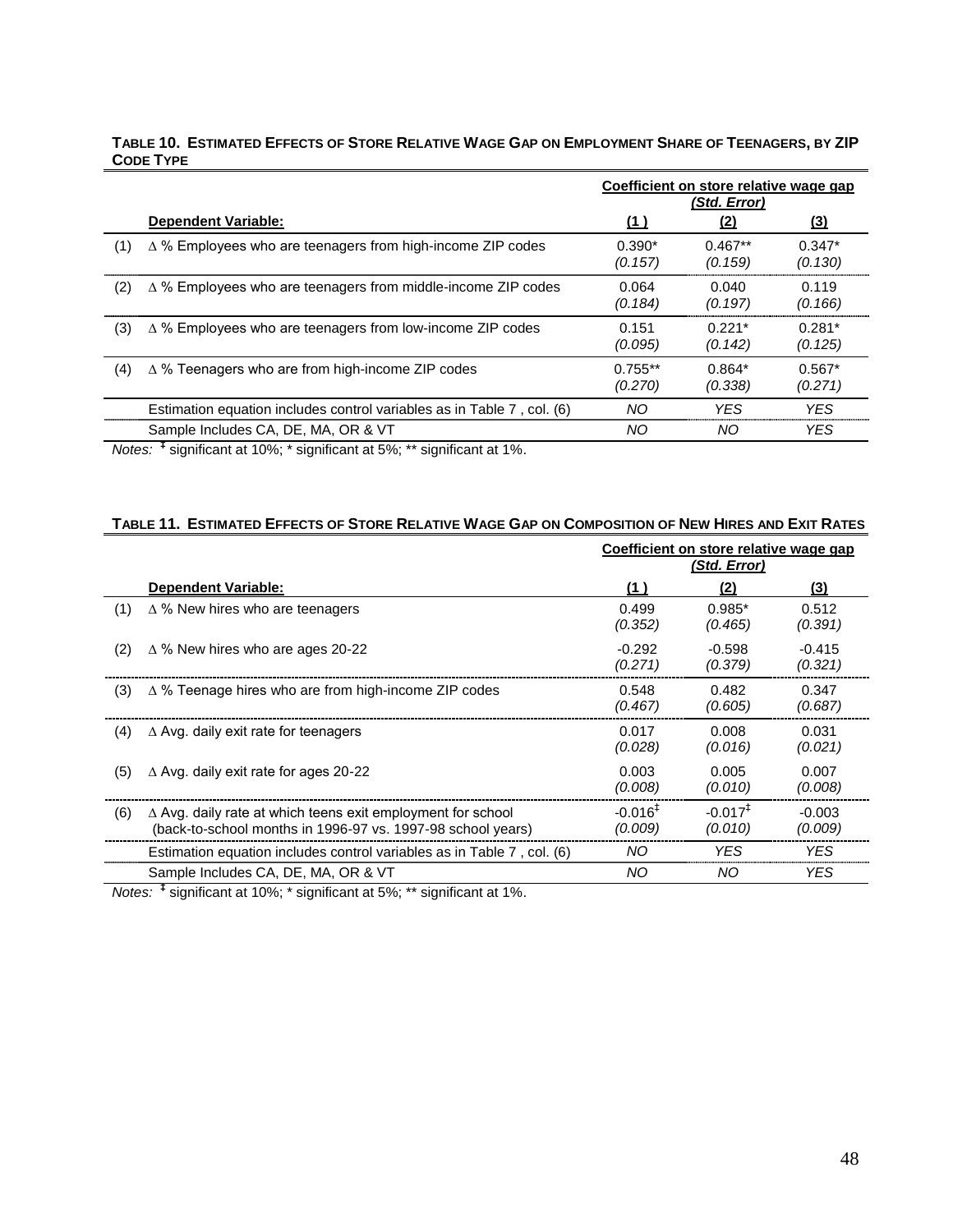### **TABLE 12. ESTIMATED EFFECTS OF EMPLOYEE AGE AND ZIP CODE COMPOSITION ON SALES**

|                                                           | Log Real Monthly Sales |
|-----------------------------------------------------------|------------------------|
| intercept                                                 | $2.636**$              |
|                                                           | (0.055)                |
| % employees who are teenagers from high-income ZIP codes  | $0.109**$              |
|                                                           | (0.036)                |
| % employees who are adults not from high-income ZIP codes | $-0.011$               |
|                                                           | (0.026)                |
| % employees who are adults from high-income ZIP codes     | 0.042                  |
|                                                           | (0.035)                |
| R-squared                                                 | 0.90                   |
| F test of H <sub>0</sub> : %not-rich adults=%rich adults  | 2.21                   |
| (Prob. >F)                                                | (0.137                 |

*Notes:* Table shows coefficients and robust standard errors from a linear regression with store fixed effects and controls for full-time equivalent employment, the fraction of employees who are parttime, and month indicators. The omitted category is % employees who are teenagers *not* from highincome ZIP codes. **‡** significant at 10%; \* significant at 5%; \*\* significant at 1%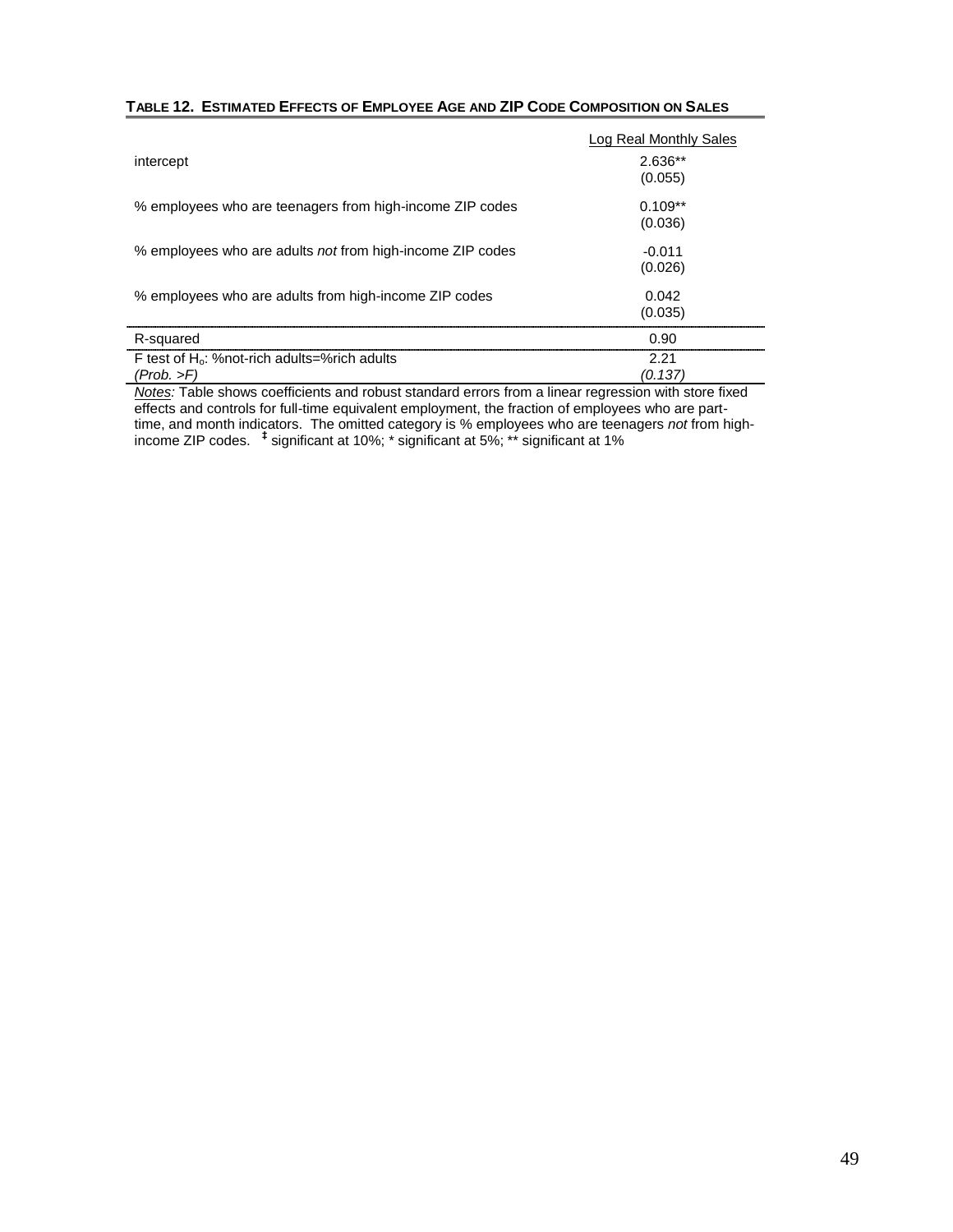

Feb96 May96 Aug96 Nov96 Feb97 May97 Aug97 Nov97 Feb98 May98Aug98

10

### **FIGURE 1B. EFFECT OF A .01 INCREASE IN STORE WAGE GAP ON LN(AVG. ENTRY-LEVEL WAGE)**



Feb96 May96 Aug96 Nov96 Feb97 May97 Aug97 Nov97 Feb98 May98Aug98

**FIGURE 1D. EFFECT OFA .01 INCREASE IN STORE WAGE GAP ON FULL-TIME EQUIVALENT EMPLOYMENT**



*Notes*: Vertical lines indicate dates of October 1996 and September 1997 federal minimum wage increases. Dotted lines in Fig. 1b, 1d show 95 percent confidence interval.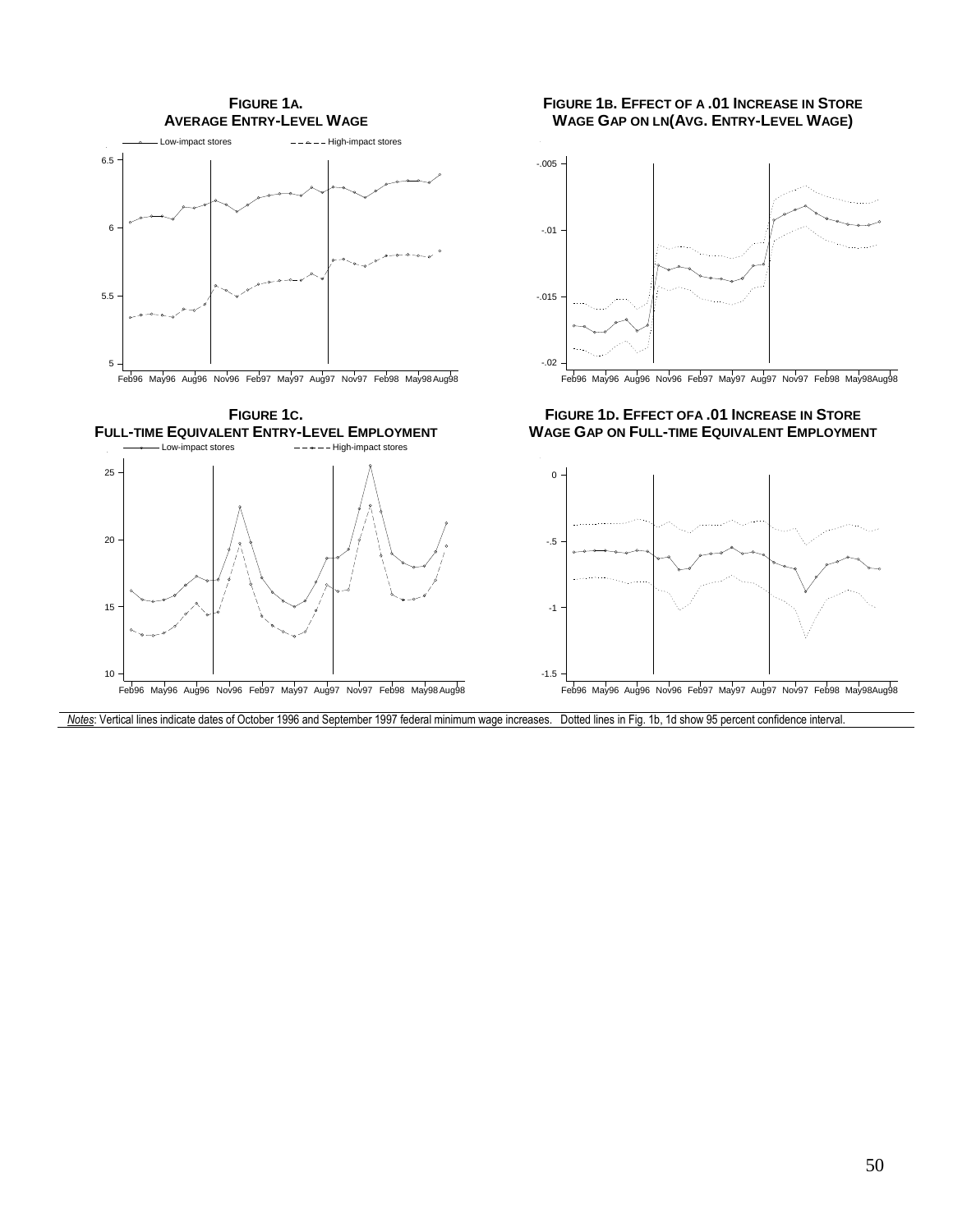

**FIGURE 2C. TEENAGE WAGE/ ADULT WAGE**<br>  $\begin{array}{r} \longrightarrow \text{Low-impact stores} \\ \hline \end{array}$ 







**FIGURE 2D. EFFECT OF A .01 INCREASE IN RELATIVE WAGE GAP ON TEENAGE RELATIVE WAGE**



Feb96 May96 Aug96 Nov96 Feb97 May97 Aug97 Nov97 Feb98 May98Aug98





*Notes*: Vertical lines indicate dates of October 1996 and September 1997 federal minimum wage increases. Dotted lines in Fig. 2d, 2f show 95 percent confidence interval.